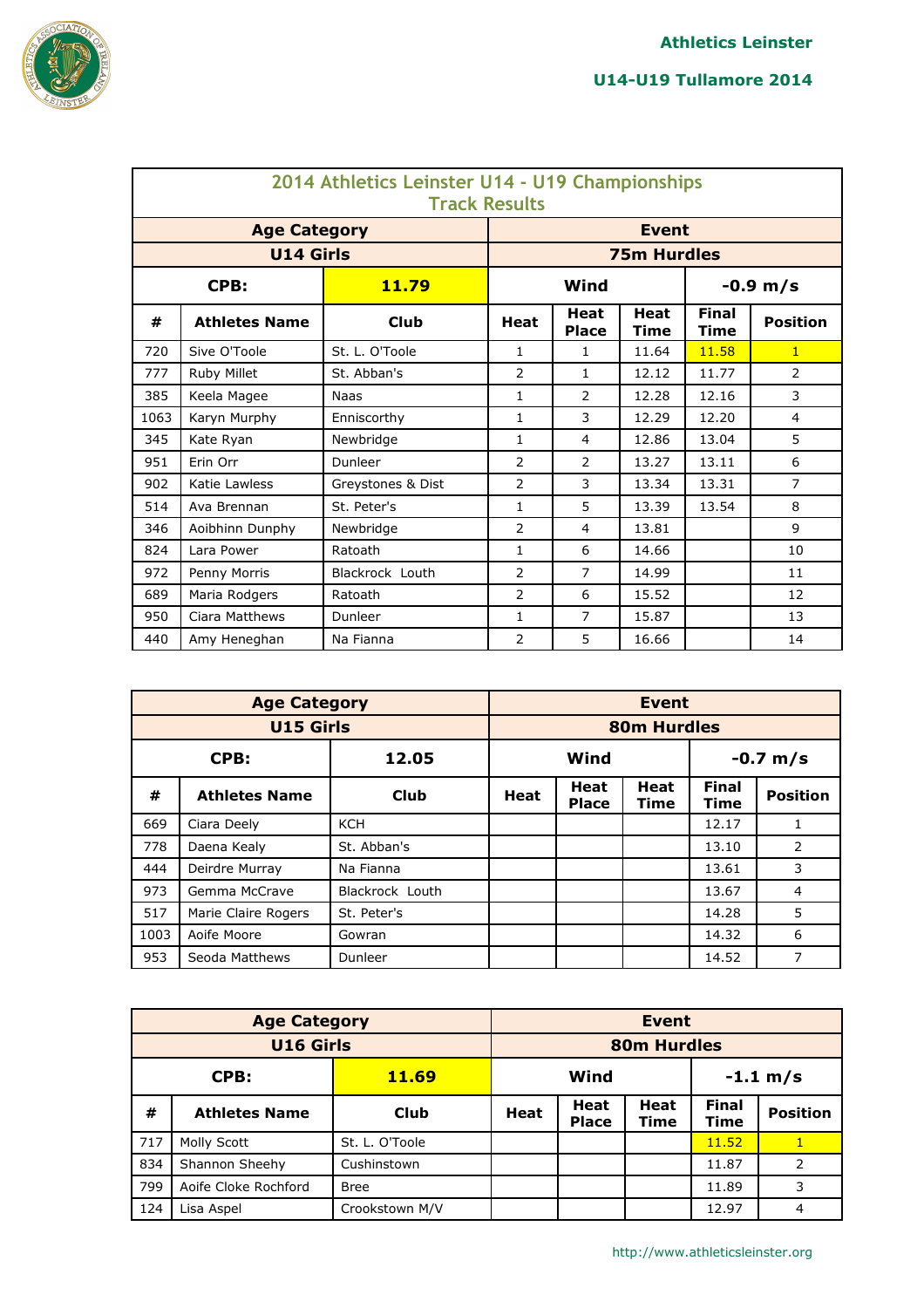

|                  | <b>Age Category</b>  | <b>Event</b> |                           |                      |                            |                      |                 |
|------------------|----------------------|--------------|---------------------------|----------------------|----------------------------|----------------------|-----------------|
| <b>U17 Girls</b> |                      |              | <b>100m Hurdles</b>       |                      |                            |                      |                 |
| CPB:<br>14.49    |                      |              | Wind<br>$0.9 \text{ m/s}$ |                      |                            |                      |                 |
| #                | <b>Athletes Name</b> | Club         | <b>Heat</b>               | Heat<br><b>Place</b> | <b>Heat</b><br><b>Time</b> | <b>Final</b><br>Time | <b>Position</b> |
| 796              | Chloe Whelan         | <b>Bree</b>  |                           |                      |                            | 16.41                |                 |
| 1067             | Mairead Fortune      | Enniscorthy  |                           |                      |                            | 16.80                |                 |

|                  | <b>Age Category</b>  | <b>Event</b>    |                           |                      |                            |                             |                 |
|------------------|----------------------|-----------------|---------------------------|----------------------|----------------------------|-----------------------------|-----------------|
| <b>U18 Girls</b> |                      |                 | <b>100m Hurdles</b>       |                      |                            |                             |                 |
| 14.46<br>CPB:    |                      |                 | Wind<br>$0.9 \text{ m/s}$ |                      |                            |                             |                 |
| #                | <b>Athletes Name</b> | <b>Club</b>     | Heat                      | Heat<br><b>Place</b> | <b>Heat</b><br><b>Time</b> | <b>Final</b><br><b>Time</b> | <b>Position</b> |
| 976              | Annabelle Morris     | Blackrock Louth |                           |                      |                            | 15.24                       |                 |
| 449              | Ciara Heneghan       | Na Fianna       |                           |                      |                            | 18.33                       |                 |

|                      | <b>Age Category</b>             | <b>Event</b> |                                                     |  |                                                |  |  |
|----------------------|---------------------------------|--------------|-----------------------------------------------------|--|------------------------------------------------|--|--|
| <b>U19 Girls</b>     |                                 |              | 100m Hurdles                                        |  |                                                |  |  |
| CPB:<br><b>15.56</b> |                                 |              | Wind<br>$-0.4 \; \mathrm{m/s}$                      |  |                                                |  |  |
| #                    | <b>Athletes Name</b>            | Club         | Heat<br>Heat<br><b>Heat</b><br><b>Place</b><br>Time |  | <b>Final</b><br><b>Position</b><br><b>Time</b> |  |  |
| 402                  | Shannen Dawkins<br>St. Joseph's |              |                                                     |  | 14.75                                          |  |  |

|               | <b>Age Category</b>  | <b>Event</b>       |                |                      |                     |                      |                 |
|---------------|----------------------|--------------------|----------------|----------------------|---------------------|----------------------|-----------------|
|               | <b>U14 Boys</b>      | <b>75m Hurdles</b> |                |                      |                     |                      |                 |
| CPB:<br>11.77 |                      |                    |                | Wind                 |                     | $-1.9 m/s$           |                 |
| #             | <b>Athletes Name</b> | <b>Club</b>        | <b>Heat</b>    | Heat<br><b>Place</b> | <b>Heat</b><br>Time | <b>Final</b><br>Time | <b>Position</b> |
| 752           | Tariq Adegoke        | St. L. O'Toole     | 2              | 1                    | 12.15               | 12.05                | 1               |
| 622           | Lucas Moylan         | Suncroft           | 2              | 2                    | 12.38               | 12.67                | 2               |
| 676           | Rory MacGabhann      | <b>KCH</b>         | 1              | 1                    | 13.40               | 13.35                | 3               |
| 370           | Jack Cleary          | Naas               | 1              | 2                    | 14.04               | 13.49                | 4               |
| 957           | Harry Carolan        | Boyne              | 1              | 5                    | 15.14               | 14.57                | 5               |
| 1018          | Nathan Parameswaran  | Celbridge          | 2              | 3                    | 14.72               | 14.61                | 6               |
| 1023          | Akash Mathew         | Celbridge          | 1              | 4                    | 14.91               | 15.89                | 7               |
| 1071          | David Obasohan       | Enniscorthy        | 1              | 3                    | 14.76               | 16.10                | 8               |
| 1070          | Jamie Foley          | Enniscorthy        | $\overline{2}$ | 4                    | 15.36               |                      | 9               |
| 939           | Neal Hodgins         | Dunleer            | $\mathbf{1}$   | 6                    | 15.86               |                      | 10              |
| 1072          | Craig Turner         | Enniscorthy        | 2              | 5                    | 17.30               |                      | 11              |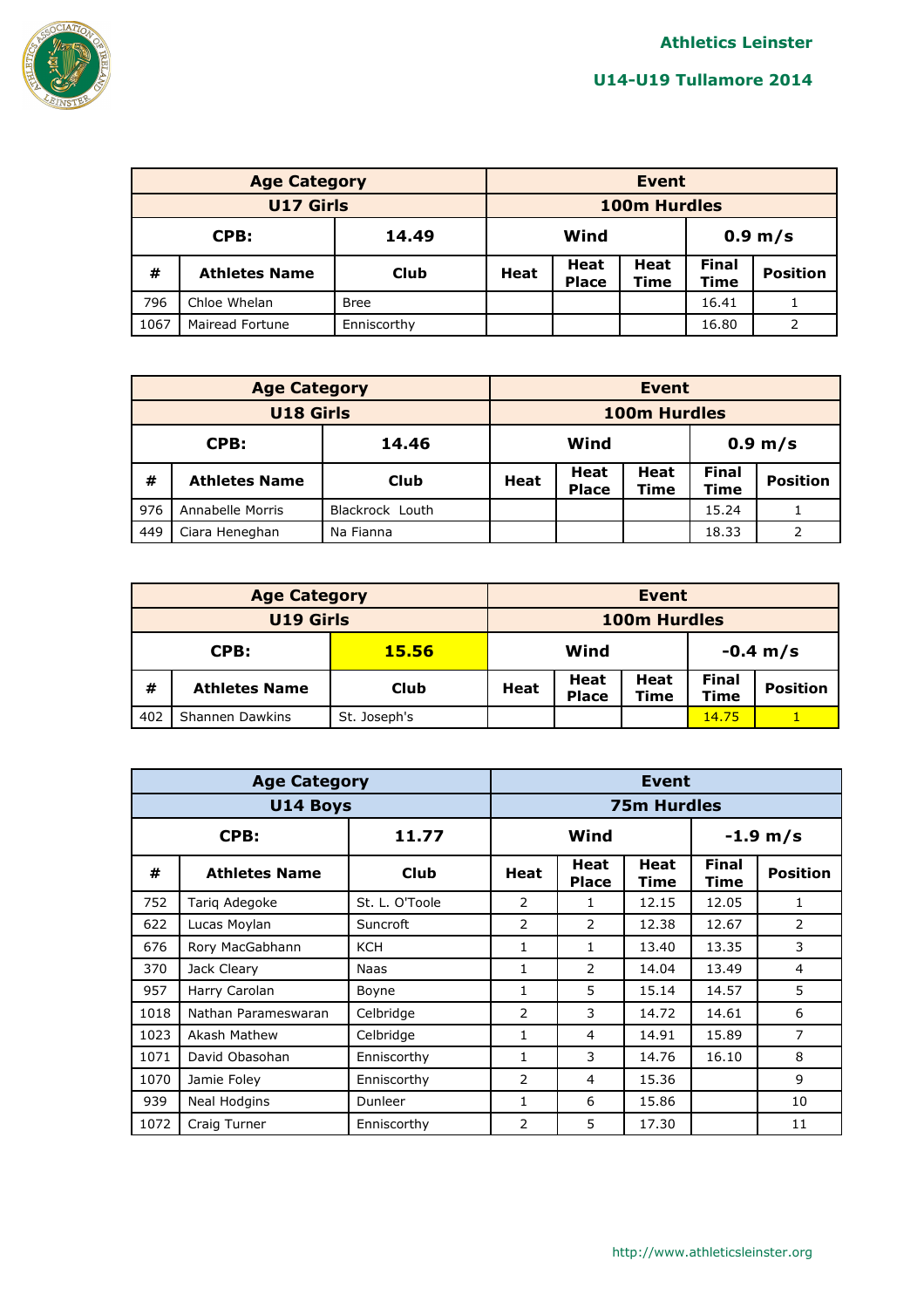

|               | <b>Age Category</b>    |                  |                    | <b>Event</b>                |                            |                      |                 |  |  |
|---------------|------------------------|------------------|--------------------|-----------------------------|----------------------------|----------------------|-----------------|--|--|
|               | U15 Boys               |                  |                    |                             | <b>80m Hurdles</b>         |                      |                 |  |  |
| CPB:<br>12.00 |                        |                  | $-1.1 m/s$<br>Wind |                             |                            |                      |                 |  |  |
| #             | <b>Athletes Name</b>   | Club             | Heat               | <b>Heat</b><br><b>Place</b> | <b>Heat</b><br><b>Time</b> | <b>Final</b><br>Time | <b>Position</b> |  |  |
| 757           | Agomide Oke            | St. L. O'Toole   |                    |                             |                            | 12.30                |                 |  |  |
| 554           | Aaron Smith            | Menapians        |                    |                             |                            | 12.88                | 2               |  |  |
| 1087          | Conor McMahon          | Ardee & District |                    |                             |                            | 12.95                | 3               |  |  |
| 801           | <b>Brandon Sinnott</b> | <b>Bree</b>      |                    |                             |                            | 13.59                | 4               |  |  |
| 1241          | Adam Mullan            | Mountmellick     |                    |                             |                            | 15.50                | 5               |  |  |
| 942           | Kevin Ledwith          | Dunleer          |                    |                             |                            | 15.63                | 6               |  |  |

|               | <b>Age Category</b>  | <b>Event</b> |                       |                      |              |                      |                 |
|---------------|----------------------|--------------|-----------------------|----------------------|--------------|----------------------|-----------------|
| U16 Boys      |                      |              |                       |                      | 100m Hurdles |                      |                 |
| CPB:<br>14.30 |                      |              | Wind<br>$-0.4 \; m/s$ |                      |              |                      |                 |
| #             | <b>Athletes Name</b> | <b>Club</b>  | <b>Heat</b>           | Heat<br><b>Place</b> | Heat<br>Time | <b>Final</b><br>Time | <b>Position</b> |
| 547           | Sam O'Neill          | Menapians    |                       |                      |              | 15.11                |                 |
| 142           | Ryan Carthy Walsh    | Adamstown    |                       |                      |              | 15.18                | 2               |
| 1026          | Eoin Hill            | Celbridge    |                       |                      |              | 16.75                | 3               |
| 809           | Sean Byrne           | Tara         |                       |                      |              | 15.48                | 4               |
| 1083          | Kevin O' Connor      | Enniscorthy  |                       |                      |              | 18.67                | 5               |

|               | <b>Age Category</b>  | <b>Event</b> |                   |                      |                     |                      |                 |
|---------------|----------------------|--------------|-------------------|----------------------|---------------------|----------------------|-----------------|
| U17 Boys      |                      |              | 100m Hurdles      |                      |                     |                      |                 |
| CPB:<br>13.80 |                      |              | Wind<br>$0.8$ m/s |                      |                     |                      |                 |
| #             | <b>Athletes Name</b> | Club         | <b>Heat</b>       | Heat<br><b>Place</b> | <b>Heat</b><br>Time | <b>Final</b><br>Time | <b>Position</b> |
| 795           | Ryan Murray          | <b>Bree</b>  |                   |                      |                     | 14.54                |                 |
| 1082          | Peter O'Connor       | Enniscorthy  |                   |                      |                     | 16.96                |                 |

| <b>Age Category</b> |                      |             | <b>Event</b>       |                             |                     |                      |                 |
|---------------------|----------------------|-------------|--------------------|-----------------------------|---------------------|----------------------|-----------------|
| U18 Boys            |                      |             | 110m Hurdles       |                             |                     |                      |                 |
| CPB:<br>13.80       |                      |             | Wind<br>$-1.8 m/s$ |                             |                     |                      |                 |
| #                   | <b>Athletes Name</b> | Club        | <b>Heat</b>        | <b>Heat</b><br><b>Place</b> | <b>Heat</b><br>Time | <b>Final</b><br>Time | <b>Position</b> |
| 1059                | Tim Bowler           | Enniscorthy |                    |                             |                     | 15.47                |                 |
| 841                 | Keith Marks          | Cushinstown |                    |                             |                     | 16.24                | 2               |
| 770                 | Kevin Wilson         | St. Abban's |                    |                             |                     | 17.25                | 3               |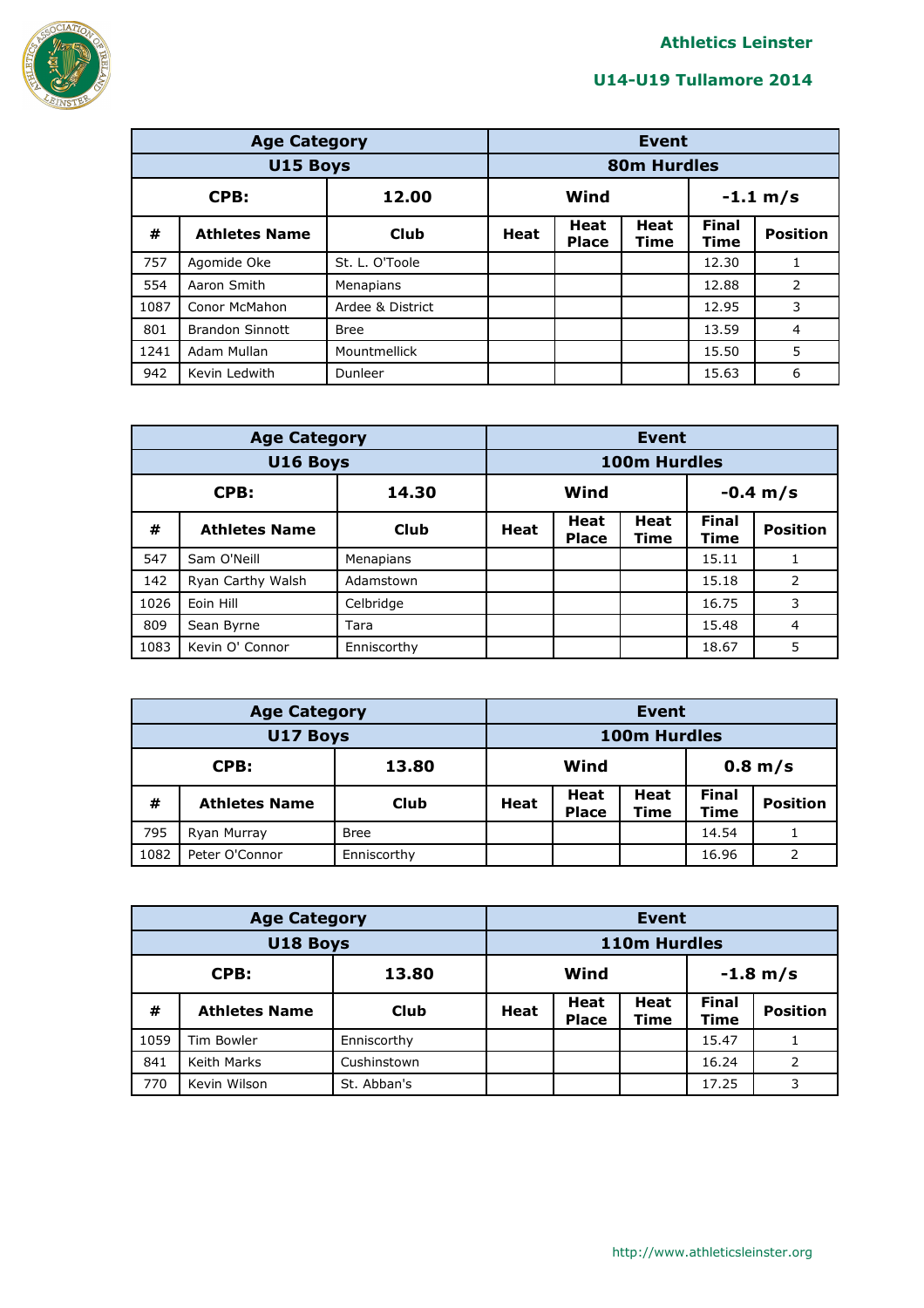

|               | <b>Age Category</b>  | Event       |                       |                                             |  |       |                 |
|---------------|----------------------|-------------|-----------------------|---------------------------------------------|--|-------|-----------------|
| U19 Boys      |                      |             |                       | 110m Hurdles                                |  |       |                 |
| CPB:<br>15.10 |                      |             | Wind<br>$-1.8 \; m/s$ |                                             |  |       |                 |
| #             | <b>Athletes Name</b> | <b>Club</b> | <b>Heat</b>           | Heat<br>Heat<br><b>Place</b><br><b>Time</b> |  |       | <b>Position</b> |
| 844           | Donal Kearns         | Cushinstown |                       |                                             |  | 17.46 |                 |

|               | <b>Age Category</b>  |                           | <b>Event</b> |                             |                     |                      |                 |  |
|---------------|----------------------|---------------------------|--------------|-----------------------------|---------------------|----------------------|-----------------|--|
|               | <b>U15 Girls</b>     |                           |              |                             | <b>250m Hurdles</b> |                      |                 |  |
| CPB:<br>36.50 |                      |                           |              | Wind<br>0.0 m/s             |                     |                      |                 |  |
| #             | <b>Athletes Name</b> | <b>Club</b>               | <b>Heat</b>  | <b>Heat</b><br><b>Place</b> | <b>Heat</b><br>Time | <b>Final</b><br>Time | <b>Position</b> |  |
| 669           | Ciara Deely          | <b>KCH</b>                |              |                             |                     | 37.19                |                 |  |
| 778           | Daena Kealy          | St. Abban's               |              |                             |                     | 39.67                | 2               |  |
| 444           | Deirdre Murray       | Na Fianna                 |              |                             |                     | 40.35                | 3               |  |
| 953           | Seoda Matthews       | Dunleer                   |              |                             |                     | 40.50                | 4               |  |
| 517           | Marie Claire Rogers  | St. Peter's               |              |                             |                     | 41.43                | 5               |  |
| 864           | Daria Fidgeon        | <b>Mullingar Harriers</b> |              |                             |                     | 43.74                | 6               |  |

|                  | <b>Age Category</b>  |                           |                 | <b>Event</b>                |                     |                      |                 |  |  |
|------------------|----------------------|---------------------------|-----------------|-----------------------------|---------------------|----------------------|-----------------|--|--|
| <b>U16 Girls</b> |                      |                           |                 |                             | <b>250m Hurdles</b> |                      |                 |  |  |
| CPB:<br>36.60    |                      |                           | 0.2 m/s<br>Wind |                             |                     |                      |                 |  |  |
| #                | <b>Athletes Name</b> | <b>Club</b>               | <b>Heat</b>     | <b>Heat</b><br><b>Place</b> | Heat<br>Time        | <b>Final</b><br>Time | <b>Position</b> |  |  |
| 834              | Shannon Sheehy       | Cushinstown               |                 |                             |                     | 36.65                |                 |  |  |
| 799              | Aoife Cloke Rochford | <b>Bree</b>               |                 |                             |                     | 37.82                | 2               |  |  |
| 1019             | Elaine Wilson        | Celbridge                 |                 |                             |                     | 42.62                | 3               |  |  |
| 880              | Meabh McNulty        | <b>Mullingar Harriers</b> |                 |                             |                     | 47.23                | 4               |  |  |

|                  | <b>Age Category</b>  |                           |                           | <b>Event</b>                |                     |                      |                 |  |  |
|------------------|----------------------|---------------------------|---------------------------|-----------------------------|---------------------|----------------------|-----------------|--|--|
| <b>U17 Girls</b> |                      |                           |                           |                             | <b>300m Hurdles</b> |                      |                 |  |  |
| 44.55<br>CPB:    |                      |                           | Wind<br>$0.1 \text{ m/s}$ |                             |                     |                      |                 |  |  |
| #                | <b>Athletes Name</b> | <b>Club</b>               | <b>Heat</b>               | <b>Heat</b><br><b>Place</b> | <b>Heat</b><br>Time | <b>Final</b><br>Time | <b>Position</b> |  |  |
| 917              | Amaris Borel         | Greystones & Dist         |                           |                             |                     | 45.03                |                 |  |  |
| 796              | Chloe Whelan         | <b>Bree</b>               |                           |                             |                     | 46.41                | 2               |  |  |
| 1067             | Mairead Fortune      | Enniscorthy               |                           |                             |                     | 49.86                | 3               |  |  |
| 481              | Annmarie Molloy      | <b>Tullamore Harriers</b> |                           |                             |                     | 54.76                |                 |  |  |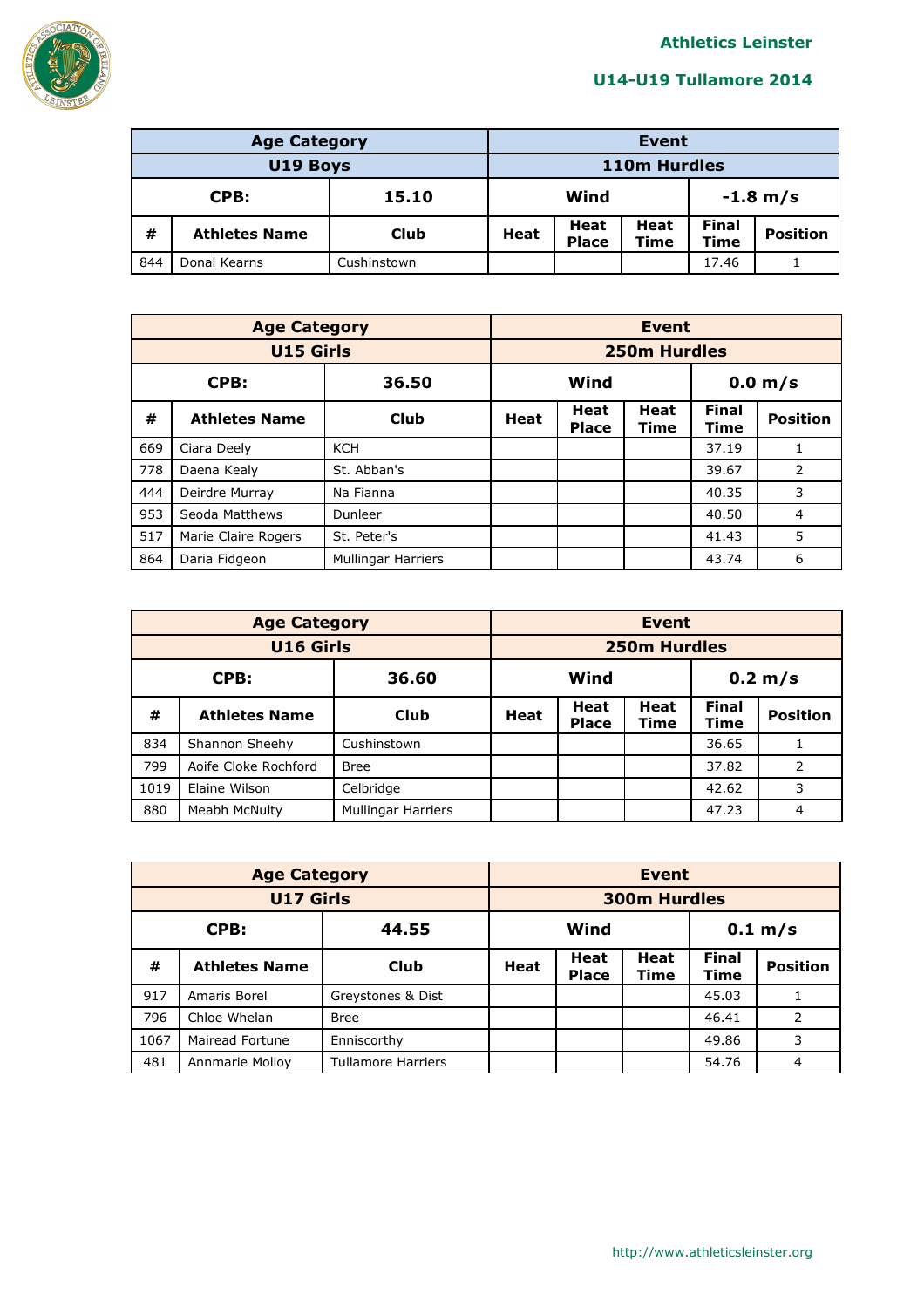

|                  | <b>Age Category</b>  | <b>Event</b>    |                 |                             |                     |                      |                 |
|------------------|----------------------|-----------------|-----------------|-----------------------------|---------------------|----------------------|-----------------|
| <b>U18 Girls</b> |                      |                 |                 |                             | <b>400m Hurdles</b> |                      |                 |
| CPB:<br>65.73    |                      |                 | Wind<br>0.1 m/s |                             |                     |                      |                 |
| #                | <b>Athletes Name</b> | Club            | Heat            | <b>Heat</b><br><b>Place</b> | <b>Heat</b><br>Time | <b>Final</b><br>Time | <b>Position</b> |
| 976              | Annabelle Morris     | Blackrock Louth |                 |                             |                     | 1.07.33              |                 |
| 449              | Ciara Heneghan       | Na Fianna       |                 |                             |                     | 1.15.61              | 2               |
| 450              | Laura Heneghan       | Na Fianna       |                 |                             |                     | 1.18.46              | 3               |
| 1001             | Katie Murphy         | Gowran          |                 |                             |                     |                      | <b>DNF</b>      |

|               | <b>Age Category</b>    |                           |             | <b>Event</b>                |              |                      |                 |  |  |
|---------------|------------------------|---------------------------|-------------|-----------------------------|--------------|----------------------|-----------------|--|--|
|               | U15 Boys               |                           |             |                             | 250m Hurdles |                      |                 |  |  |
| CPB:<br>35.73 |                        |                           | Wind        |                             |              |                      |                 |  |  |
| #             | <b>Athletes Name</b>   | <b>Club</b>               | <b>Heat</b> | <b>Heat</b><br><b>Place</b> | Heat<br>Time | <b>Final</b><br>Time | <b>Position</b> |  |  |
| 801           | <b>Brandon Sinnott</b> | <b>Bree</b>               |             |                             |              | 35.56                | 1               |  |  |
| 927           | Louis Lalor            | Greystones & Dist         |             |                             |              | 36.06                | 2               |  |  |
| 369           | Tony O'Connor          | Naas                      |             |                             |              | 37.46                | 3               |  |  |
| 499           | Anthony Malone         | <b>Tullamore Harriers</b> |             |                             |              | 39.00                | 4               |  |  |
| 426           | Joseph Hanlon          | Taghmon                   |             |                             |              | 52.12                | 5               |  |  |

|      | <b>Age Category</b>      |              |      | <b>Event</b>                |                     |                      |                 |  |  |
|------|--------------------------|--------------|------|-----------------------------|---------------------|----------------------|-----------------|--|--|
|      | U16 Boys                 |              |      |                             | <b>250m Hurdles</b> |                      |                 |  |  |
|      | 33.50<br>CPB:            |              |      | Wind<br>$0.6$ m/s           |                     |                      |                 |  |  |
| #    | <b>Athletes Name</b>     | <b>Club</b>  | Heat | <b>Heat</b><br><b>Place</b> | Heat<br>Time        | <b>Final</b><br>Time | <b>Position</b> |  |  |
| 809  | Sean Byrne               | Tara         |      |                             |                     | 36.83                |                 |  |  |
| 382  | Evin Magee               | <b>Naas</b>  |      |                             |                     | 38.32                | 2               |  |  |
| 409  | <b>Ben Sutton</b>        | St. Joseph's |      |                             |                     | 39.62                | 3               |  |  |
| 1083 | Kevin O' Connor          | Enniscorthy  |      |                             |                     | 39.78                | $\overline{4}$  |  |  |
| 609  | <b>Criostior Reville</b> | Kilmore AC   |      |                             |                     | 42.02                | 5               |  |  |

|               | <b>Age Category</b>  |                   |             | <b>Event</b>                |                     |                      |                 |  |  |
|---------------|----------------------|-------------------|-------------|-----------------------------|---------------------|----------------------|-----------------|--|--|
|               | U17 Boys             |                   |             |                             | <b>300m Hurdles</b> |                      |                 |  |  |
| CPB:<br>39.29 |                      | Wind              |             |                             | $0.6$ m/s           |                      |                 |  |  |
| #             | <b>Athletes Name</b> | <b>Club</b>       | <b>Heat</b> | <b>Heat</b><br><b>Place</b> | <b>Heat</b><br>Time | <b>Final</b><br>Time | <b>Position</b> |  |  |
| 795           | Ryan Murray          | <b>Bree</b>       |             |                             |                     | 39.98                | 1               |  |  |
| 929           | Conor Dempsey        | Greystones & Dist |             |                             |                     | 40.16                | 2               |  |  |
| 337           | Cian Duffy           | Glenmore          |             |                             |                     | 43.93                | 3               |  |  |
| 1082          | Peter O'Connor       | Enniscorthy       |             |                             |                     | 45.98                | 4               |  |  |
| 1069          | Cian Daly            | Enniscorthy       |             |                             |                     | 45.99                | 5               |  |  |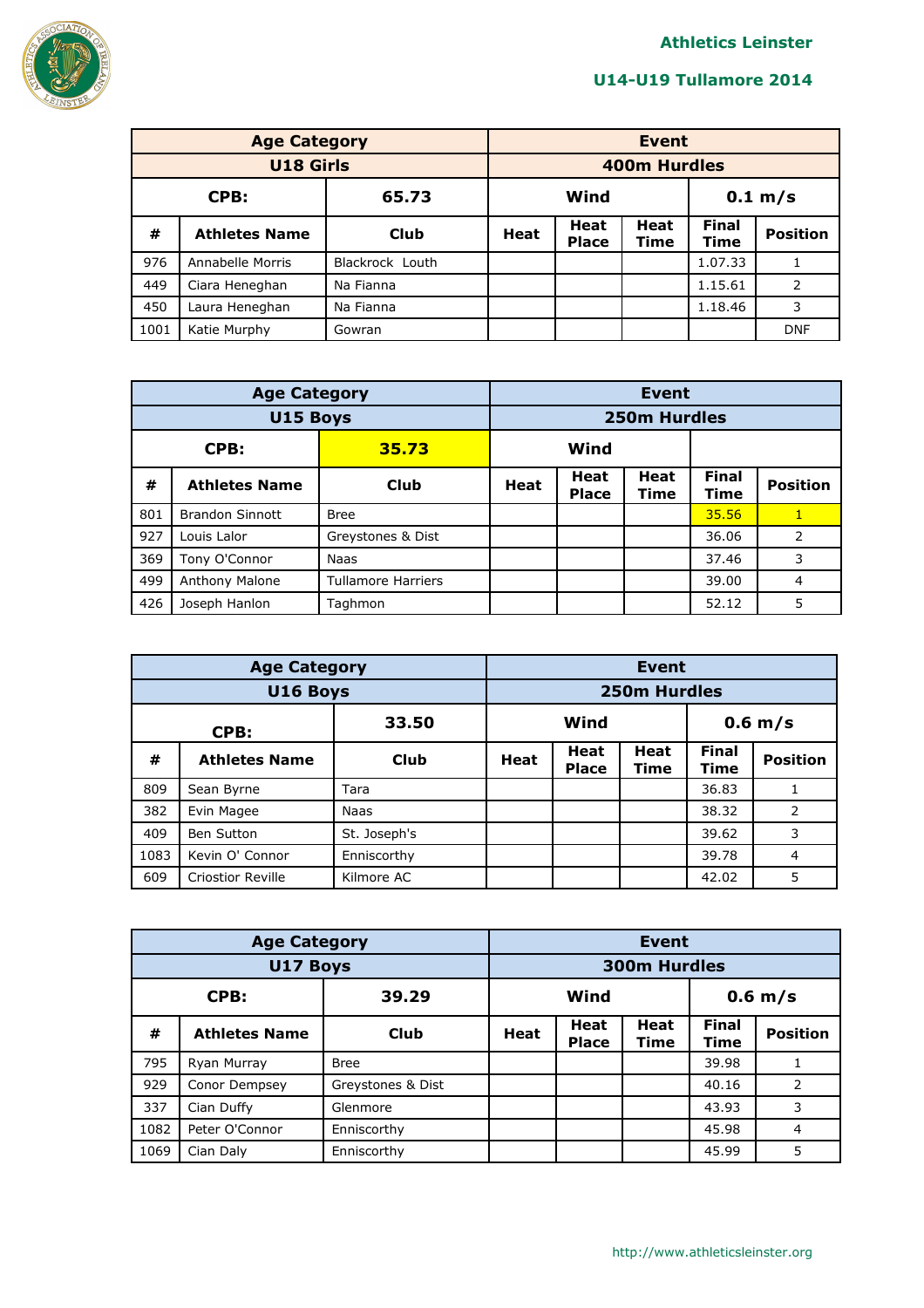

|               | <b>Age Category</b>  |                   |                   | <b>Event</b>                |                     |                      |                 |  |  |
|---------------|----------------------|-------------------|-------------------|-----------------------------|---------------------|----------------------|-----------------|--|--|
|               | U18 Boys             |                   |                   |                             | <b>400m Hurdles</b> |                      |                 |  |  |
| 55.60<br>CPB: |                      |                   | Wind<br>$0.6$ m/s |                             |                     |                      |                 |  |  |
| #             | <b>Athletes Name</b> | Club              | <b>Heat</b>       | <b>Heat</b><br><b>Place</b> | <b>Heat</b><br>Time | <b>Final</b><br>Time | <b>Position</b> |  |  |
| 1059          | Tim Bowler           | Enniscorthy       |                   |                             |                     | 59.46                |                 |  |  |
| 930           | Lorcan Lalor         | Greystones & Dist |                   |                             |                     | 59.86                | $\overline{2}$  |  |  |
| 559           | Conor Gaffney        | Menapians         |                   |                             |                     | 60.12                | 3               |  |  |
| 1066          | James Fortune        | Enniscorthy       |                   |                             |                     | 64.73                | 4               |  |  |
| 949           | Shane Cheshire       | Dunleer           |                   |                             |                     | 64.93                | 5               |  |  |
| 339           | Cormac Barry         | Glenmore          |                   |                             |                     | 71.00                | 6               |  |  |

|              | <b>Age Category</b>        | <b>Event</b> |                     |                      |                     |                      |                 |
|--------------|----------------------------|--------------|---------------------|----------------------|---------------------|----------------------|-----------------|
| U19 Boys     |                            |              | <b>400m Hurdles</b> |                      |                     |                      |                 |
| #N/A<br>CPB: |                            |              | Wind<br>$0.6$ m/s   |                      |                     |                      |                 |
| #            | <b>Athletes Name</b>       | <b>Club</b>  | Heat                | Heat<br><b>Place</b> | Heat<br><b>Time</b> | <b>Final</b><br>Time | <b>Position</b> |
| 527          | St. Peter's<br>Mark Rogers |              |                     |                      |                     | 58.48                |                 |

|      | <b>Age Category</b>  |                   | <b>Event</b>   |                             |                            |                             |                 |  |
|------|----------------------|-------------------|----------------|-----------------------------|----------------------------|-----------------------------|-----------------|--|
|      | <b>U14 Girls</b>     |                   |                |                             | <b>80m Sprint</b>          |                             |                 |  |
|      | CPB:                 | 10.36             | Wind           |                             |                            | 0.1 m/s                     |                 |  |
| #    | <b>Athletes Name</b> | <b>Club</b>       | <b>Heat</b>    | <b>Heat</b><br><b>Place</b> | <b>Heat</b><br><b>Time</b> | <b>Final</b><br><b>Time</b> | <b>Position</b> |  |
| 806  | Patience Jumba Gula  | St. Gerard's      | 3              | $\mathbf{1}$                | 10.35                      | 10.31                       | $\mathbf{1}$    |  |
| 686  | Ivie Okome           | Ratoath           | $\overline{2}$ | $\mathbf{1}$                | 11.01                      | 10.64                       | $\overline{2}$  |  |
| 822  | Tara Hethington      | Dunshaughlin      | 3              | $\overline{2}$              | 10.70                      | 10.67                       | 3               |  |
| 720  | Sive O'Toole         | St. L. O'Toole    | $\overline{4}$ | $\mathbf{1}$                | 10.88                      | 10.74                       | $\overline{4}$  |  |
| 132  | Ella Duane           | Crookstown M/V    | $\mathbf{1}$   | $\mathbf{1}$                | 11.33                      | 11.09                       | 5               |  |
| 386  | Danielle Oghuvbu     | <b>Naas</b>       | $\overline{4}$ | 3                           | 11.12                      | 11.09                       | 5               |  |
| 687  | Aine Cooney          | Ratoath           | 3              | 3                           | 11.04                      | 11.24                       | $\overline{7}$  |  |
| 684  | Niamh Kimmage        | Star of the Sea   | 4              | $\overline{2}$              | 11.09                      | 11.32                       | 8               |  |
| 392  | Amy Allen            | <b>Naas</b>       | 3              | $\overline{4}$              | 11.20                      |                             | 9               |  |
| 133  | <b>Inez Duane</b>    | Crookstown M/V    | $\overline{4}$ | $\overline{4}$              | 11.25                      |                             | 10              |  |
| 385  | Keela Magee          | <b>Naas</b>       | $\overline{2}$ | $\overline{2}$              | 11.26                      |                             | 11              |  |
| 330  | Janet Williams Oshun | St. Benedict's    | $\overline{4}$ | 5                           | 11.41                      |                             | 12              |  |
| 826  | <b>Grace Willis</b>  | Cushinstown       | $\mathbf{1}$   | 2                           | 11.57                      |                             | 13              |  |
| 584  | Sophie Fortune       | Portlaoise        | $\mathbf{1}$   | 3                           | 11.58                      |                             | 14              |  |
| 726  | Sandra Donatus       | St. L. O'Toole    | $\mathbf{1}$   | $\overline{4}$              | 11.68                      |                             | 15              |  |
| 1056 | Anna Kavanagh        | S.B.R             | $\overline{4}$ | 6                           | 11.69                      |                             | 16              |  |
| 903  | Aislinn Smyth        | Greystones & Dist | $\overline{2}$ | 3                           | 11.77                      |                             | 17              |  |
| 515  | Katie Murphy         | St. Peter's       | 3              | 5                           | 11.80                      |                             | 18              |  |
| 1200 | <b>Grace Clowey</b>  | Adamstown         | $\mathbf{1}$   | 5                           | 11.91                      |                             | 19              |  |
| 411  | Linda Lawlor         | St. Joseph's      | 1              | 6                           | 11.92                      |                             | 20              |  |
| 776  | Ciara McDonald       | St. Abban's       | $\overline{2}$ | 4                           | 11.92                      |                             | 21              |  |
| 1089 | Robyn Donovan        | Clane AC          | $\overline{2}$ | 5                           | 12.25                      |                             | 22              |  |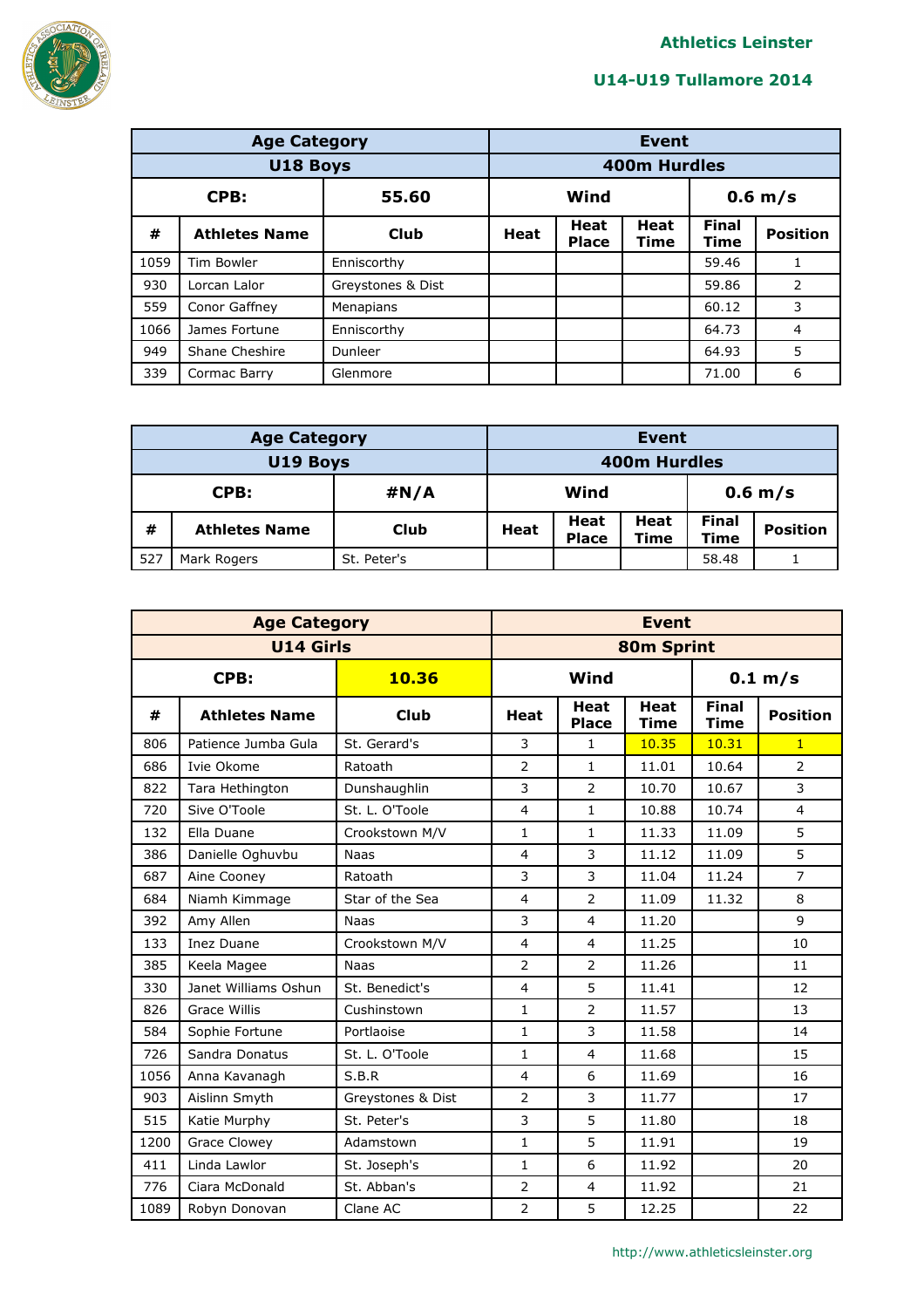

| 344  | Leah O' Shea       | Newbridge |  | 12.90 | າເ<br><u>_</u> |
|------|--------------------|-----------|--|-------|----------------|
| 1090 | Jennifer Robertson | Clane AC  |  | 13.04 | 24             |
| 440  | Amy Heneghan       | Na Fianna |  | 13.99 | 25             |

|      | <b>Age Category</b>  |                           | <b>Event</b>   |                      |                     |                      |                 |  |
|------|----------------------|---------------------------|----------------|----------------------|---------------------|----------------------|-----------------|--|
|      | <b>U15 Girls</b>     | 100m Sprint               |                |                      |                     |                      |                 |  |
| CPB: |                      | 11.60                     |                | Wind                 |                     | 0.0 m/s              |                 |  |
| #    | <b>Athletes Name</b> | <b>Club</b>               | <b>Heat</b>    | Heat<br><b>Place</b> | <b>Heat</b><br>Time | <b>Final</b><br>Time | <b>Position</b> |  |
| 913  | Alana Ryan           | Greystones & Dist         | 1              | 1                    | 12.87               | 12.78                | 1               |  |
| 1114 | Molly Fitzgerald     | Bohermeen                 | $\overline{2}$ | 1                    | 13.64               | 13.28                | $\overline{2}$  |  |
| 671  | Leah Raggett         | <b>KCH</b>                | $\mathbf{1}$   | 2                    | 13.32               | 13.31                | 3               |  |
| 1085 | Niamh Tenanty        | Ardee & District          | $\mathbf{1}$   | 3                    | 13.64               | 13.50                | 4               |  |
| 738  | Katie Curran         | St. L. O'Toole            | $\mathbf{1}$   | 4                    | 13.75               | 13.72                | 5               |  |
| 759  | Keelin White         | Clane AC                  | 2              | 3                    | 14.08               | 13.76                | 6               |  |
| 581  | Elaine Daly          | Portlaoise                | 1              | 5                    | 13.81               | 13.86                | $\overline{7}$  |  |
| 1003 | Aoife Moore          | Gowran                    | $\mathcal{P}$  | $\mathcal{P}$        | 14.01               | 14.01                | 8               |  |
| 582  | Aoife Daly           | Portlaoise                | $\overline{2}$ | 4                    | 14.10               |                      | 9               |  |
| 909  | Niamh Conroy         | Greystones & Dist         | 2              | 5                    | 14.17               |                      | 10              |  |
| 713  | Caitlin O Sullivan   | St. L. O'Toole            | $\overline{2}$ | 6                    | 14.30               |                      | 11              |  |
| 127  | Aoife Kelly          | Crookstown M/V            | $\mathbf{1}$   | 6                    | 14.37               |                      | 12              |  |
| 517  | Marie Claire Rogers  | St. Peter's               | 1              | 7                    | 14.52               |                      | 13              |  |
| 886  | Caitriona Kennedy    | <b>Mullingar Harriers</b> | 2              | 7                    | 14.82               |                      | 14              |  |

|      | <b>Age Category</b>  | <b>Event</b>    |                |                      |              |                      |                 |  |
|------|----------------------|-----------------|----------------|----------------------|--------------|----------------------|-----------------|--|
|      | <b>U16 Girls</b>     | 100m Sprint     |                |                      |              |                      |                 |  |
|      | CPB:                 | 12.20           |                | Wind<br>0.2 m/s      |              |                      |                 |  |
| #    | <b>Athletes Name</b> | Club            | Heat           | Heat<br><b>Place</b> | Heat<br>Time | <b>Final</b><br>Time | <b>Position</b> |  |
| 717  | Molly Scott          | St. L. O'Toole  |                | 1                    | 12.58        | 12.30                | 1               |  |
| 975  | Gina Apke Moses      | Blackrock Louth | 2              | 1                    | 12.47        | 12.48                | 2               |  |
| 659  | Lauren Gleeson       | <b>KCH</b>      | 2              | 2                    | 12.93        | 12.87                | 3               |  |
| 342  | Ellie O' Toole       | Newbridge       | $\mathcal{P}$  | 3                    | 13.39        | 13.18                | $\overline{4}$  |  |
| 124  | Lisa Aspel           | Crookstown M/V  | 1              | 2                    | 13.56        | 13.58                | 5               |  |
| 408  | Sarah Lawlor         | St. Joseph's    |                | 4                    | 13.84        | 13.83                | 6               |  |
| 1024 | Beulah Ezeugo        | Celbridge       | 1              | 3                    | 13.77        | 13.95                | 8               |  |
| 144  | Shannon Wall         | Adamstown       | $\overline{2}$ | 5                    | 13.97        |                      | 9               |  |
| 800  | Nicole Furlong       | Bree            |                | 5                    | 13.99        |                      | 10              |  |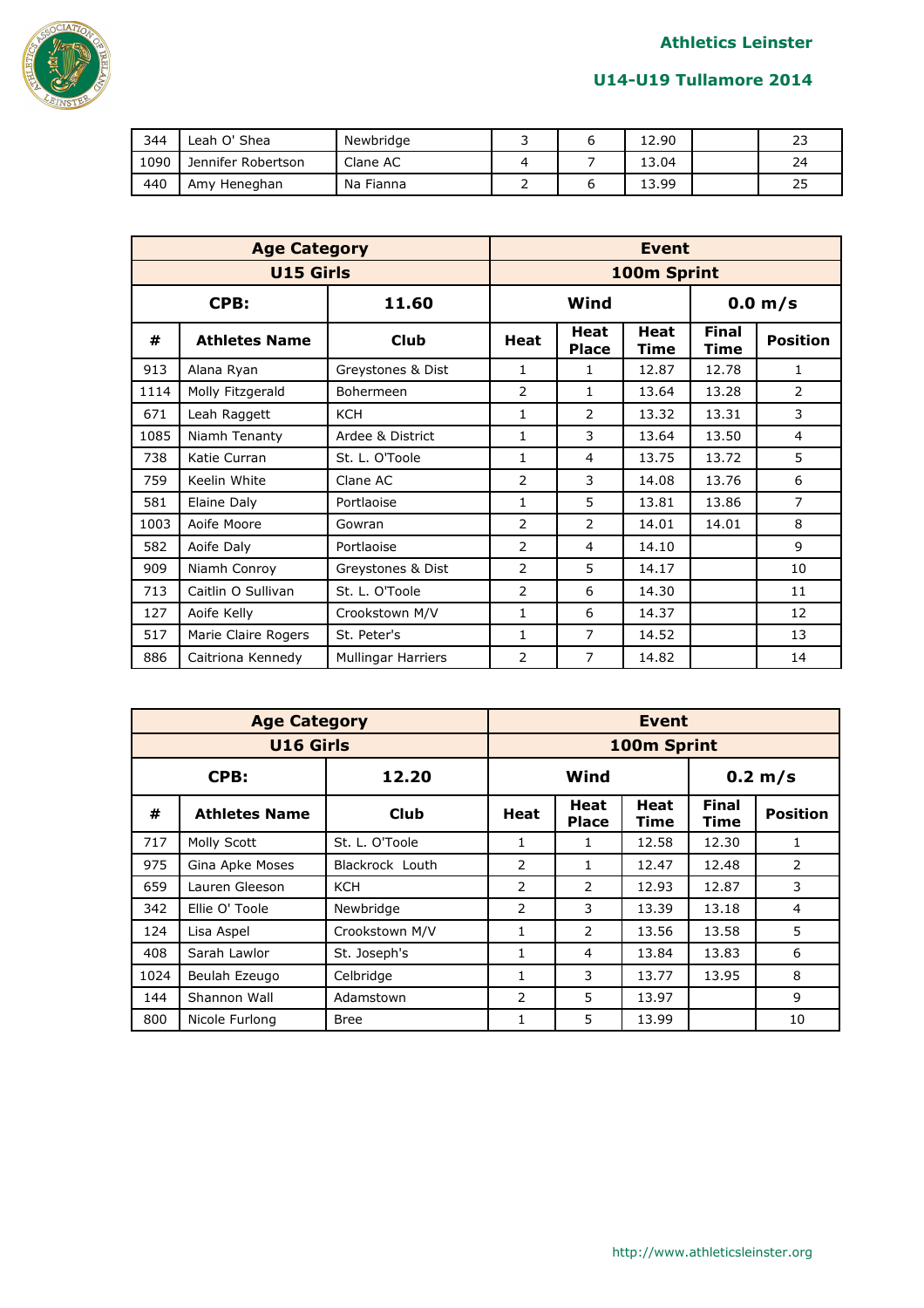

|               | <b>Age Category</b>  | <b>Event</b>              |                    |                             |                            |                      |                 |
|---------------|----------------------|---------------------------|--------------------|-----------------------------|----------------------------|----------------------|-----------------|
|               | <b>U17 Girls</b>     |                           |                    |                             | 100m Sprint                |                      |                 |
| 12.20<br>CPB: |                      |                           | Wind<br>$-0.3 m/s$ |                             |                            |                      |                 |
| #             | <b>Athletes Name</b> | <b>Club</b>               | <b>Heat</b>        | <b>Heat</b><br><b>Place</b> | <b>Heat</b><br><b>Time</b> | <b>Final</b><br>Time | <b>Position</b> |
| 916           | Ara Freeman          | Greystones & Dist         |                    |                             |                            | 12.74                | 1               |
| 796           | Chloe Whelan         | <b>Bree</b>               |                    |                             |                            | 13.05                | 2               |
| 399           | Aine O'Connor        | <b>Naas</b>               |                    |                             |                            | 13.10                | 3               |
| 863           | Maimouna Fane        | <b>Mullingar Harriers</b> |                    |                             |                            | 13.35                | 4               |
| 481           | Annmarie Molloy      | <b>Tullamore Harriers</b> |                    |                             |                            | 14.19                | 5               |
| 918           | Isobel Kenny         | Greystones & Dist         |                    |                             |                            | 14.71                | 6               |

|               | <b>Age Category</b>  | <b>Event</b>    |                    |               |              |                      |                 |
|---------------|----------------------|-----------------|--------------------|---------------|--------------|----------------------|-----------------|
|               | <b>U18 Girls</b>     | 100m Sprint     |                    |               |              |                      |                 |
| CPB:<br>11.90 |                      |                 | Wind<br>$-1.6$ m/s |               |              |                      |                 |
| #             | <b>Athletes Name</b> | <b>Club</b>     | <b>Heat</b>        | Heat<br>Place | Heat<br>Time | <b>Final</b><br>Time | <b>Position</b> |
| 735           | Grace Lawler         | St. L. O'Toole  | 2                  | 1             | 12.86        | 12.57                | 1               |
| 733           | Rachel Doyle         | St. L. O'Toole  | 1                  | 1             | 12.88        | 12.68                | 2               |
| 544           | Annie Stafford       | Menapians       | $\mathcal{P}$      | $\mathcal{P}$ | 13.10        | 12.97                | 3               |
| 398           | Ciara Gallagher      | Naas            | 1                  | 2             | 13.15        | 13.19                | 4               |
| 543           | Jane Shovlin         | Menapians       | 1                  | 3             | 13.21        | 13.33                | 5               |
| 649           | Eimear O Donoghue    | <b>KCH</b>      | 2                  | 3             | 13.32        | 13.40                | 6               |
| 985           | Hannah Kerrigan      | Oughaval AC     | 1                  | 4             | 14.38        | 14.31                | 7               |
| 450           | Laura Heneghan       | Na Fianna       | $\mathcal{P}$      | 4             | 13.95        | <b>DNS</b>           | 8               |
| 1103          | Leona Reville        | Kilmore AC      | 1                  | 5             | 14.50        |                      | 9               |
| 1094          | Joy Apke Moses       | Blackrock Louth | $\overline{2}$     | 5             |              |                      | DQ              |

|                  | <b>Age Category</b>  |                    |                    | <b>Event</b>                |                     |                             |                 |  |  |
|------------------|----------------------|--------------------|--------------------|-----------------------------|---------------------|-----------------------------|-----------------|--|--|
| <b>U19 Girls</b> |                      |                    |                    |                             | 100m Sprint         |                             |                 |  |  |
| 12.30<br>CPB:    |                      |                    | Wind<br>$-1.0 m/s$ |                             |                     |                             |                 |  |  |
| #                | <b>Athletes Name</b> | Club               | <b>Heat</b>        | <b>Heat</b><br><b>Place</b> | <b>Heat</b><br>Time | <b>Final</b><br><b>Time</b> | <b>Position</b> |  |  |
| 644              | Sarah Kate Lacey     | <b>KCH</b>         |                    |                             |                     | 12.39                       |                 |  |  |
| 861              | Vicky Harris         | Mullingar Harriers |                    |                             |                     | 12.62                       | 2               |  |  |
| 643              | Margaret Caldbeck    | <b>KCH</b>         |                    |                             |                     | 12.96                       | 3               |  |  |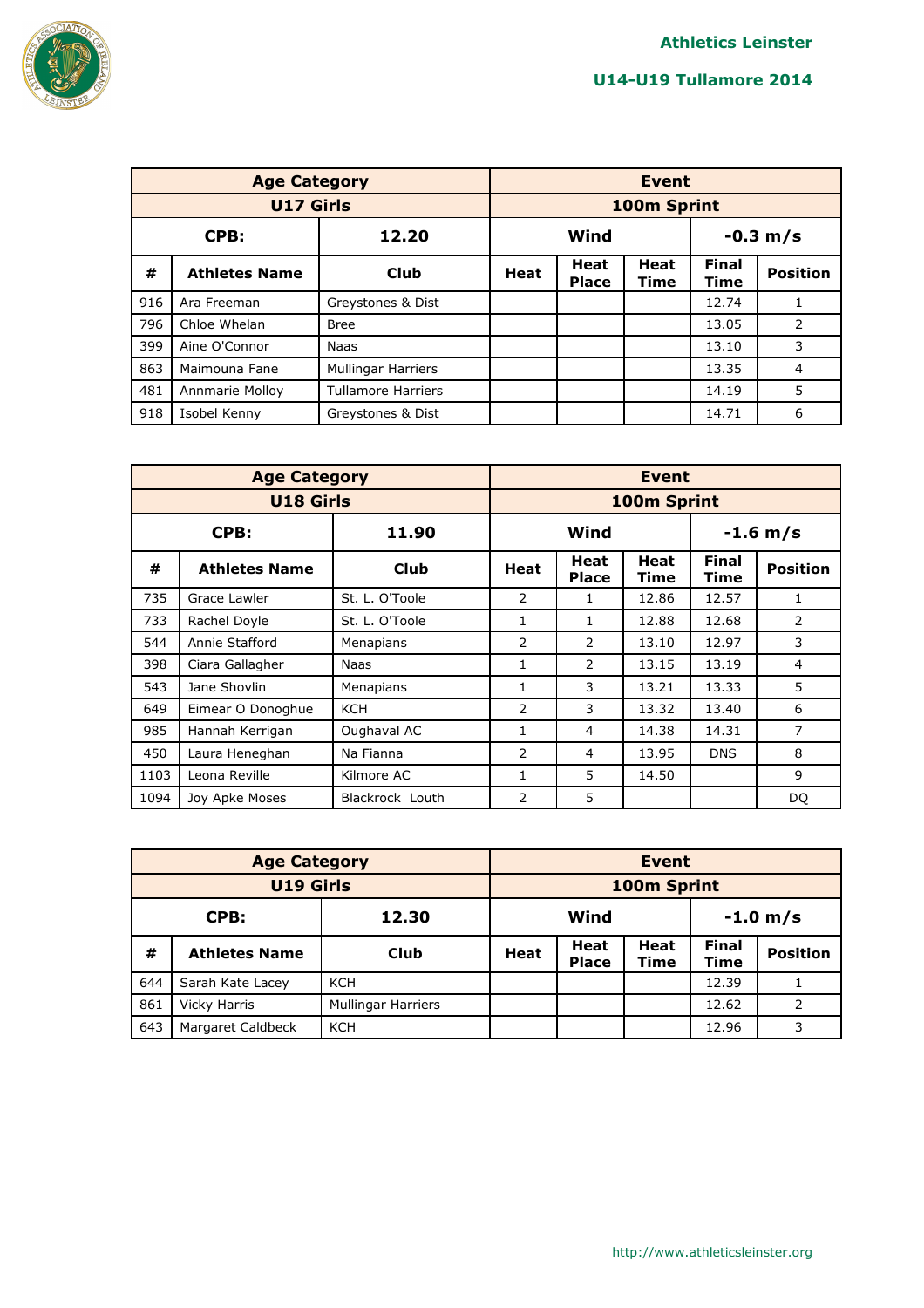

|     | <b>Age Category</b>  |                           |                |                             | <b>Event</b>        |                      |                 |  |
|-----|----------------------|---------------------------|----------------|-----------------------------|---------------------|----------------------|-----------------|--|
|     | <b>U14 Boys</b>      | 80m Sprint                |                |                             |                     |                      |                 |  |
|     | CPB:                 | 9.90                      |                | Wind                        |                     |                      | $0.6$ m/s       |  |
| #   | <b>Athletes Name</b> | <b>Club</b>               | <b>Heat</b>    | <b>Heat</b><br><b>Place</b> | <b>Heat</b><br>Time | <b>Final</b><br>Time | <b>Position</b> |  |
| 901 | James Smithers       | <b>Ballon Rathoe</b>      | 1              | 1                           | 10.35               | 10.02                | 1               |  |
| 415 | Jack Eliott          | St. Joseph's              | $\overline{2}$ | 1                           | 10.81               | 10.29                | $\overline{2}$  |  |
| 752 | Tariq Adegoke        | St. L. O'Toole            | 1              | $\overline{2}$              | 10.57               | 10.52                | 3               |  |
| 853 | Fintan Howard        | Robertstown & Allen       | $\overline{2}$ | 2                           | 11.21               | 10.74                | $\overline{4}$  |  |
| 940 | Ruairi Hanlon        | Dunleer                   | $\mathbf{1}$   | 3                           | 10.79               | 10.81                | 5               |  |
| 121 | Jake Kearney         | <b>Craanford Harriers</b> | $\overline{2}$ | 3                           | 11.38               | 10.83                | 6               |  |
| 637 | Callum Ledwidge      | Le Cheile                 | $\overline{2}$ | 4                           | 11.39               | 11.19                | 7               |  |
| 119 | Michael Olejnik      | Edenderry                 | 1              | 4                           | 11.27               | 12.01                | 8               |  |
| 413 | Darragh McDonald     | St. Joseph's              | 1              | 5                           | 11.50               |                      | 9               |  |
| 957 | Harry Carolan        | Boyne                     | $\overline{2}$ | 5                           | 11.60               |                      | 10              |  |
| 989 | Adam Dunne           | Ballyroan Abbeyleix       | $\mathbf{1}$   | 6                           | 11.67               |                      | 11              |  |
| 604 | Jack Doyle           | Kilmore AC                | $\mathbf{1}$   | 7                           | 12.01               |                      | 12              |  |
| 638 | Aaron Cahill         | Le Cheile                 | 1              | 8                           | 12.41               |                      | 13              |  |
| 923 | John O'Connor        | Greystones & Dist         | 2              | 6                           | 12.56               |                      | 14              |  |
| 465 | Daniel Cunningham    | Kildare A.C               | $\overline{2}$ | 7                           | 14.75               |                      | 15              |  |

|      | <b>Age Category</b>    |                   |                | <b>Event</b>                |                            |                             |                 |  |  |
|------|------------------------|-------------------|----------------|-----------------------------|----------------------------|-----------------------------|-----------------|--|--|
|      | U15 Boys               |                   | 100m Sprint    |                             |                            |                             |                 |  |  |
| CPB: |                        | 11.73             |                | Wind                        |                            | $0.6$ m/s                   |                 |  |  |
| #    | <b>Athletes Name</b>   | <b>Club</b>       | <b>Heat</b>    | <b>Heat</b><br><b>Place</b> | <b>Heat</b><br><b>Time</b> | <b>Final</b><br><b>Time</b> | <b>Position</b> |  |  |
| 1004 | David Murphy           | Gowran            | 2              | 1                           | 12.22                      | 11.87                       | 1               |  |  |
| 1068 | Ross Daly              | Enniscorthy       | 3              | 1                           | 12.61                      | 12.35                       | $\overline{2}$  |  |  |
| 757  | Agomide Oke            | St. L. O'Toole    | 1              | 1                           | 12.44                      | 12.49                       | 3               |  |  |
| 801  | <b>Brandon Sinnott</b> | <b>Bree</b>       | $\overline{2}$ | $\overline{2}$              | 12.77                      | 12.50                       | 4               |  |  |
| 334  | Paul McGlynn           | Glenmore          | $\mathbf{1}$   | $\overline{2}$              | 12.64                      | 12.60                       | 5               |  |  |
| 731  | Christopher Adekoya    | St. L. O'Toole    | $\mathbf{1}$   | 3                           | 12.72                      | 12.73                       | 6               |  |  |
| 553  | Jack Hayden            | Menapians         | $\mathcal{P}$  | 3                           | 12.83                      | 12.80                       | $\overline{7}$  |  |  |
| 1065 | Denis Shoyeju          | Enniscorthy       | 3              | $\overline{2}$              | 14.05                      | 13.99                       | 8               |  |  |
| 756  | Sultan Owolabi         | St. L. O'Toole    | $\overline{2}$ | 4                           | 12.85                      |                             | 9               |  |  |
| 829  | James Redmond          | Cushinstown       | 1              | 4                           | 12.94                      |                             | 10              |  |  |
| 1241 | Adam Mullan            | Mountmellick      | $\overline{2}$ | 5                           | 12.96                      |                             | 11              |  |  |
| 926  | Noah Daly              | Greystones & Dist | $\overline{2}$ | 6                           | 13.08                      |                             | 12              |  |  |
| 942  | Kevin Ledwith          | Dunleer           | 1              | 6                           | 13.98                      |                             | 14              |  |  |
| 1076 | Michael Abidoye        | Enniscorthy       | 3              | 3                           | 14.13                      |                             | 15              |  |  |
| 1058 | Cathal Murphy          | S.B.R             | 3              | 4                           | 16.00                      |                             | 16              |  |  |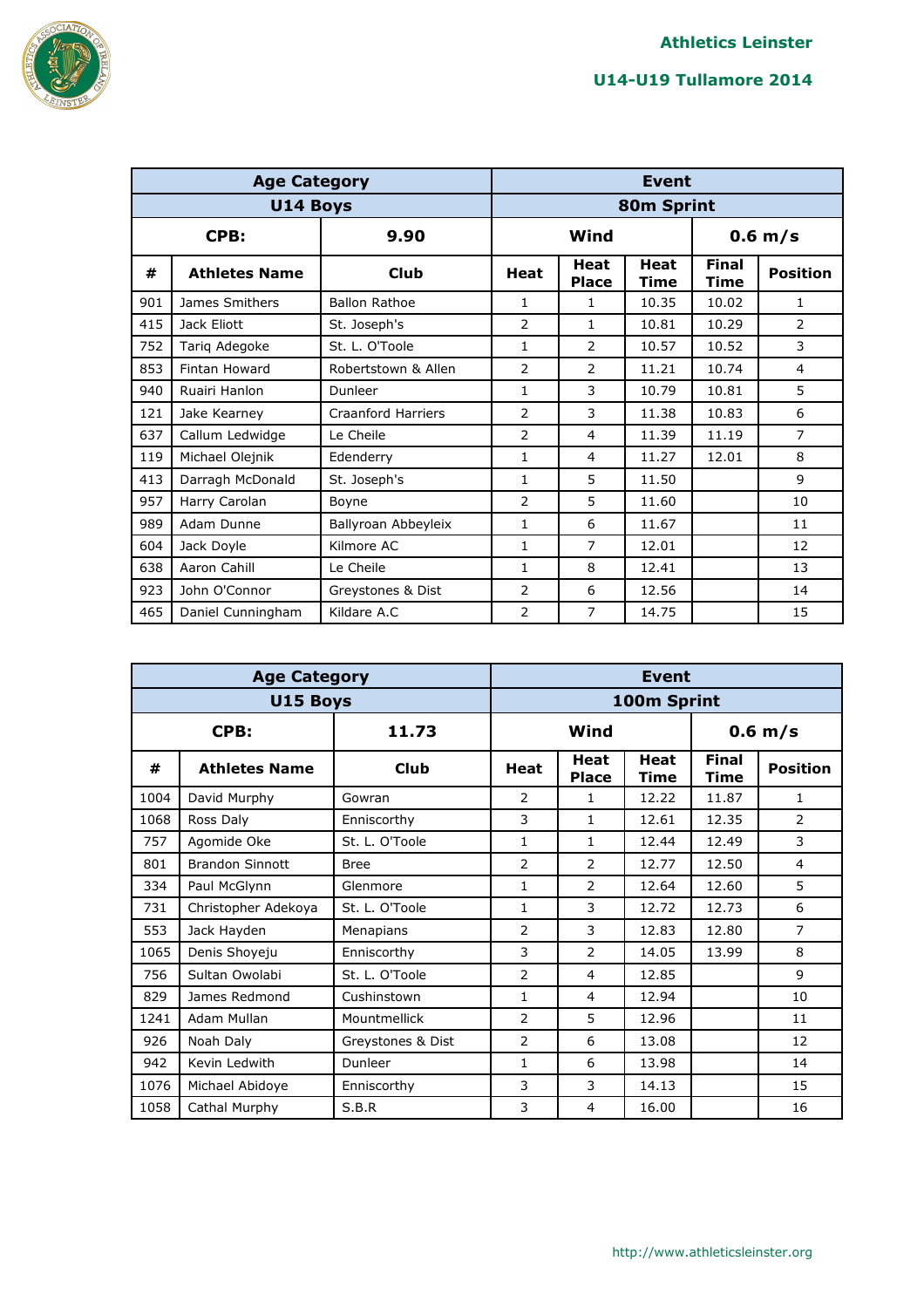

|      | <b>Age Category</b>    |                           |                |                             | <b>Event</b>        |                      |                 |  |  |
|------|------------------------|---------------------------|----------------|-----------------------------|---------------------|----------------------|-----------------|--|--|
|      | U16 Boys               |                           | 100m Sprint    |                             |                     |                      |                 |  |  |
|      | 11.20<br>CPB:          |                           |                | Wind<br>$0.8$ m/s           |                     |                      |                 |  |  |
| #    | <b>Athletes Name</b>   | <b>Club</b>               | <b>Heat</b>    | <b>Heat</b><br><b>Place</b> | <b>Heat</b><br>Time | <b>Final</b><br>Time | <b>Position</b> |  |  |
| 349  | Luke Morris            | Newbridge                 | 2              | 2                           | 11.98               | 11.49                | 1               |  |  |
| 546  | David McDonald         | Menapians                 | $\overline{2}$ | 1                           | 11.86               | 11.51                | $\overline{2}$  |  |  |
| 350  | Kevin Kyne             | Newbridge                 | 2              | 3                           | 12.21               | 12.06                | 3               |  |  |
| 555  | Ciaran Maher           | Menapians                 | 1              | 2                           | 12.52               | 12.11                | $\overline{4}$  |  |  |
| 547  | Sam O'Neill            | Menapians                 | $\mathbf{1}$   | 1                           | 12.46               | 12.13                | 5               |  |  |
| 623  | Calum McGrath          | Suncroft                  | $\overline{2}$ | $\overline{4}$              | 12.43               | 12.15                | 6               |  |  |
| 763  | <b>Brandon Martin</b>  | St. Abban's               | $\mathbf{1}$   | 3                           | 12.55               | 12.26                | $\overline{7}$  |  |  |
| 1054 | Luke Mooney            | Dunboyne                  | $\mathbf{1}$   | $\overline{4}$              | 12.57               | 12.31                | 8               |  |  |
| 548  | Luke O'Neill           | Menapians                 | $\overline{2}$ | 5                           | 12.60               |                      | 9               |  |  |
| 593  | Jack Fortune           | Portlaoise                | $\mathbf{1}$   | 5                           | 12.65               |                      | 10              |  |  |
| 865  | Odhran Cully           | <b>Mullingar Harriers</b> | 2              | 6                           | 12.93               |                      | 11              |  |  |
| 753  | <b>Matthew Mulhall</b> | St. L. O'Toole            | $\overline{2}$ | $\overline{7}$              | 13.31               |                      | 12              |  |  |
| 336  | Tadhg Leahy            | Glenmore                  | $\mathbf{1}$   | 6                           | 13.43               |                      | 13              |  |  |
| 1080 | Warner Figueras        | Enniscorthy               | $\overline{2}$ | 8                           | 13.45               |                      | 14              |  |  |
| 354  | Oisin Nolan            | Inbhear Dee               | 1              | 7                           | 13.80               |                      | 15              |  |  |
| 550  | Eoghan Doyle           | Menapians                 | $\mathbf{1}$   | 8                           | 13.85               |                      | 16              |  |  |

|      | <b>Age Category</b>   |                           |               | <b>Event</b>         |              |                      |                 |  |  |
|------|-----------------------|---------------------------|---------------|----------------------|--------------|----------------------|-----------------|--|--|
|      | <b>U17 Boys</b>       | 100m Sprint               |               |                      |              |                      |                 |  |  |
|      | CPB:                  | 10.90                     |               | Wind                 |              |                      | 0.0 m/s         |  |  |
| #    | <b>Athletes Name</b>  | Club                      | <b>Heat</b>   | Heat<br><b>Place</b> | Heat<br>Time | <b>Final</b><br>Time | <b>Position</b> |  |  |
| 795  | Ryan Murray           | <b>Bree</b>               | 1             | 1                    | 11.64        | 11.47                | $\mathbf{1}$    |  |  |
| 657  | Jack Manning          | <b>KCH</b>                | 1             | $\overline{2}$       | 11.84        | 11.71                | 2               |  |  |
| 929  | Conor Dempsey         | Greystones & Dist         | $\mathcal{P}$ | $\mathcal{P}$        | 11.76        | 11.72                | 3               |  |  |
| 837  | Luke Redmond          | Cushinstown               | 2             | 1                    | 11.66        | 11.79                | 4               |  |  |
| 504  | Andrew Delaney        | <b>Tullamore Harriers</b> | 1             | 3                    | 11.93        | 11.97                | 5               |  |  |
| 855  | Artur Karolewski      | Mullingar Harriers        | 1             | 4                    | 11.97        | 12.01                | 6               |  |  |
| 595  | Shadam Azeez          | Dundealgan                | $\mathcal{P}$ | 3                    | 11.88        | 12.05                | 7               |  |  |
| 766  | Jamie Pender          | St. Abban's               | 2             | 4                    | 12.15        | 12.10                | 8               |  |  |
| 1102 | Adam Coss             | Mountmellick              | 2             | 5                    | 12.21        |                      | 9               |  |  |
| 329  | Mateusz Pietrzykowski | St. Kieran's              | $\mathbf{1}$  | 5                    | 12.86        |                      | 10              |  |  |
| 991  | David O'Flynn         | Greystones & Dist         | 1             | 6                    | 12.92        |                      | 11              |  |  |
| 397  | Conor Clune           | Naas                      | $\mathcal{P}$ | 6                    | 13.40        |                      | 12              |  |  |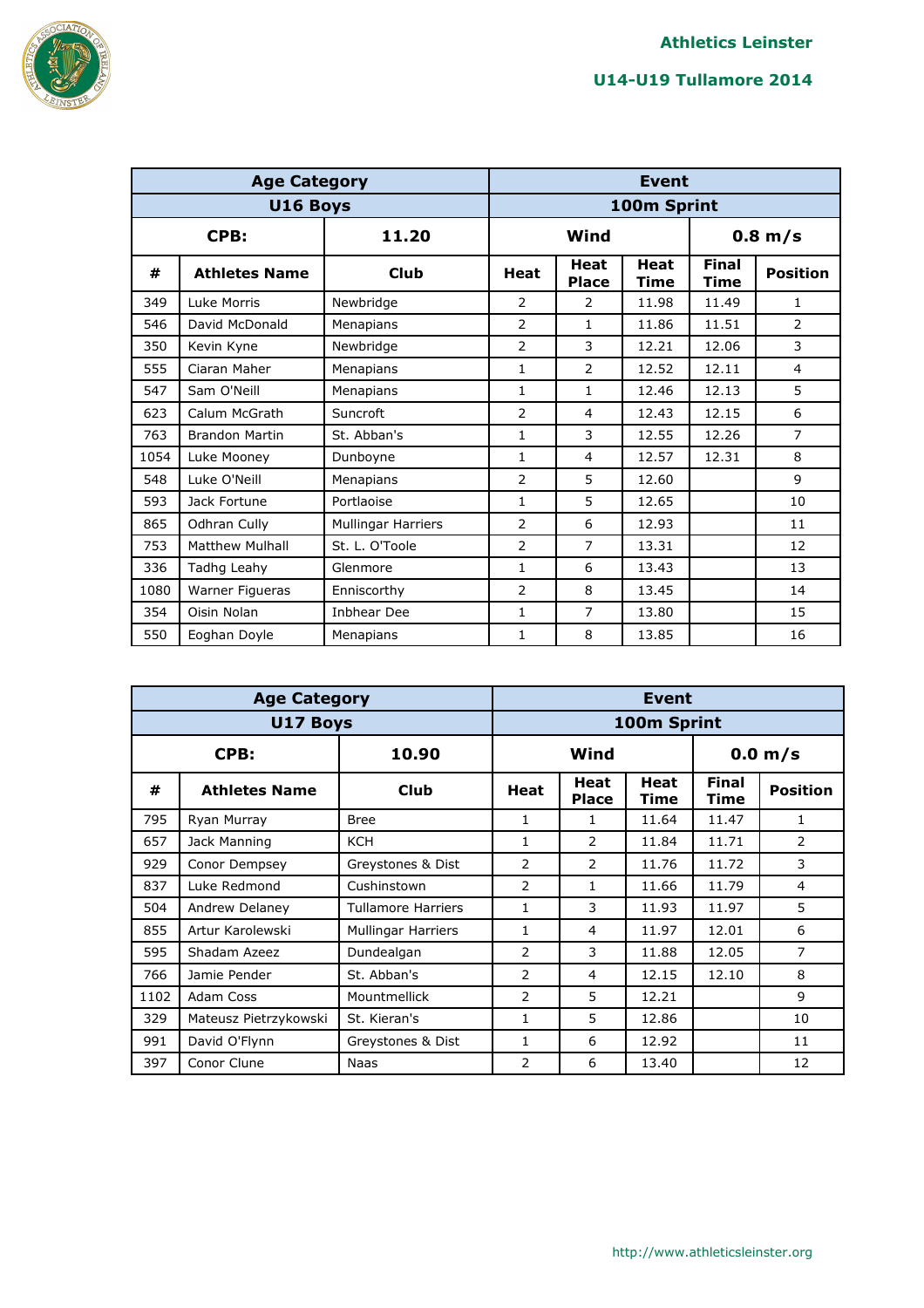

|               | <b>Age Category</b>  |                           |             | <b>Event</b>                |              |                      |                 |  |  |
|---------------|----------------------|---------------------------|-------------|-----------------------------|--------------|----------------------|-----------------|--|--|
|               | U18 Boys             |                           |             |                             | 100m Sprint  |                      |                 |  |  |
| CPB:<br>10.52 |                      |                           |             | $-0.8$ m/s<br>Wind          |              |                      |                 |  |  |
| #             | <b>Athletes Name</b> | Club                      | <b>Heat</b> | <b>Heat</b><br><b>Place</b> | Heat<br>Time | <b>Final</b><br>Time | <b>Position</b> |  |  |
| 507           | Rory Martin          | <b>Tullamore Harriers</b> |             |                             |              | 11.37                | 1               |  |  |
| 651           | Callan Byrne         | <b>KCH</b>                |             |                             |              | 11.47                | 2               |  |  |
| 1025          | Ikenna Kluczenko     | Celbridge                 |             |                             |              | 11.54                | 3               |  |  |
| 862           | Mervyn Harris        | <b>Mullingar Harriers</b> |             |                             |              | 11.56                | $\overline{4}$  |  |  |
| 930           | Lorcan Lalor         | Greystones & Dist         |             |                             |              | 11.83                | 5               |  |  |
| 1020          | Radek Tyburczy       | Celbridge                 |             |                             |              | 12.11                | 6               |  |  |
| 404           | Paul Manning         | St. Joseph's              |             |                             |              | 12.56                | 7               |  |  |

|               | <b>Age Category</b>  | <b>Event</b>              |             |                             |                     |                      |                 |  |
|---------------|----------------------|---------------------------|-------------|-----------------------------|---------------------|----------------------|-----------------|--|
|               | U19 Boys             |                           |             |                             | 100m Sprint         |                      |                 |  |
| 11.00<br>CPB: |                      |                           |             | Wind<br>$-1.8 m/s$          |                     |                      |                 |  |
| #             | <b>Athletes Name</b> | Club                      | <b>Heat</b> | <b>Heat</b><br><b>Place</b> | <b>Heat</b><br>Time | <b>Final</b><br>Time | <b>Position</b> |  |
| 122           | Sean O'Driscoll      | Raheny Shamrock           |             |                             |                     | 11.15                | 1               |  |
| 509           | Dean Power           | <b>Tullamore Harriers</b> |             |                             |                     | 11.20                | 2               |  |
| 734           | Adam Murphy          | St. L. O'Toole            |             |                             |                     | 11.56                | 3               |  |
| 525           | Conor Durnin         | St. Peter's               |             |                             |                     | 11.60                | 4               |  |
| 123           | Dylan Archbold       | Raheny Shamrock           |             |                             |                     | 11.82                | 5               |  |
| 340           | Adam McQuillian      | Glenmore                  |             |                             |                     | 12.04                | 6               |  |
| 526           | Daniel Finley        | St. Peter's               |             |                             |                     | 12.20                | 7               |  |

|               | <b>Age Category</b>  |                 |                | <b>Event</b>         |              |                      |                 |  |  |
|---------------|----------------------|-----------------|----------------|----------------------|--------------|----------------------|-----------------|--|--|
|               | <b>U14 Girls</b>     |                 |                | 200m Sprint          |              |                      |                 |  |  |
| 26.19<br>CPB: |                      |                 |                | Wind                 |              | 1.2 m/s              |                 |  |  |
| #             | <b>Athletes Name</b> | <b>Club</b>     | <b>Heat</b>    | Heat<br><b>Place</b> | Heat<br>Time | <b>Final</b><br>Time | <b>Position</b> |  |  |
| 806           | Patience Jumba Gula  | St. Gerard's    | 4              | 1                    | 26.83        | 26.14                | $\mathbf{1}$    |  |  |
| 343           | Grace O' Toole       | Newbridge       | 1              | 1                    | 27.56        | 26.86                | 2               |  |  |
| 777           | Ruby Millet          | St. Abban's     | 3              | 1                    | 27.94        | 26.97                | 3               |  |  |
| 718           | Chloe Hayden         | St. L. O'Toole  | 2              | 1                    | 27.94        | 27.00                | 4               |  |  |
| 686           | Ivie Okome           | Ratoath         | 4              | 2                    | 27.90        | 27.46                | 5               |  |  |
| 822           | Tara Hethington      | Dunshaughlin    | 1              | 2                    | 28.05        | 27.53                | 6               |  |  |
| 684           | Niamh Kimmage        | Star of the Sea | 3              | 2                    | 28.34        | 28.25                | 7               |  |  |
| 675           | Rachel Kelly         | <b>KCH</b>      | $\overline{2}$ | 2                    | 28.80        | 29.02                | 8               |  |  |
| 1063          | Karyn Murphy         | Enniscorthy     | 4              | 3                    | 29.00        |                      | 9               |  |  |
| 133           | Inez Duane           | Crookstown M/V  | 2              | 3                    | 29.06        |                      | 10              |  |  |
| 132           | Ella Duane           | Crookstown M/V  | 1              | 3                    | 29.08        |                      | 11              |  |  |
| 386           | Danielle Oghuvbu     | <b>Naas</b>     | $\overline{2}$ | 4                    | 29.17        |                      | 12              |  |  |
| 687           | Aine Cooney          | Ratoath         | $\mathbf{1}$   | 4                    | 29.23        |                      | 13              |  |  |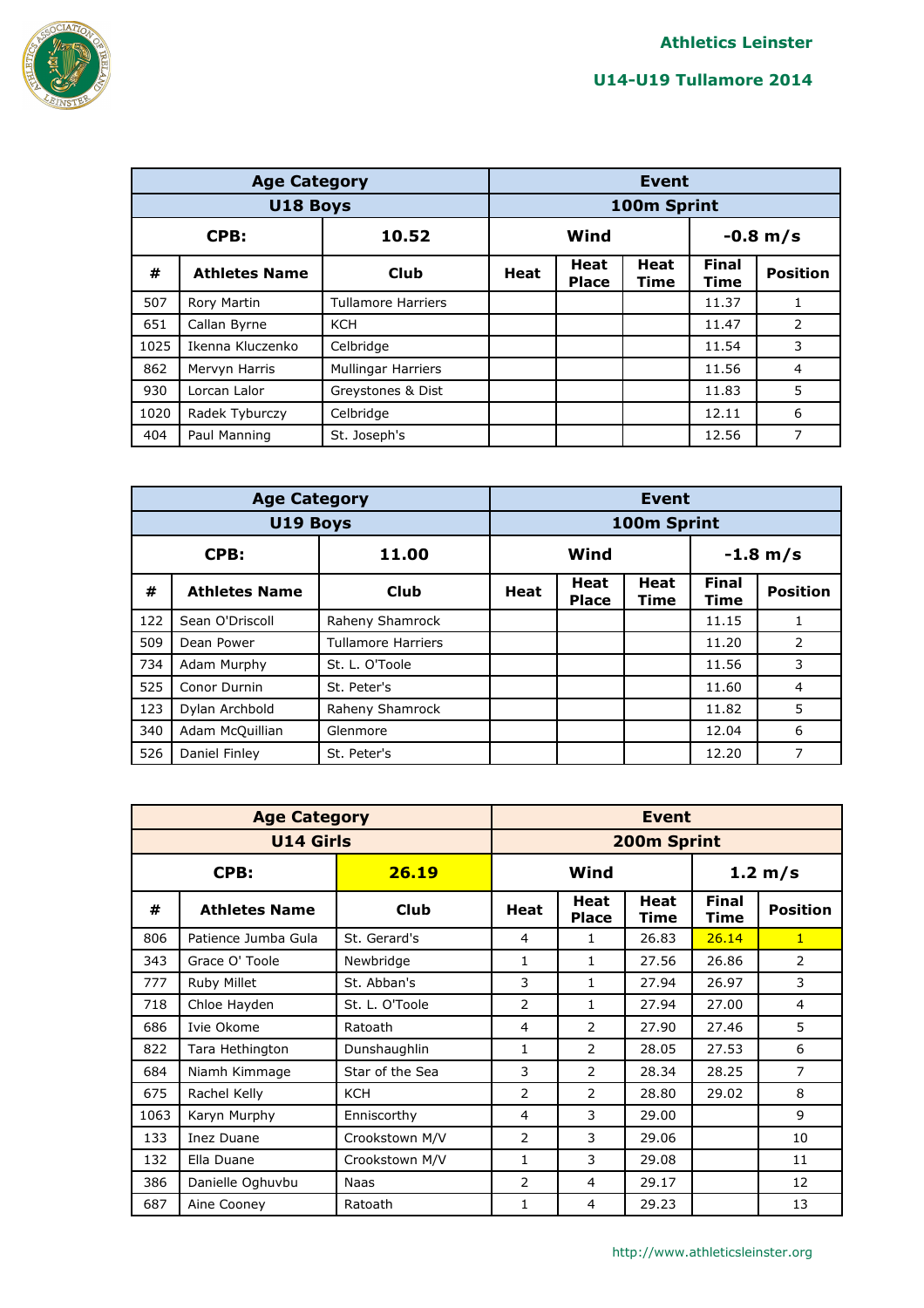

| 1056 | Anna Kavanagh        | S.B.R                     | 3 | 3              | 29.36 | 14 |
|------|----------------------|---------------------------|---|----------------|-------|----|
| 330  | Janet Williams Oshun | St. Benedict's            | 4 | $\overline{4}$ | 29.52 | 15 |
| 315  | Tara Doyle           | Adamstown                 | 3 | 4              | 29.90 | 16 |
| 972  | Penny Morris         | Blackrock Louth           | 2 | 5              | 29.91 | 17 |
| 902  | Katie Lawless        | Greystones & Dist         | 3 | 5              | 30.15 | 18 |
| 514  | Ava Brennan          | St. Peter's               | 4 | 5              | 30.17 | 19 |
| 888  | Awa Karen Fane       | <b>Mullingar Harriers</b> | 2 | 6              | 30.24 | 20 |
| 459  | Sarah Fitzsimons     | Kildare A.C               | 3 | 6              | 30.41 | 21 |
| 903  | Aislinn Smyth        | Greystones & Dist         | 4 | 6              | 30.53 | 22 |
| 534  | Shauna Finn          | St. Senan's               | 1 | 5              | 30.55 | 23 |
| 1159 | Dorcas Mado          | Boyne                     | 1 | 6              | 32.84 | 24 |
| 950  | Ciara Matthews       | Dunleer                   | 1 | 7              | 34.29 | 25 |

|               | <b>Age Category</b>  |                           |                | <b>Event</b>                |                     |                             |                 |  |  |
|---------------|----------------------|---------------------------|----------------|-----------------------------|---------------------|-----------------------------|-----------------|--|--|
|               | <b>U15 Girls</b>     |                           |                | 200m Sprint                 |                     |                             |                 |  |  |
| CPB:<br>25.00 |                      |                           |                | Wind<br>0.0 m/s             |                     |                             |                 |  |  |
| #             | <b>Athletes Name</b> | <b>Club</b>               | <b>Heat</b>    | <b>Heat</b><br><b>Place</b> | <b>Heat</b><br>Time | <b>Final</b><br><b>Time</b> | <b>Position</b> |  |  |
| 913           | Alana Ryan           | Greystones & Dist         | 1              | 1                           | 26.62               | 26.30                       | 1               |  |  |
| 1085          | Niamh Tenanty        | Ardee & District          | 2              | $\mathbf{1}$                | 28.91               | 28.17                       | 2               |  |  |
| 538           | Lorna Monahan        | St. Senan's               | 1              | 2                           | 28.19               | 28.29                       | 3               |  |  |
| 832           | Shauna White         | Cushinstown               | $\mathbf{1}$   | 4                           | 28.98               | 28.75                       | 4               |  |  |
| 387           | Kate Grant           | <b>Naas</b>               | $\mathbf{1}$   | 3                           | 28.88               | 29.22                       | 5               |  |  |
| 973           | Gemma McCrave        | Blackrock Louth           | $\overline{2}$ | $\overline{2}$              | 29.39               | 29.29                       | 6               |  |  |
| 476           | Niamh Rafter         | <b>Tullamore Harriers</b> | 2              | 3                           | 29.88               | 29.77                       | $\overline{7}$  |  |  |
| 713           | Caitlin O Sullivan   | St. L. O'Toole            | 1              | 5                           | 29.38               |                             | <b>DNS</b>      |  |  |
| 982           | Dervla Scully        | Oughaval AC               | $\mathbf{1}$   | 6                           | 29.77               |                             | 9               |  |  |
| 909           | Niamh Conroy         | Greystones & Dist         | 2              | 4                           | 29.91               |                             | 10              |  |  |
| 127           | Aoife Kelly          | Crookstown M/V            | 1              | $\overline{7}$              | 30.08               |                             | 11              |  |  |
| 759           | Keelin White         | Clane AC                  | $\overline{2}$ | 5                           | 30.31               |                             | 12              |  |  |
| 886           | Caitriona Kennedy    | Mullingar Harriers        | $\mathbf{1}$   | 8                           | 30.67               |                             | 13              |  |  |
| 148           | Aoife Muldoon        | Adamstown                 | 2              | 6                           | 31.31               |                             | 14              |  |  |
| 558           | Catherine Devereux   | Menapians                 | 2              | 7                           | 31.38               |                             | 15              |  |  |

|     | <b>Age Category</b>  | <b>Event</b>       |                |                             |                     |                      |                 |  |
|-----|----------------------|--------------------|----------------|-----------------------------|---------------------|----------------------|-----------------|--|
|     | <b>U16 Girls</b>     |                    |                |                             | 200m Sprint         |                      |                 |  |
|     | CPB:                 | 24.60              |                | Wind<br>$-1.0 m/s$          |                     |                      |                 |  |
| #   | <b>Athletes Name</b> | Club               | <b>Heat</b>    | <b>Heat</b><br><b>Place</b> | <b>Heat</b><br>Time | <b>Final</b><br>Time | <b>Position</b> |  |
| 975 | Gina Apke Moses      | Blackrock Louth    | 1              | 1                           | 25.37               | 25.28                | 1               |  |
| 480 | Emma Darby           | Tullamore Harriers |                | 3                           | 26.32               | 26.30                | 2               |  |
| 799 | Aoife Cloke Rochford | <b>Bree</b>        | 1              | 2                           | 26.26               | 26.46                | 3               |  |
| 342 | Ellie O' Toole       | Newbridge          | 1              | 4                           | 26.33               | 26.49                | 4               |  |
| 566 | Eva O'Donovan        | Navan              | 2              | 1                           | 27.56               | 27.50                | 5               |  |
| 961 | Zoe Shiels           | Boyne              | 1              | 5                           | 29.03               | 28.74                | 6               |  |
| 800 | Nicole Furlong       | <b>Bree</b>        | 2              | 2                           | 28.50               | 29.01                | 7               |  |
| 373 | Ailbhe Gallagher     | Naas               | $\overline{2}$ | 3                           | 28.79               | 29.07                | 8               |  |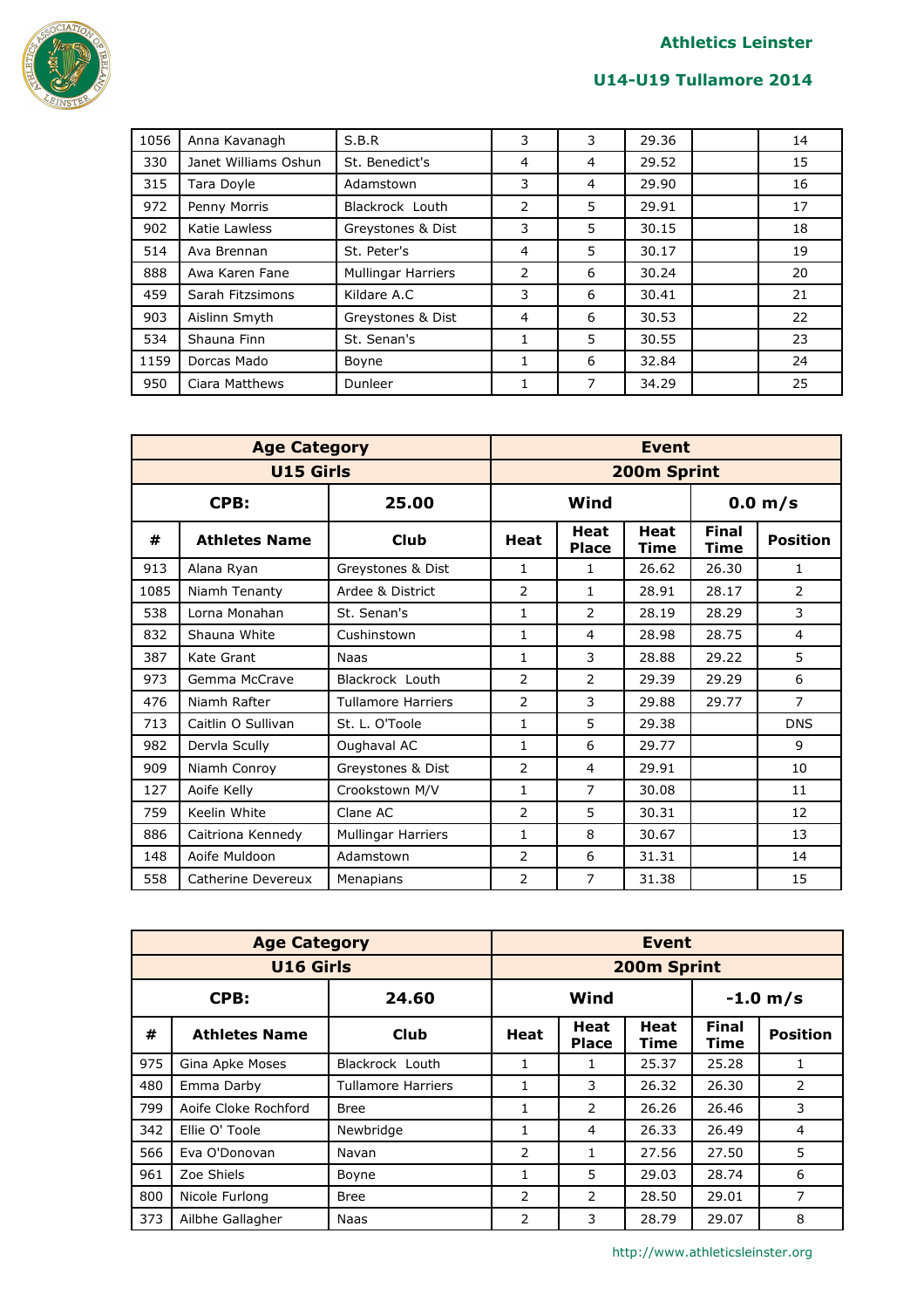

| 170 | $\sim$ 1-1<br>Chloe Harte | l ullamore Harriers |  | 29.58                  |   |
|-----|---------------------------|---------------------|--|------------------------|---|
| 962 | Eleanor Garvey            | Boyne               |  | $\sim$<br><b>JI.LL</b> | ᅭ |

|               | <b>Age Category</b>  |                           |                    | <b>Event</b>                |              |                      |                 |  |  |
|---------------|----------------------|---------------------------|--------------------|-----------------------------|--------------|----------------------|-----------------|--|--|
|               | <b>U17 Girls</b>     |                           |                    |                             | 200m Sprint  |                      |                 |  |  |
| 25.12<br>CPB: |                      |                           | Wind<br>$-1.5 m/s$ |                             |              |                      |                 |  |  |
| #             | <b>Athletes Name</b> | <b>Club</b>               | <b>Heat</b>        | <b>Heat</b><br><b>Place</b> | Heat<br>Time | <b>Final</b><br>Time | <b>Position</b> |  |  |
| 916           | Ara Freeman          | Greystones & Dist         |                    |                             |              | 26.29                |                 |  |  |
| 399           | Aine O'Connor        | <b>Naas</b>               |                    |                             |              | 26.96                | 2               |  |  |
| 797           | Sophie McCabe        | <b>Bree</b>               |                    |                             |              | 27.34                | 3               |  |  |
| 863           | Maimouna Fane        | <b>Mullingar Harriers</b> |                    |                             |              | 28.26                | $\overline{4}$  |  |  |
| 1028          | Katie Quigley        | Celbridge                 |                    |                             |              | 28.50                | 5               |  |  |
| 918           | Isobel Kenny         | Greystones & Dist         |                    |                             |              | 30.28                | 6               |  |  |

|               | <b>Age Category</b>  |                |                       | <b>Event</b>                |                     |                      |                 |  |  |
|---------------|----------------------|----------------|-----------------------|-----------------------------|---------------------|----------------------|-----------------|--|--|
|               | <b>U18 Girls</b>     |                |                       |                             | 200m Sprint         |                      |                 |  |  |
| CPB:<br>24.74 |                      |                | Wind<br>$-1.4 \; m/s$ |                             |                     |                      |                 |  |  |
| #             | <b>Athletes Name</b> | Club           | Heat                  | <b>Heat</b><br><b>Place</b> | <b>Heat</b><br>Time | <b>Final</b><br>Time | <b>Position</b> |  |  |
| 735           | Grace Lawler         | St. L. O'Toole |                       |                             |                     | 26.40                | $\mathbf{1}$    |  |  |
| 733           | Rachel Doyle         | St. L. O'Toole |                       |                             |                     | 26.81                | 2               |  |  |
| 544           | Annie Stafford       | Menapians      |                       |                             |                     | 26.94                | 3               |  |  |
| 398           | Ciara Gallagher      | Naas           |                       |                             |                     | 26.97                | $\overline{4}$  |  |  |
| 449           | Ciara Heneghan       | Na Fianna      |                       |                             |                     | 28.54                | 5               |  |  |
| 612           | Leona Reville        | Kilmore AC     |                       |                             |                     | 30.80                | 6               |  |  |
| 1167          | Hannah Clarke        | Le Cheile      |                       |                             |                     | 32.33                | 7               |  |  |

|                  | <b>Age Category</b>  |                           |                    | <b>Event</b>         |                     |                      |                 |  |  |
|------------------|----------------------|---------------------------|--------------------|----------------------|---------------------|----------------------|-----------------|--|--|
| <b>U19 Girls</b> |                      |                           |                    |                      | 200m Sprint         |                      |                 |  |  |
| CPB:<br>24.40    |                      |                           | Wind<br>$-1.6$ m/s |                      |                     |                      |                 |  |  |
| #                | <b>Athletes Name</b> | Club                      | <b>Heat</b>        | Heat<br><b>Place</b> | <b>Heat</b><br>Time | <b>Final</b><br>Time | <b>Position</b> |  |  |
| 644              | Sarah Kate Lacey     | <b>KCH</b>                |                    |                      |                     | 25.38                |                 |  |  |
| 861              | <b>Vicky Harris</b>  | <b>Mullingar Harriers</b> |                    |                      |                     | 25.96                | $\mathcal{P}$   |  |  |
| 978              | Rebecca Carr         | Blackrock Louth           |                    |                      |                     | 26.40                | 3               |  |  |
| 643              | Margaret Caldbeck    | KCH                       |                    |                      |                     | 26.49                | 4               |  |  |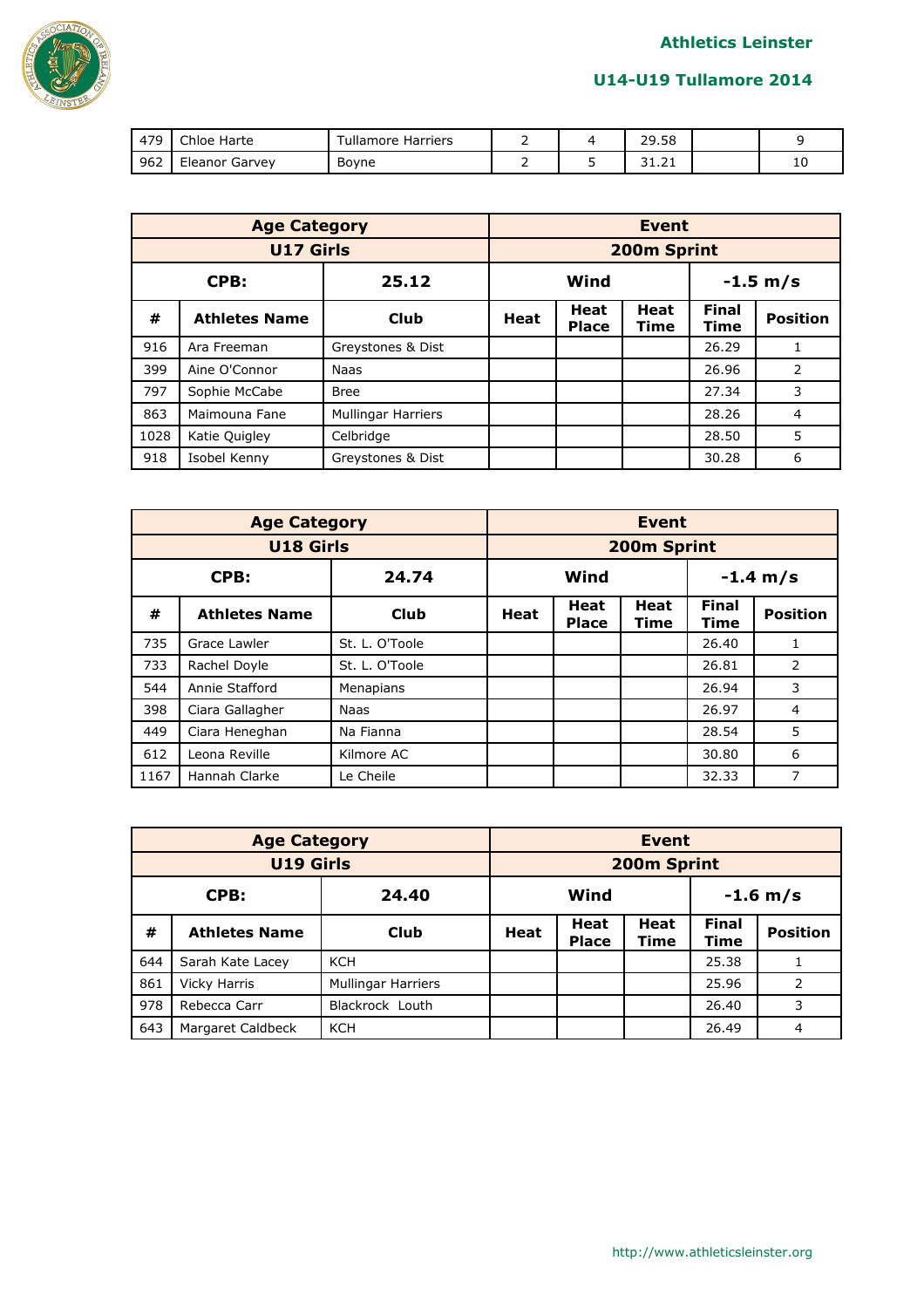

|      | <b>Age Category</b>   |                   | <b>Event</b>   |                             |                            |                      |                 |  |
|------|-----------------------|-------------------|----------------|-----------------------------|----------------------------|----------------------|-----------------|--|
|      | U14 Boys              |                   | 200m Sprint    |                             |                            |                      |                 |  |
|      | CPB:<br>24.70         |                   |                | Wind<br>0.7 m/s             |                            |                      |                 |  |
| #    | <b>Athletes Name</b>  | <b>Club</b>       | <b>Heat</b>    | <b>Heat</b><br><b>Place</b> | <b>Heat</b><br><b>Time</b> | <b>Final</b><br>Time | <b>Position</b> |  |
| 924  | Ben Mooney            | Greystones & Dist | $\overline{2}$ | 1                           | 25.37                      | 24.28                | $\mathbf{1}$    |  |
| 925  | Josh Pyper            | Greystones & Dist | 3              | 1                           | 26.44                      | 25.96                | $\overline{2}$  |  |
| 415  | Jack Eliott           | St. Joseph's      | 3              | $\overline{2}$              | 26.81                      | 26.16                | 3               |  |
| 940  | Ruairi Hanlon         | Dunleer           | $\mathbf{1}$   | 1                           | 26.95                      | 26.86                | 4               |  |
| 395  | Cosmin Tampu          | <b>Naas</b>       | $\overline{2}$ | 2                           | 27.98                      | 27.03                | 5               |  |
| 1062 | Dillon O'Sullivan     | Enniscorthy       | $\mathbf{1}$   | $\overline{2}$              | 27.40                      | 27.35                | 6               |  |
| 370  | Jack Cleary           | <b>Naas</b>       | $\mathbf{1}$   | 3                           | 28.35                      | 28.08                | $\overline{7}$  |  |
| 1071 | David Obasohan        | Enniscorthy       | 3              | 3                           | 28.73                      | 30.02                | 8               |  |
| 736  | Ben Dunbar-Gibney     | St. L. O'Toole    | $\mathbf{1}$   | $\overline{4}$              | 28.87                      |                      | 9               |  |
| 739  | Ewan Brennan          | St. L. O'Toole    | $\overline{2}$ | 3                           | 29.00                      |                      | 10              |  |
| 935  | Anthony Dillon        | Dunleer           | $\mathbf{1}$   | 5                           | 29.12                      |                      | 11              |  |
| 1018 | Nathan Parameswaran   | Celbridge         | $\overline{2}$ | $\overline{4}$              | 29.63                      |                      | 12              |  |
| 831  | <b>Dominic McCabe</b> | Cushinstown       | 3              | $\overline{4}$              | 29.69                      |                      | 13              |  |
| 922  | David Phibbs          | Greystones & Dist | 3              | 5                           | 30.26                      |                      | 14              |  |
| 1088 | Evin Quinn            | Ardee & District  | $\mathbf{1}$   | 6                           | 30.30                      |                      | 15              |  |
| 923  | John O'Connor         | Greystones & Dist | $\mathbf{1}$   | $\overline{7}$              | 30.70                      |                      | 16              |  |
| 938  | Finn Reilly           | Dunleer           | $\overline{2}$ | 5                           | 31.02                      |                      | 17              |  |
| 1070 | Jamie Foley           | Enniscorthy       | $\overline{2}$ | 6                           | 31.64                      |                      | 18              |  |
| 939  | Neal Hodgins          | Dunleer           | 3              | 6                           | 31.91                      |                      | 19              |  |

|      | <b>Age Category</b>  |                           |                | <b>Event</b>         |                     |                      |                 |  |  |
|------|----------------------|---------------------------|----------------|----------------------|---------------------|----------------------|-----------------|--|--|
|      | U15 Boys             | 200m Sprint               |                |                      |                     |                      |                 |  |  |
|      | CPB:                 | 23.76                     |                | Wind                 |                     |                      | 0.2 m/s         |  |  |
| #    | <b>Athletes Name</b> | <b>Club</b>               | Heat           | Heat<br><b>Place</b> | <b>Heat</b><br>Time | <b>Final</b><br>Time | <b>Position</b> |  |  |
| 1004 | David Murphy         | Gowran                    | $\overline{2}$ | 1                    | 24.57               | 24.32                | $\mathbf{1}$    |  |  |
| 756  | Sultan Owolabi       | St. L. O'Toole            | $\overline{2}$ | $\overline{2}$       | 25.19               | 25.01                | $\overline{2}$  |  |  |
| 498  | Mark Milner          | <b>Tullamore Harriers</b> | $\overline{2}$ | 3                    | 25.43               | 25.08                | 3               |  |  |
| 334  | Paul McGlynn         | Glenmore                  | 1              | $\overline{2}$       | 26.16               | 25.27                | 4               |  |  |
| 926  | Noah Daly            | Greystones & Dist         | 2              | 5                    | 26.08               | 25.95                | 5               |  |  |
| 829  | James Redmond        | Cushinstown               | 1              | 3                    | 26.54               | 26.06                | 6               |  |  |
| 731  | Christopher Adekoya  | St. L. O'Toole            | 1              | 1                    | 26.00               | 26.16                | $\overline{7}$  |  |  |
| 553  | Jack Hayden          | Menapians                 | 2              | 4                    | 26.04               | 26.19                | 8               |  |  |
| 927  | Louis Lalor          | Greystones & Dist         | 1              | 4                    | 26.86               |                      | 9               |  |  |
| 464  | Aaron Jacob          | Kildare A.C               | 1              | 5                    | 27.14               |                      | 10              |  |  |
| 458  | Eoin O'Connor        | Kildare A.C               | $\overline{2}$ | 6                    | 27.43               |                      | 11              |  |  |
| 499  | Anthony Malone       | <b>Tullamore Harriers</b> | $\mathbf{1}$   | 6                    | 27.91               |                      | 12              |  |  |
| 1242 | Adam Holden          | Mountmellick              | $\overline{2}$ | 7                    | 28.25               |                      | 13              |  |  |
| 1057 | Thomas Breen         | S.B.R                     | 1              | 7                    | 30.60               |                      | 14              |  |  |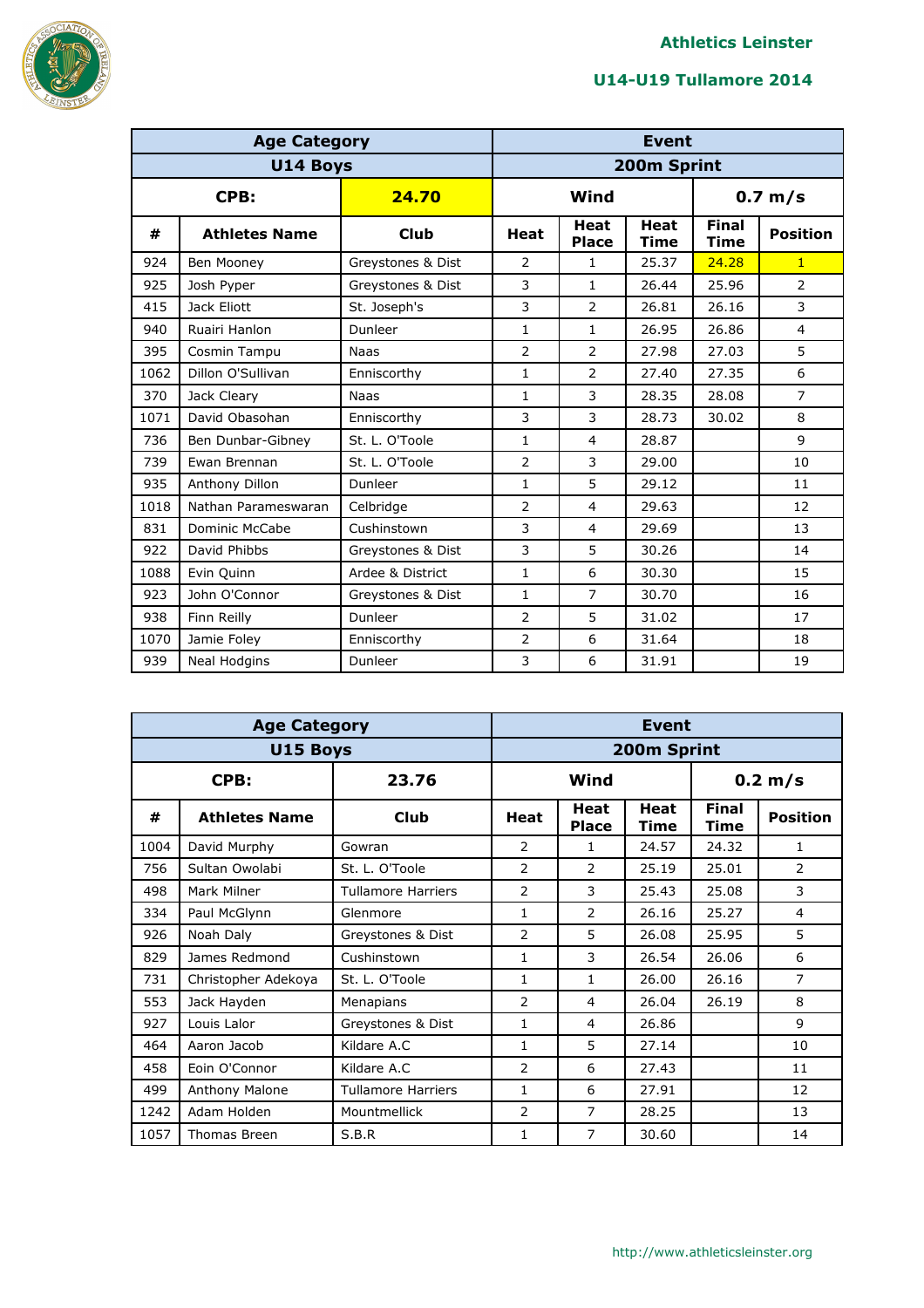

|      | <b>Age Category</b>    |                           |                | <b>Event</b>                |                     |                      |                 |  |  |
|------|------------------------|---------------------------|----------------|-----------------------------|---------------------|----------------------|-----------------|--|--|
|      | U16 Boys               |                           |                | 200m Sprint                 |                     |                      |                 |  |  |
|      | CPB:<br>22.60          |                           |                | Wind<br>$-1.1 m/s$          |                     |                      |                 |  |  |
| #    | <b>Athletes Name</b>   | <b>Club</b>               | <b>Heat</b>    | <b>Heat</b><br><b>Place</b> | <b>Heat</b><br>Time | <b>Final</b><br>Time | <b>Position</b> |  |  |
| 546  | David McDonald         | Menapians                 | 1              | 1                           | 23.82               | 22.71                | 1               |  |  |
| 349  | Luke Morris            | Newbridge                 | 3              | 1                           | 24.86               | 23.02                | $\overline{2}$  |  |  |
| 134  | Johnathan McKenna      | Crookstown M/V            | $\mathbf{1}$   | $\overline{2}$              | 24.67               | 24.27                | 3               |  |  |
| 815  | Jack Hetherington      | Dunshaughlin              | $\overline{2}$ | 1                           | 24.61               | 24.33                | $\overline{4}$  |  |  |
| 548  | Luke O'Neill           | Menapians                 | 3              | $\overline{2}$              | 25.17               | 24.50                | 5               |  |  |
| 623  | Calum McGrath          | Suncroft                  | $\mathbf{1}$   | 3                           | 24.70               | 24.74                | 6               |  |  |
| 547  | Sam O'Neill            | Menapians                 | $\overline{2}$ | $\overline{2}$              | 24.91               | 24.98                | $\overline{7}$  |  |  |
| 624  | Ross Thompson          | Suncroft                  | $\overline{2}$ | 3                           | 25.39               | 25.32                | 8               |  |  |
| 1026 | Eoin Hill              | Celbridge                 | $\overline{2}$ | 4                           | 25.52               |                      | 9               |  |  |
| 763  | <b>Brandon Martin</b>  | St. Abban's               | $\mathbf{1}$   | $\overline{4}$              | 25.64               |                      | 10              |  |  |
| 865  | Odhran Cully           | <b>Mullingar Harriers</b> | 3              | 3                           | 25.73               |                      | 11              |  |  |
| 872  | Patrick Leydon         | <b>Mullingar Harriers</b> | $\mathbf{1}$   | 5                           | 25.98               |                      | 12              |  |  |
| 1240 | Niall Bracken          | Mountmellick              | 3              | 4                           | 26.11               |                      | 13              |  |  |
| 336  | Tadhg Leahy            | Glenmore                  | $\overline{2}$ | 5                           | 26.56               |                      | 14              |  |  |
| 753  | <b>Matthew Mulhall</b> | St. L. O'Toole            | 3              | 5                           | 26.59               |                      | 15              |  |  |
| 1080 | Warner Figueras        | Enniscorthy               | 3              | 6                           | 27.11               |                      | 16              |  |  |
| 550  | Eoghan Doyle           | Menapians                 | $\mathbf{1}$   | 6                           | 28.61               |                      | 17              |  |  |
| 607  | Paraic Reville         | Kilmore AC                | 3              | 7                           | 29.66               |                      | 18              |  |  |
| 555  | Ciaran Maher           | Menapians                 | $\overline{2}$ | 6                           | DQ                  |                      | 19              |  |  |

|      | <b>Age Category</b>  |                           |                           | <b>Event</b>         |                     |                      |                 |  |  |
|------|----------------------|---------------------------|---------------------------|----------------------|---------------------|----------------------|-----------------|--|--|
|      | U17 Boys             |                           |                           | 200m Sprint          |                     |                      |                 |  |  |
|      | CPB:                 | 22.28                     | Wind<br>$0.7 \text{ m/s}$ |                      |                     |                      |                 |  |  |
| #    | <b>Athletes Name</b> | <b>Club</b>               | Heat                      | Heat<br><b>Place</b> | <b>Heat</b><br>Time | <b>Final</b><br>Time | <b>Position</b> |  |  |
| 795  | Ryan Murray          | <b>Bree</b>               | 2                         | 2                    | 23.51               | 22.95                | 1               |  |  |
| 657  | Jack Manning         | <b>KCH</b>                | 2                         | 1                    | 23.40               | 23.20                | 2               |  |  |
| 929  | Conor Dempsey        | Greystones & Dist         | 1                         | 2                    | 24.84               | 23.45                | 3               |  |  |
| 504  | Andrew Delaney       | <b>Tullamore Harriers</b> | 1                         | 1                    | 24.24               | 23.78                | 4               |  |  |
| 855  | Artur Karolewski     | Mullingar Harriers        | $\overline{2}$            | 3                    | 24.24               | 24.01                | 5               |  |  |
| 966  | Jamie Shiels         | Boyne                     | $\overline{2}$            | 4                    | 24.41               | 24.32                | 6               |  |  |
| 837  | Luke Redmond         | Cushinstown               | $\mathbf{1}$              | 3                    | 24.85               | 24.80                | $\overline{7}$  |  |  |
| 766  | Jamie Pender         | St. Abban's               | 1                         | 4                    | 24.90               | 25.63                | 8               |  |  |
| 991  | David O'Flynn        | Greystones & Dist         | 2                         | 5                    | 25.49               |                      | 9               |  |  |
| 1069 | Cian Daly            | Enniscorthy               | 2                         | 6                    | 25.67               |                      | 10              |  |  |
| 1102 | Adam Coss            | Mountmellick              | 1                         | 5                    | 25.84               |                      | 11              |  |  |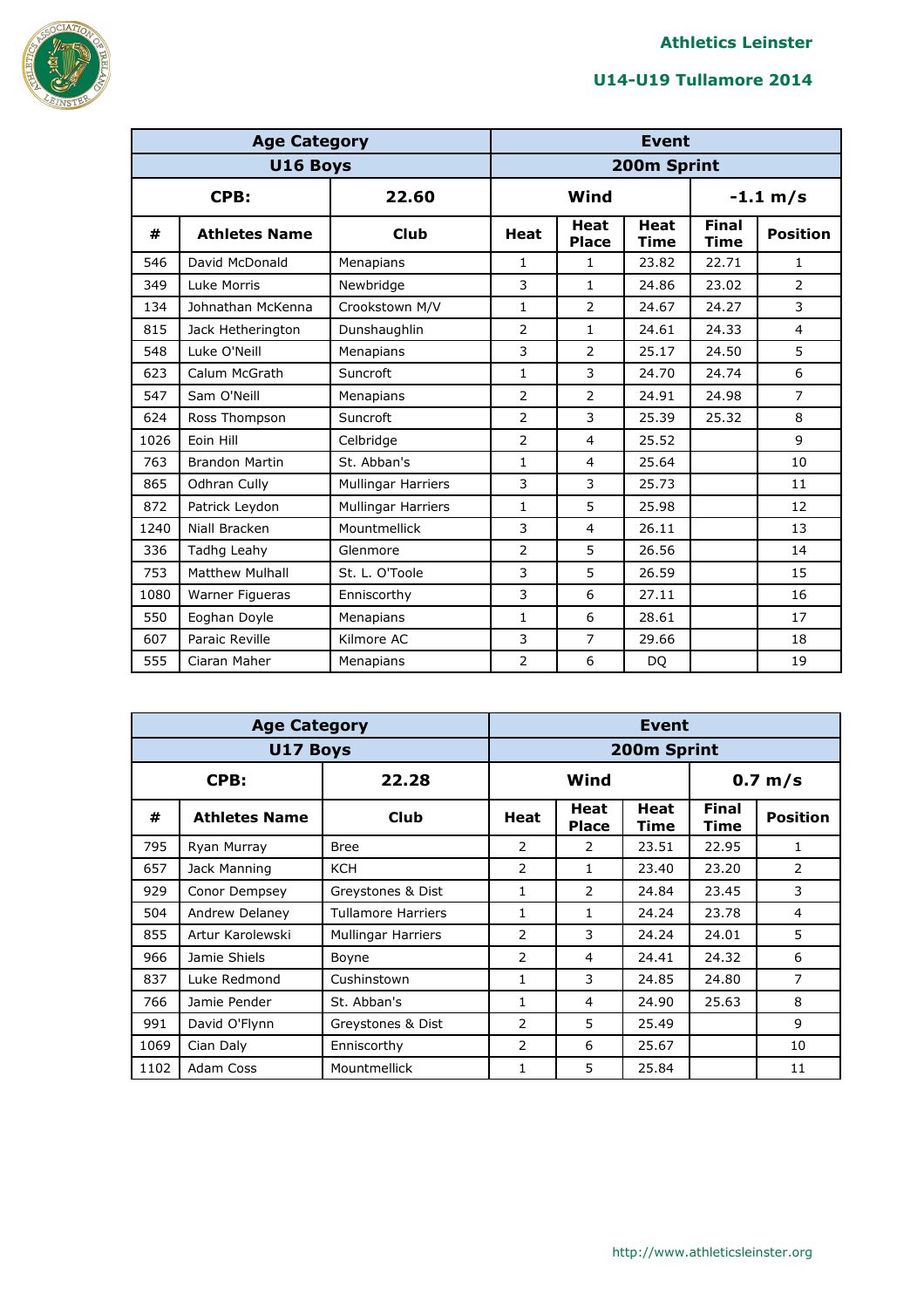

|      | <b>Age Category</b>  |                           |                | <b>Event</b>         |                     |                      |                 |  |  |
|------|----------------------|---------------------------|----------------|----------------------|---------------------|----------------------|-----------------|--|--|
|      | U18 Boys             |                           |                | 200m Sprint          |                     |                      |                 |  |  |
|      | CPB:                 | 21.74                     |                | Wind                 |                     |                      | 0.0 m/s         |  |  |
| #    | <b>Athletes Name</b> | Club                      | Heat           | Heat<br><b>Place</b> | <b>Heat</b><br>Time | <b>Final</b><br>Time | <b>Position</b> |  |  |
| 862  | Mervyn Harris        | <b>Mullingar Harriers</b> | 1              | 2                    | 23.61               | 22.62                | 1               |  |  |
| 651  | Callan Byrne         | <b>KCH</b>                | 1              | 1                    | 23.07               | 22.76                | 2               |  |  |
| 1025 | Ikenna Kluczenko     | Celbridge                 | $\mathcal{P}$  | 1                    | 23.60               | 23.04                | 3               |  |  |
| 842  | Luke McCabe          | Cushinstown               | $\overline{2}$ | 2                    | 23.90               | 23.28                | 4               |  |  |
| 949  | Shane Cheshire       | Dunleer                   | 1              | 4                    | 24.50               | 24.35                | 5               |  |  |
| 1066 | James Fortune        | Enniscorthy               | 1              | 5                    | 25.21               | 24.81                | 6               |  |  |
| 709  | Jason Kelly          | St. L. O'Toole            | 1              | 6                    | 25.76               | 25.61                | $\overline{7}$  |  |  |
| 650  | Aaron Barron         | <b>KCH</b>                | 2              | 3                    | 24.67               | 27.97                | 8               |  |  |
| 507  | Rory Martin          | Tullamore Harriers        | 1              | 3                    | 23.63               | <b>DNS</b>           | 9               |  |  |
| 866  | Adam Daly            | <b>Mullingar Harriers</b> | 2              | 4                    | 26.59               |                      | 10              |  |  |
| 678  | Alan Mooney          | <b>KCH</b>                | 2              | 5                    | 27.09               |                      | 11              |  |  |

|               | <b>Age Category</b>     | <b>Event</b>    |                    |                             |                     |                      |                 |
|---------------|-------------------------|-----------------|--------------------|-----------------------------|---------------------|----------------------|-----------------|
|               | <b>U19 Boys</b>         |                 |                    |                             | 200m Sprint         |                      |                 |
| 22.20<br>CPB: |                         |                 | Wind<br>$-1.2 m/s$ |                             |                     |                      |                 |
| #             | <b>Athletes Name</b>    | <b>Club</b>     | <b>Heat</b>        | <b>Heat</b><br><b>Place</b> | <b>Heat</b><br>Time | <b>Final</b><br>Time | <b>Position</b> |
| 122           | Sean O'Driscoll         | Raheny Shamrock |                    |                             |                     | 22.65                |                 |
| 734           | Adam Murphy             | St. L. O'Toole  |                    |                             |                     | 23.11                | $\mathcal{P}$   |
| 732           | Owen Scully             | St. L. O'Toole  |                    |                             |                     | 23.67                | 3               |
| 381           | Lyle Hood               | <b>Naas</b>     |                    |                             |                     | 24.39                | $\overline{4}$  |
| 1064          | Chris St. Clare Johnson | Enniscorthy     |                    |                             |                     | 24.99                | 5               |

|      | <b>Age Category</b>  |                           |                    | <b>Event</b>         |              |                      |                 |  |
|------|----------------------|---------------------------|--------------------|----------------------|--------------|----------------------|-----------------|--|
|      | <b>U17 Girls</b>     |                           | <b>400m Sprint</b> |                      |              |                      |                 |  |
| CPB: |                      |                           | 58.26              |                      |              |                      |                 |  |
| #    | <b>Athletes Name</b> | Club                      | Heat               | Heat<br><b>Place</b> | Heat<br>Time | <b>Final</b><br>Time | <b>Position</b> |  |
| 917  | Amaris Borel         | Greystones & Dist         | 2                  | 1                    | 62.64        | 59.65                | 1               |  |
| 126  | Roisin Crowe         | Crookstown M/V            | 1                  | 3                    | 63.90        | 60.64                | 2               |  |
| 785  | Lauryn Kealy         | St. Abban's               | 2                  | 3                    | 63.72        | 61.46                | 3               |  |
| 1067 | Mairead Fortune      | Enniscorthy               | $\mathbf{1}$       | 1                    | 62.32        | 62.33                | 4               |  |
| 1028 | Katie Quigley        | Celbridge                 | 2                  | 2                    | 63.72        | 64.06                | 5               |  |
| 797  | Sophie McCabe        | <b>Bree</b>               | 1                  | 2                    | 63.16        | 64.93                | 6               |  |
| 746  | Beth Fennell         | St. L. O'Toole            | 1                  | 4                    | 65.53        | 65.09                | 7               |  |
| 918  | Isobel Kenny         | Greystones & Dist         | 1                  | 5                    | 67.78        | 69.07                | 8               |  |
| 482  | Keelin Guilfoyle     | <b>Tullamore Harriers</b> | 2                  | 4                    | 68.62        |                      | 9               |  |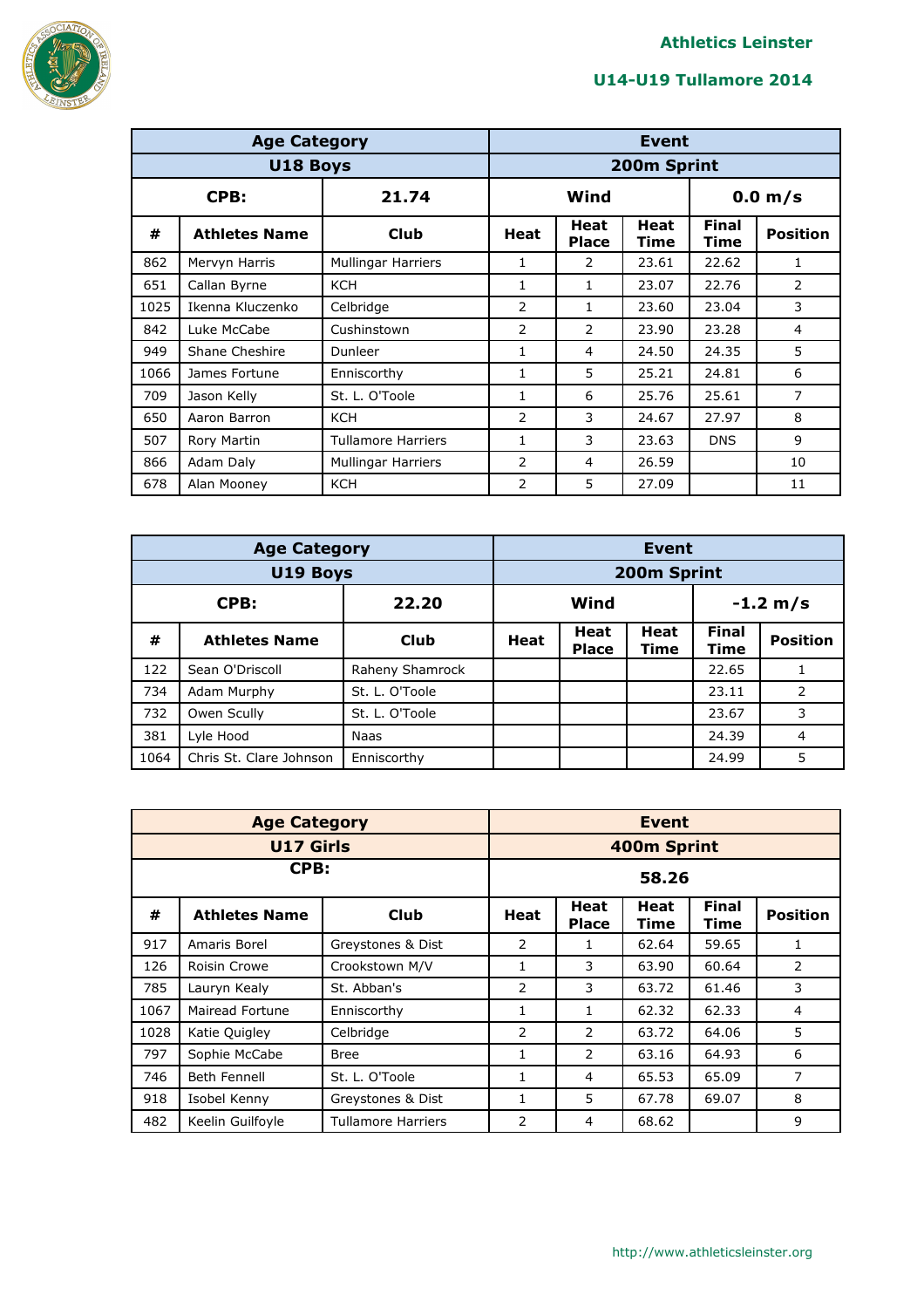

|      | <b>Age Category</b>  |                 |             | <b>Event</b>                |                     |                             |                 |  |  |
|------|----------------------|-----------------|-------------|-----------------------------|---------------------|-----------------------------|-----------------|--|--|
|      | <b>U18 Girls</b>     |                 |             | 400m Sprint                 |                     |                             |                 |  |  |
| CPB: |                      |                 | 59.50       |                             |                     |                             |                 |  |  |
| #    | <b>Athletes Name</b> | <b>Club</b>     | <b>Heat</b> | <b>Heat</b><br><b>Place</b> | <b>Heat</b><br>Time | <b>Final</b><br><b>Time</b> | <b>Position</b> |  |  |
| 786  | Aoife Campion        | St. Abban's     |             |                             |                     | 58.82                       |                 |  |  |
| 398  | Ciara Gallagher      | Naas            |             |                             |                     | 60.41                       | 2               |  |  |
| 976  | Annabelle Morris     | Blackrock Louth |             |                             |                     | 61.98                       | 3               |  |  |

|                  | <b>Age Category</b>  |                 |             | <b>Event</b>                |                            |                      |                 |  |  |
|------------------|----------------------|-----------------|-------------|-----------------------------|----------------------------|----------------------|-----------------|--|--|
| <b>U19 Girls</b> |                      |                 |             | 400m Sprint                 |                            |                      |                 |  |  |
| CPB:             |                      |                 | 58.70       |                             |                            |                      |                 |  |  |
| #                | <b>Athletes Name</b> | Club            | <b>Heat</b> | <b>Heat</b><br><b>Place</b> | <b>Heat</b><br><b>Time</b> | <b>Final</b><br>Time | <b>Position</b> |  |  |
| 978              | Rebecca Carr         | Blackrock Louth |             |                             |                            | 61.48                |                 |  |  |
| 727              | Lisa O' Toole        | St. L. O'Toole  |             |                             |                            | 63.05                | $\overline{2}$  |  |  |
| 1100             | Rachel Murray        | Fingallians     |             |                             |                            | 65.37                | 3               |  |  |

|      | <b>Age Category</b>  |                   |             | <b>Event</b>                |                     |                      |                 |  |  |
|------|----------------------|-------------------|-------------|-----------------------------|---------------------|----------------------|-----------------|--|--|
|      | <b>U17 Boys</b>      |                   |             |                             | 400m Sprint         |                      |                 |  |  |
| CPB: |                      |                   | 51.70       |                             |                     |                      |                 |  |  |
| #    | <b>Athletes Name</b> | <b>Club</b>       | <b>Heat</b> | <b>Heat</b><br><b>Place</b> | <b>Heat</b><br>Time | <b>Final</b><br>Time | <b>Position</b> |  |  |
| 457  | John Fitzsimons      | Kildare A.C       |             |                             |                     | 50.54                | $\mathbf{1}$    |  |  |
| 929  | Conor Dempsey        | Greystones & Dist |             |                             |                     | 52.86                | 2               |  |  |
| 693  | Peter Kilgannon      | Ratoath           |             |                             |                     | 53.81                | 3               |  |  |
| 708  | Sam Power            | St. L. O'Toole    |             |                             |                     | 56.08                | $\overline{4}$  |  |  |
| 698  | Peter O'Shea         | D.M.P.            |             |                             |                     | 61.74                | 5               |  |  |

|      | <b>Age Category</b>  |                           |             | <b>Event</b>         |                     |                      |                 |  |  |
|------|----------------------|---------------------------|-------------|----------------------|---------------------|----------------------|-----------------|--|--|
|      | U18 Boys             |                           |             | 400m Sprint          |                     |                      |                 |  |  |
| CPB: |                      |                           | 49.45       |                      |                     |                      |                 |  |  |
| #    | <b>Athletes Name</b> | <b>Club</b>               | <b>Heat</b> | Heat<br><b>Place</b> | Heat<br><b>Time</b> | <b>Final</b><br>Time | <b>Position</b> |  |  |
| 862  | Mervyn Harris        | <b>Mullingar Harriers</b> |             |                      |                     | 51.33                | 1               |  |  |
| 650  | Aaron Barron         | <b>KCH</b>                |             |                      |                     | 52.93                | 2               |  |  |
| 1059 | <b>Tim Bowler</b>    | Enniscorthy               |             |                      |                     | 53.49                | 3               |  |  |
| 404  | Paul Manning         | St. Joseph's              |             |                      |                     | 54.56                | 4               |  |  |
| 949  | Shane Cheshire       | Dunleer                   |             |                      |                     | 55.54                | 5               |  |  |
| 1066 | James Fortune        | Enniscorthy               |             |                      |                     | 58.38                | 6               |  |  |
| 866  | Adam Daly            | <b>Mullingar Harriers</b> |             |                      |                     | 58.69                | 7               |  |  |
| 678  | Alan Mooney          | <b>KCH</b>                |             |                      |                     | 60.42                | 8               |  |  |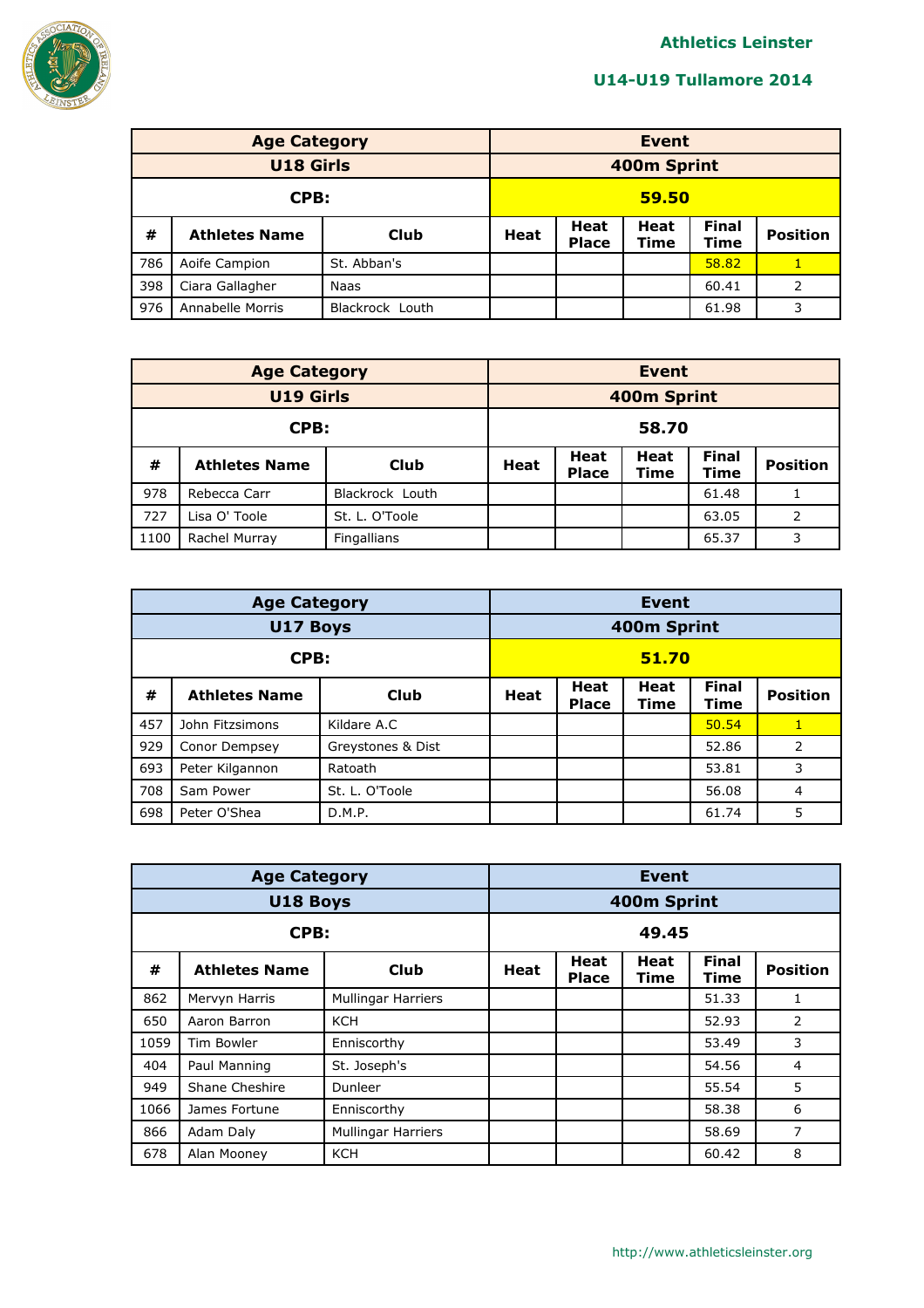

|      | <b>Age Category</b>     |                |             | <b>Event</b>                |                     |                             |                 |  |
|------|-------------------------|----------------|-------------|-----------------------------|---------------------|-----------------------------|-----------------|--|
|      | U19 Boys                |                |             | 400m Sprint                 |                     |                             |                 |  |
| CPB: |                         |                | 50.30       |                             |                     |                             |                 |  |
| #    | <b>Athletes Name</b>    | Club           | <b>Heat</b> | <b>Heat</b><br><b>Place</b> | <b>Heat</b><br>Time | <b>Final</b><br><b>Time</b> | <b>Position</b> |  |
| 732  | Owen Scully             | St. L. O'Toole |             |                             |                     | 52.29                       |                 |  |
| 527  | Mark Rogers             | St. Peter's    |             |                             |                     | 52.70                       | 2               |  |
| 1064 | Chris St. Clare Johnson | Enniscorthy    |             |                             |                     | 54.64                       | 3               |  |
| 1061 | Cathal Byrne            | Enniscorthy    |             |                             |                     | 56.59                       | 4               |  |

|      | <b>Age Category</b>  |                           | <b>Event</b> |                             |              |                      |                 |  |  |  |
|------|----------------------|---------------------------|--------------|-----------------------------|--------------|----------------------|-----------------|--|--|--|
|      | <b>U14 Girls</b>     |                           |              |                             | 800m         |                      |                 |  |  |  |
|      | CPB:                 |                           |              | 2.20.69                     |              |                      |                 |  |  |  |
| #    | <b>Athletes Name</b> | <b>Club</b>               | Heat         | <b>Heat</b><br><b>Place</b> | Heat<br>Time | <b>Final</b><br>Time | <b>Position</b> |  |  |  |
| 343  | Grace O' Toole       | Newbridge                 |              |                             |              | 2.28.41              | 1               |  |  |  |
| 775  | Orla Davis           | St. Abban's               |              |                             |              | 2.30.68              | 2               |  |  |  |
| 905  | Sophie Nicholson     | Greystones & Dist         |              |                             |              | 2.33.84              | 3               |  |  |  |
| 971  | Kelly Breen          | Blackrock Louth           |              |                             |              | 2.34.42              | 4               |  |  |  |
| 348  | Molly Aspell         | Newbridge                 |              |                             |              | 2.40.04              | 5               |  |  |  |
| 459  | Sarah Fitzsimons     | Kildare A.C.              |              |                             |              | 2.40.35              | 6               |  |  |  |
| 468  | Danielle Donegan     | <b>Tullamore Harriers</b> |              |                             |              | 2.40.69              | $\overline{7}$  |  |  |  |
| 1086 | Amy Manning          | Ardee & District          |              |                             |              | 2.44.89              | 8               |  |  |  |
| 1056 | Anna Kavanagh        | S.B.R                     |              |                             |              | 2.45.37              | 9               |  |  |  |
| 411  | Linda Lawlor         | St. Joseph's              |              |                             |              | 2.50.07              | 10              |  |  |  |
| 681  | Victoria Moore       | St. Michael's             |              |                             |              | 2.52.87              | 11              |  |  |  |
| 902  | Katie Lawless        | Greystones & Dist         |              |                             |              | 2.54.99              | 12              |  |  |  |
| 848  | Caoimhe Rowe         | Trim                      |              |                             |              | 2.55.69              | 13              |  |  |  |
| 1159 | Dorcas Mado          | Boyne                     |              |                             |              | 3.04.35              | 14              |  |  |  |

|      | <b>Age Category</b>   |                           |             | <b>Event</b>                |              |                      |                 |  |  |
|------|-----------------------|---------------------------|-------------|-----------------------------|--------------|----------------------|-----------------|--|--|
|      | <b>U15 Girls</b>      |                           | 800m        |                             |              |                      |                 |  |  |
| CPB: |                       |                           | 2.18.87     |                             |              |                      |                 |  |  |
| #    | <b>Athletes Name</b>  | <b>Club</b>               | <b>Heat</b> | <b>Heat</b><br><b>Place</b> | Heat<br>Time | <b>Final</b><br>Time | <b>Position</b> |  |  |
| 804  | Katherine<br>O'Connor | St. Gerard's              |             |                             |              | 2.21.69              | $\mathbf{1}$    |  |  |
| 475  | Claire Rafter         | <b>Tullamore Harriers</b> |             |                             |              | 2.24.79              | $\overline{2}$  |  |  |
| 443  | Amy Clarke            | Na Fianna                 |             |                             |              | 2.25.81              | 3               |  |  |
| 958  | Eva Cummins           | Boyne                     |             |                             |              | 2.27.17              | 4               |  |  |
| 363  | Amy O'Brien           | Inbhear Dee               |             |                             |              | 2.29.32              | 5               |  |  |
| 476  | Niamh Rafter          | <b>Tullamore Harriers</b> |             |                             |              | 2.30.87              | 6               |  |  |
| 1160 | Holly Byrne           | Parnell                   |             |                             |              | 2.32.07              | 7               |  |  |
| 883  | Laura Shaw            | Mullingar Harriers        |             |                             |              | 2.41.95              | 8               |  |  |
| 441  | Emma Neary            | Na Fianna                 |             |                             |              | 2.42.65              | 9               |  |  |
| 864  | Daria Fidgeon         | Mullingar Harriers        |             |                             |              | 2.45.30              | 10              |  |  |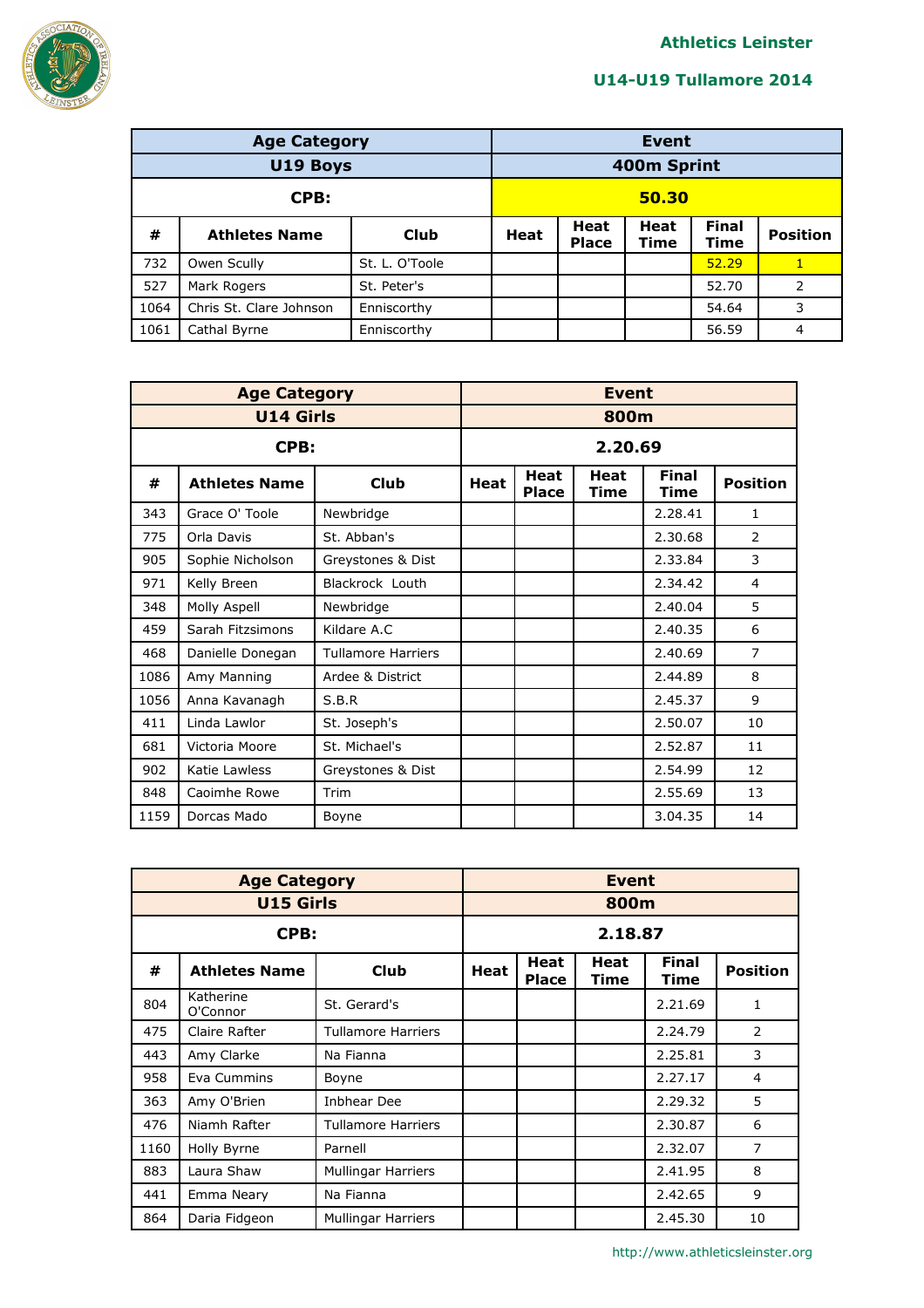

| U14-U19 Tullamore 2014 |  |  |
|------------------------|--|--|
|------------------------|--|--|

| $\overline{\phantom{a}}$<br>. | $   -$<br>Jovle<br>пег<br>יו וו זי<br>$\overline{ }$ | $-1$<br>ົ້<br>ວເ<br>oore |  | 2.50.13 | . . |
|-------------------------------|------------------------------------------------------|--------------------------|--|---------|-----|

|     | <b>Age Category</b>   |                           | <b>Event</b> |                             |                     |                             |                 |  |  |
|-----|-----------------------|---------------------------|--------------|-----------------------------|---------------------|-----------------------------|-----------------|--|--|
|     | <b>U16 Girls</b>      |                           | 800m         |                             |                     |                             |                 |  |  |
|     | CPB:                  |                           |              | 2.18.00                     |                     |                             |                 |  |  |
| #   | <b>Athletes Name</b>  | Club                      | Heat         | <b>Heat</b><br><b>Place</b> | <b>Heat</b><br>Time | <b>Final</b><br><b>Time</b> | <b>Position</b> |  |  |
| 359 | Emma O'Brien          | <b>Inbhear Dee</b>        |              |                             |                     | 2.18.14                     | 1               |  |  |
| 566 | Eva O'Donovan         | Navan                     |              |                             |                     | 2.22.00                     | $\overline{2}$  |  |  |
| 934 | <b>Richael Browne</b> | Greystones & Dist         |              |                             |                     | 2.23.53                     | 3               |  |  |
| 341 | Aimee McGrath         | Newbridge                 |              |                             |                     | 2.25.87                     | 4               |  |  |
| 479 | Chloe Harte           | <b>Tullamore Harriers</b> |              |                             |                     | 2.33.94                     | 5               |  |  |
| 143 | Annalise Creane       | Adamstown                 |              |                             |                     | 2.34.90                     | 6               |  |  |
| 608 | Katie Daly            | Kilmore AC                |              |                             |                     | 2.44.29                     | $\overline{7}$  |  |  |
| 839 | Naoise McKenna        | Cushinstown               |              |                             |                     | 2.14.69                     | $\overline{7}$  |  |  |
| 987 | Elaina browne         | <b>United Striders</b>    |              |                             |                     | 2.44.33                     | 8               |  |  |
| 961 | Zoe Shiels            | Boyne                     |              |                             |                     | 2.46.26                     | 9               |  |  |
| 880 | Meabh McNulty         | <b>Mullingar Harriers</b> |              |                             |                     | 2.48.36                     | 10              |  |  |
| 586 | Amy Walsh             | Portlaoise                |              |                             |                     | 2.58.07                     | 11              |  |  |
| 682 | Caitlin McDarby       | St. Michael's             |              |                             |                     | DQ                          | 12              |  |  |

|      | <b>Age Category</b>  |                           |      | <b>Event</b>                |                     |                      |                 |  |  |
|------|----------------------|---------------------------|------|-----------------------------|---------------------|----------------------|-----------------|--|--|
|      | <b>U17 Girls</b>     |                           |      | 800m                        |                     |                      |                 |  |  |
| CPB: |                      |                           |      | 2.16.30                     |                     |                      |                 |  |  |
| #    | <b>Athletes Name</b> | Club                      | Heat | <b>Heat</b><br><b>Place</b> | <b>Heat</b><br>Time | <b>Final</b><br>Time | <b>Position</b> |  |  |
| 885  | Laura Whitelaw       | <b>Mullingar Harriers</b> |      |                             |                     | 2.23.15              | 1               |  |  |
| 701  | Avril Deegan         | Ballyroan Abbeyleix       |      |                             |                     | 2.24.32              | 2               |  |  |
| 130  | Cliodhna O Connor    | Crookstown M/V            |      |                             |                     | 2.27.49              | 3               |  |  |
| 658  | Aoibhe O Shea        | <b>KCH</b>                |      |                             |                     | 2.29.85              | 4               |  |  |
| 588  | Louise Stack         | Portlaoise                |      |                             |                     | 2.43.38              | 5               |  |  |
| 867  | Dorothy Bane         | <b>Mullingar Harriers</b> |      |                             |                     | 2.54.21              | 6               |  |  |

|                  | <b>Age Category</b>  | <b>Event</b>      |             |                 |  |         |                |  |  |
|------------------|----------------------|-------------------|-------------|-----------------|--|---------|----------------|--|--|
| <b>U18 Girls</b> |                      |                   |             | 800m            |  |         |                |  |  |
| CPB:             |                      |                   |             | 2.10.30         |  |         |                |  |  |
| #                | <b>Athletes Name</b> | Club              | <b>Heat</b> | <b>Position</b> |  |         |                |  |  |
| 728              | Nadine Kenny         | St. L. O'Toole    |             |                 |  | 2.24.36 |                |  |  |
| 590              | Anna Healy           | Portlaoise        |             |                 |  | 2.31.31 | $\overline{2}$ |  |  |
| 919              | Katy Conroy          | Greystones & Dist | 2.33.25     |                 |  |         | 3              |  |  |
| 451              | Aoife Holton         | Na Fianna         |             |                 |  | 2.47.9  | 4              |  |  |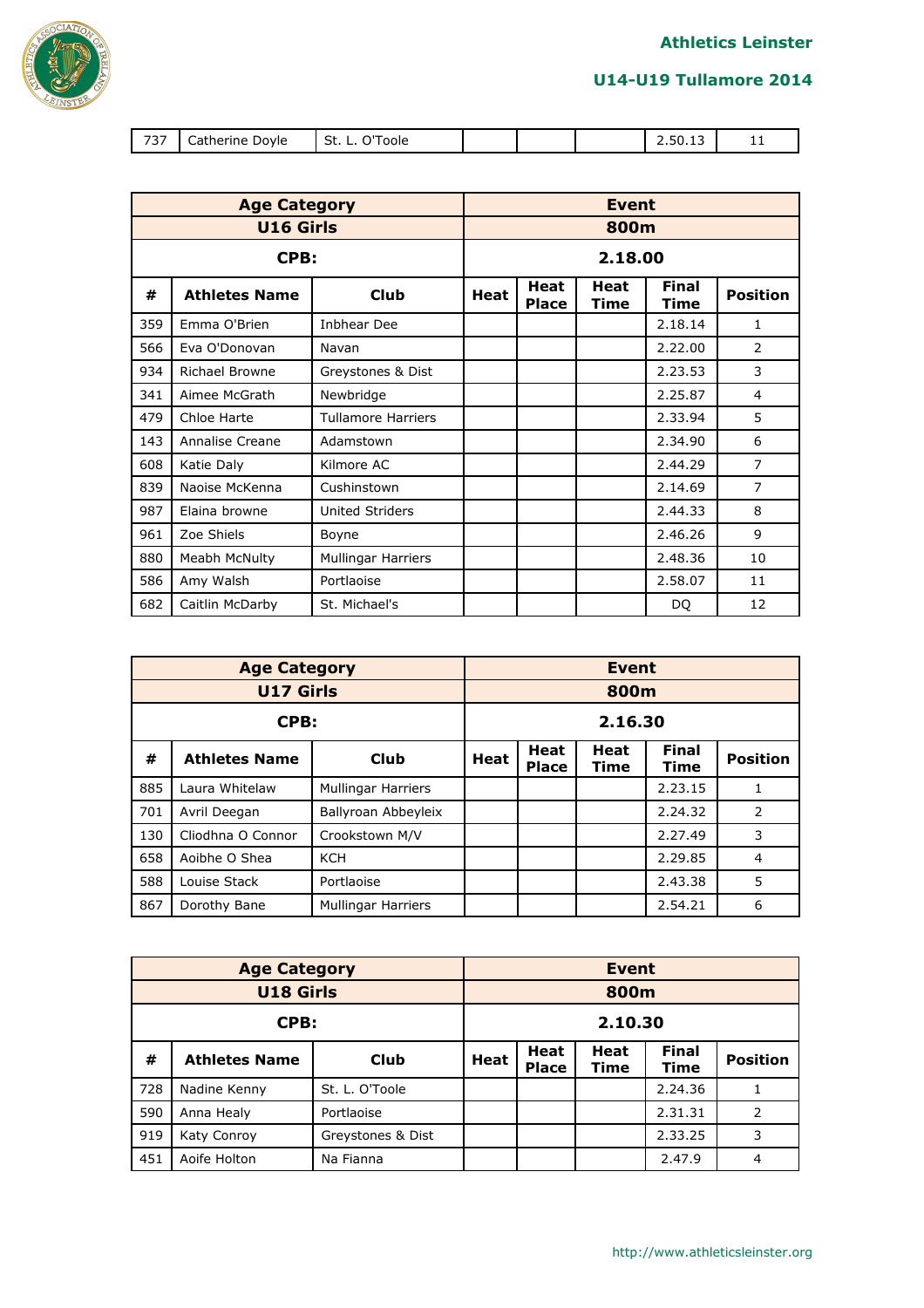

|                  | <b>Age Category</b>  | Event       |         |                             |                            |                      |                 |  |  |
|------------------|----------------------|-------------|---------|-----------------------------|----------------------------|----------------------|-----------------|--|--|
| <b>U19 Girls</b> |                      |             |         | 800m                        |                            |                      |                 |  |  |
| CPB:             |                      |             | 2.23.60 |                             |                            |                      |                 |  |  |
| #                | <b>Athletes Name</b> | <b>Club</b> | Heat    | <b>Heat</b><br><b>Place</b> | <b>Heat</b><br><b>Time</b> | <b>Final</b><br>Time | <b>Position</b> |  |  |
| 591              | Niamh Quinn          | Portlaoise  |         |                             |                            | 2.22.30              | 1               |  |  |
| 646              | Anna Sheehan         | <b>KCH</b>  |         |                             |                            | 2.23.03              | 2               |  |  |
| 120              | Niamh O' Connor      | Edenderry   |         |                             |                            | 2.46.35              | 3               |  |  |

|      | <b>Age Category</b>   |                           | <b>Event</b> |                             |                     |                             |                 |  |  |
|------|-----------------------|---------------------------|--------------|-----------------------------|---------------------|-----------------------------|-----------------|--|--|
|      | <b>U14 Boys</b>       |                           | 800m         |                             |                     |                             |                 |  |  |
|      | CPB:                  |                           |              | 2.12.59                     |                     |                             |                 |  |  |
| #    | <b>Athletes Name</b>  | <b>Club</b>               | Heat         | <b>Heat</b><br><b>Place</b> | Heat<br><b>Time</b> | <b>Final</b><br><b>Time</b> | <b>Position</b> |  |  |
| 921  | Ben Jones             | Greystones & Dist         |              |                             |                     | 2.15.79                     | $\mathbf{1}$    |  |  |
| 1021 | George Lowen          | Celbridge                 |              |                             |                     | 2.19.98                     | 2               |  |  |
| 760  | Tom Buggy             | St. Abban's               |              |                             |                     | 2.21.20                     | 3               |  |  |
| 750  | David Ward            | St. L. O'Toole            |              |                             |                     | 2.21.23                     | 4               |  |  |
| 410  | Oisin Griffin         | St. Joseph's              |              |                             |                     | 2.21.26                     | 5               |  |  |
| 936  | <b>Conor Matthews</b> | Dunleer                   |              |                             |                     | 2.25.41                     | 6               |  |  |
| 937  | Daniel O'Brien        | Dunleer                   |              |                             |                     | 2.25.75                     | $\overline{7}$  |  |  |
| 677  | James Kearney         | <b>KCH</b>                |              |                             |                     | 2.32.73                     | 8               |  |  |
| 938  | Finn Reilly           | Dunleer                   |              |                             |                     | 2.32.81                     | 9               |  |  |
| 939  | Neal Hodgins          | Dunleer                   |              |                             |                     | 2.40.60                     | 10              |  |  |
| 637  | Callum Ledwidge       | Le Cheile                 |              |                             |                     | 2.44.16                     | 11              |  |  |
| 1045 | Eddie Allen           | Emo/Rath                  |              |                             |                     | 2.46.19                     | 12              |  |  |
| 876  | Enda Gaffney          | <b>Mullingar Harriers</b> |              |                             |                     | 2.55.31                     | 13              |  |  |
| 465  | Daniel Cunningham     | Kildare A.C               |              |                             |                     | 3.10.95                     | 14              |  |  |

|      | <b>Age Category</b>  | Event                     |      |                             |              |                      |                 |  |  |
|------|----------------------|---------------------------|------|-----------------------------|--------------|----------------------|-----------------|--|--|
|      | U15 Boys             |                           | 800m |                             |              |                      |                 |  |  |
| CPB: |                      |                           |      | 2.01.29                     |              |                      |                 |  |  |
| #    | <b>Athletes Name</b> | <b>Club</b>               | Heat | <b>Heat</b><br><b>Place</b> | Heat<br>Time | <b>Final</b><br>Time | <b>Position</b> |  |  |
| 498  | Mark Milner          | <b>Tullamore Harriers</b> |      |                             | 2.12.95      | 2.02.25              | $\mathbf{1}$    |  |  |
| 672  | Adam Fitzpatrick     | <b>KCH</b>                |      |                             | 2.13.35      | 2.07.70              | 2               |  |  |
| 761  | Cian Kelly           | St. Abban's               |      |                             | 2.14.03      | 2.07.95              | 3               |  |  |
| 959  | Ruarcan O'Gibne      | Boyne                     |      |                             | 2.13.93      | 2.12.07              | $\overline{4}$  |  |  |
| 928  | <b>Troy Scully</b>   | Greystones & Dist         |      |                             | 2.18.51      | 2.14.46              | 5               |  |  |
| 754  | Jack Mitchell        | St. L. O'Toole            |      |                             | 2.20.45      | 2.17.12              | 6               |  |  |
| 1155 | Aedan Rogers         | united striders           |      |                             | 2.18.32      | 2.17.96              | $\overline{7}$  |  |  |
| 458  | Eoin O'Connor        | Kildare A.C               |      |                             | 2.15.84      | 2.20.16              | 8               |  |  |
| 356  | Lorcan Kelly         | Inbhear Dee               |      |                             | 2.19.88      | 2.21.19              | 9               |  |  |
| 495  | Christopher Whittle  | <b>Tullamore Harriers</b> |      |                             | 2.20.75      | 2.35.71              | 10              |  |  |
| 333  | Eoghain O'Connor     | Glenmore                  |      |                             | 2.47.69      |                      | 11              |  |  |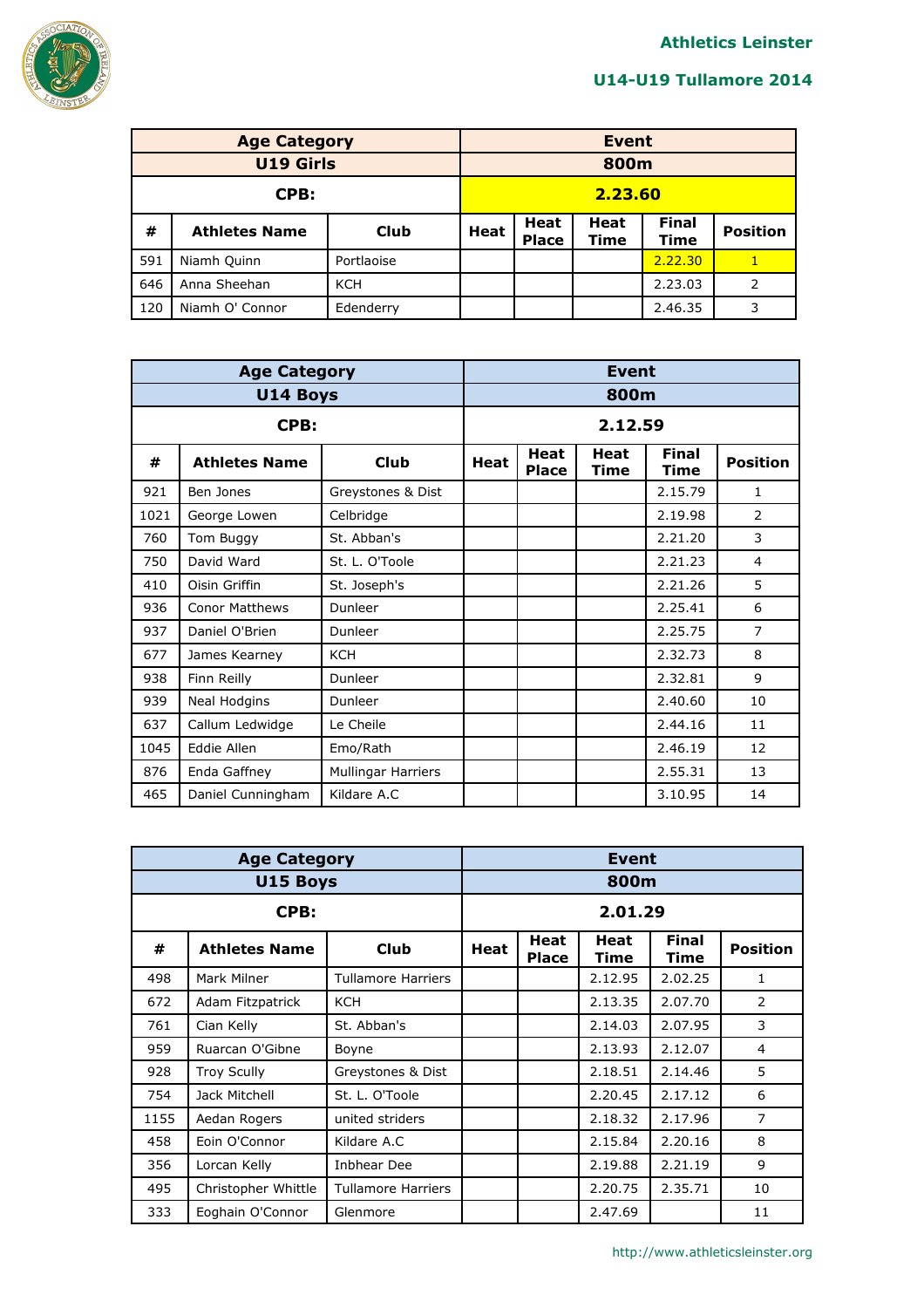

| 535  | Eoin Maher    | St. Senan's               |  | 2.25.24 | 12 |
|------|---------------|---------------------------|--|---------|----|
| 673  | Colm Murphy   | KCH                       |  | 2.45.35 | 13 |
| 721  | Dach Murray   | St. L. O'Toole            |  | 2.28.84 | 14 |
| 887  | Peter Bane    | <b>Mullingar Harriers</b> |  | 2.38.91 | 15 |
| 898  | Jensen Nagle  | <b>Mullingar Harriers</b> |  | 2.22.53 | 16 |
| 960  | Lorcan Hughes | Boyne                     |  | 2.23.23 | 17 |
| 1242 | Adam Holden   | Mountmellick              |  | 2.36.57 | 18 |

|      | <b>Age Category</b>  | <b>Event</b>   |      |                      |              |                      |                 |  |
|------|----------------------|----------------|------|----------------------|--------------|----------------------|-----------------|--|
|      | U16 Boys             |                | 800m |                      |              |                      |                 |  |
|      | CPB:                 |                |      |                      | 1.55.40      |                      |                 |  |
| #    | <b>Athletes Name</b> | Club           | Heat | Heat<br><b>Place</b> | Heat<br>Time | <b>Final</b><br>Time | <b>Position</b> |  |
| 1115 | Kevin McGrath        | Bohermeen      |      |                      |              | 2.00.55              | $\mathbf{1}$    |  |
| 722  | Robert Crowley       | St. L. O'Toole |      |                      |              | 2.03.09              | $\overline{2}$  |  |
| 351  | Mark Glynn           | Newbridge      |      |                      |              | 2.03.65              | 3               |  |
| 707  | Niall Harvey         | St. L. O'Toole |      |                      |              | 2.04.64              | 4               |  |
| 944  | Diarmud McKeown      | Dunleer        |      |                      |              | 2.05.91              | 5               |  |
| 665  | Luke Fitzpatrick     | <b>KCH</b>     |      |                      |              | 2.09.22              | 6               |  |
| 1079 | Liam Butler          | Enniscorthy    |      |                      |              | 2.17.12              | 8               |  |
| 336  | Tadhg Leahy          | Glenmore       |      |                      |              | 2.17.94              | 9               |  |
| 758  | Dean Holmes          | St. Patrick's  |      |                      |              | 2.19.94              | 10              |  |
| 354  | Oisin Nolan          | Inbhear Dee    |      |                      |              | 2.21.84              | 11              |  |
| 667  | <b>Bill Cody</b>     | <b>KCH</b>     |      |                      |              | 2.30.99              | 12              |  |
| 460  | Cian Buckley         | Kildare A.C    |      |                      |              | 2.36.64              | 13              |  |

|      | <b>Age Category</b>  | <b>Event</b>              |      |                             |              |                      |                 |  |  |
|------|----------------------|---------------------------|------|-----------------------------|--------------|----------------------|-----------------|--|--|
|      | U17 Boys             |                           | 800m |                             |              |                      |                 |  |  |
| CPB: |                      |                           |      | 1.57.08                     |              |                      |                 |  |  |
| #    | <b>Athletes Name</b> | <b>Club</b>               | Heat | <b>Heat</b><br><b>Place</b> | Heat<br>Time | <b>Final</b><br>Time | <b>Position</b> |  |  |
| 457  | John Fitzsimons      | Kildare A.C               |      |                             |              | 1.57.52              | 1               |  |  |
| 630  | Conal Hayes          | Le Cheile                 |      |                             |              | 1.58.58              | 2               |  |  |
| 878  | Shane Hughes         | <b>Mullingar Harriers</b> |      |                             |              | 2.00.16              | 3               |  |  |
| 706  | Jamie Wall           | St. L. O'Toole            |      |                             |              | 2.03.65              | 4               |  |  |
| 966  | Jamie Shiels         | Boyne                     |      |                             |              | 2.04.42              | 5               |  |  |
| 854  | Michael Moran        | <b>Mullingar Harriers</b> |      |                             |              | 2.07.98              | 6               |  |  |
| 572  | Ciaran Crowther      | St. Andrew's              |      |                             |              | 2.10.55              | 7               |  |  |
| 355  | Rory Kelly           |                           |      |                             | 2.11.68      | 8                    |                 |  |  |
| 851  | Domhnell O' Farrell  | Portlaoise                |      |                             |              | 2.14.71              | 9               |  |  |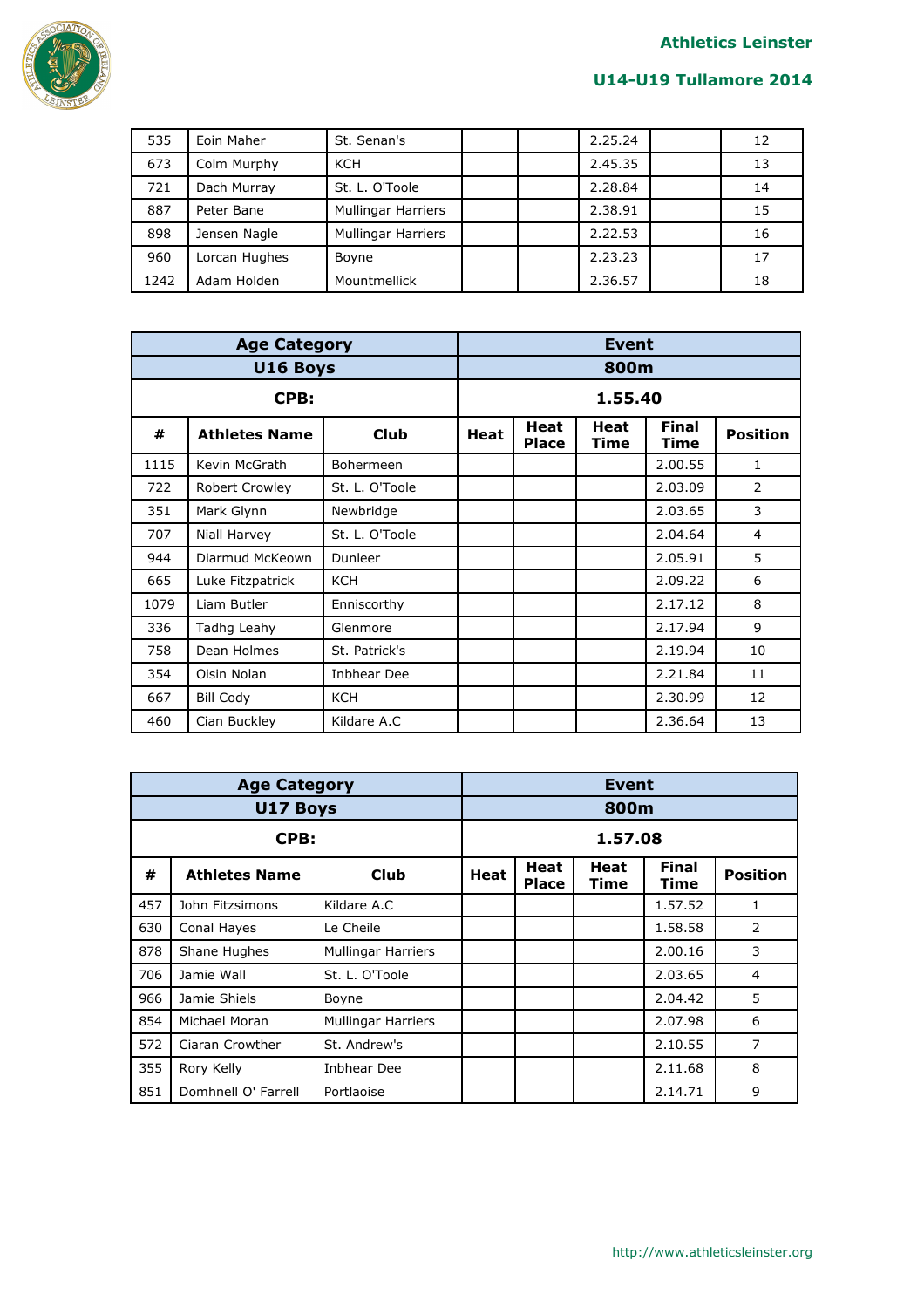

|      | <b>Age Category</b>  | Event                     |         |                 |  |         |                |
|------|----------------------|---------------------------|---------|-----------------|--|---------|----------------|
|      | <b>U18 Boys</b>      |                           |         | 800m            |  |         |                |
| CPB: |                      |                           | 1.55.10 |                 |  |         |                |
| #    | <b>Athletes Name</b> | Club                      | Heat    | <b>Position</b> |  |         |                |
| 948  | Garry Campbell       | Dunleer                   |         |                 |  | 2.02.08 |                |
| 875  | Glen Gaffney         | <b>Mullingar Harriers</b> |         |                 |  | 2.04.18 | 2              |
| 882  | Oisin Quinn          | <b>Mullingar Harriers</b> |         |                 |  | 2.07.93 | 3              |
| 559  | Conor Gaffney        | Menapians                 |         |                 |  | 2.09.29 | $\overline{4}$ |
| 769  | Fionn Maher          | St. Abban's               |         |                 |  | 2.18.58 | 5              |

|          | <b>Age Category</b>     | <b>Event</b> |                                                                                                       |  |      |         |   |
|----------|-------------------------|--------------|-------------------------------------------------------------------------------------------------------|--|------|---------|---|
| U19 Boys |                         |              |                                                                                                       |  | 800m |         |   |
| CPB:     |                         |              | 1.53.30                                                                                               |  |      |         |   |
| #        | <b>Athletes Name</b>    | Club         | <b>Final</b><br><b>Heat</b><br>Heat<br><b>Position</b><br><b>Heat</b><br><b>Place</b><br>Time<br>Time |  |      |         |   |
| 1117     | Conor Rennicks          | Bohermeen    |                                                                                                       |  |      | 2.02.53 |   |
| 772      | Aran Murphy             | St. Abban's  |                                                                                                       |  |      | 2.03.68 | 2 |
| 417      | Niall Cornyn            | Dunboyne     |                                                                                                       |  |      | 2.05.68 | 3 |
| 1064     | Chris St. Clare Johnson | Enniscorthy  | 2.24.39<br>4                                                                                          |  |      |         |   |
| 984      | Darragh Nerney          | Oughaval AC  |                                                                                                       |  |      | 2.24.77 | 5 |

|      | <b>Age Category</b>  |                           |             | <b>Event</b>         |                 |         |                |  |  |  |
|------|----------------------|---------------------------|-------------|----------------------|-----------------|---------|----------------|--|--|--|
|      | <b>U14 Girls</b>     |                           | 1500m       |                      |                 |         |                |  |  |  |
|      | CPB:                 |                           |             | 5.05.30              |                 |         |                |  |  |  |
| #    | <b>Athletes Name</b> | <b>Club</b>               | <b>Heat</b> | <b>Final</b><br>Time | <b>Position</b> |         |                |  |  |  |
| 858  | Susan Glennon        | Mullingar Harriers        |             |                      |                 | 5.11.04 | $\mathbf{1}$   |  |  |  |
| 788  | Cara Maher           | St. Abban's               |             |                      |                 | 5.11.74 | $\overline{2}$ |  |  |  |
| 625  | Caragh Hayes         | Le Cheile                 |             |                      |                 | 5.13.46 | 3              |  |  |  |
| 388  | Hazel McLoughlin     | <b>Naas</b>               |             |                      |                 | 5.14.64 | $\overline{4}$ |  |  |  |
| 775  | Orla Davis           | St. Abban's               |             |                      |                 | 5.17.65 | 5              |  |  |  |
| 904  | Sarah O'Connor       | Greystones & Dist         |             |                      |                 | 5.20.27 | 6              |  |  |  |
| 468  | Danielle Donegan     | <b>Tullamore Harriers</b> |             |                      |                 | 5.21.23 | 7              |  |  |  |
| 620  | Megan Troy           | Suncroft                  |             |                      |                 | 5.23.4  | 8              |  |  |  |
| 688  | Karen Hayes          | Ratoath                   |             |                      |                 | 5.31.47 | 9              |  |  |  |
| 674  | Hannah Kelly         | <b>KCH</b>                |             |                      |                 | 5.32.18 | 10             |  |  |  |
| 348  | Molly Aspell         | Newbridge                 |             |                      |                 | 5.33.62 | 11             |  |  |  |
| 531  | Aine Phelan          | St. Senan's               |             |                      |                 | 5.34.42 | 12             |  |  |  |
| 905  | Sophie Nicholson     | Greystones & Dist         |             |                      |                 | 5.42.53 | 13             |  |  |  |
| 533  | Aoife Allen          | St. Senan's               |             |                      |                 | 5.49.68 | 14             |  |  |  |
| 681  | Victoria Moore       | St. Michael's             |             |                      |                 | 6.03.42 | 15             |  |  |  |
| 532  | Nell Murphy          | St. Senan's               |             |                      |                 | 6.04.63 | 16             |  |  |  |
| 1073 | Grace Kehoe          | Enniscorthy               |             |                      |                 | 6.07.83 | 17             |  |  |  |
| 316  | Amy Lawless          | Macamores AC              |             |                      |                 | 6.13.90 | 18             |  |  |  |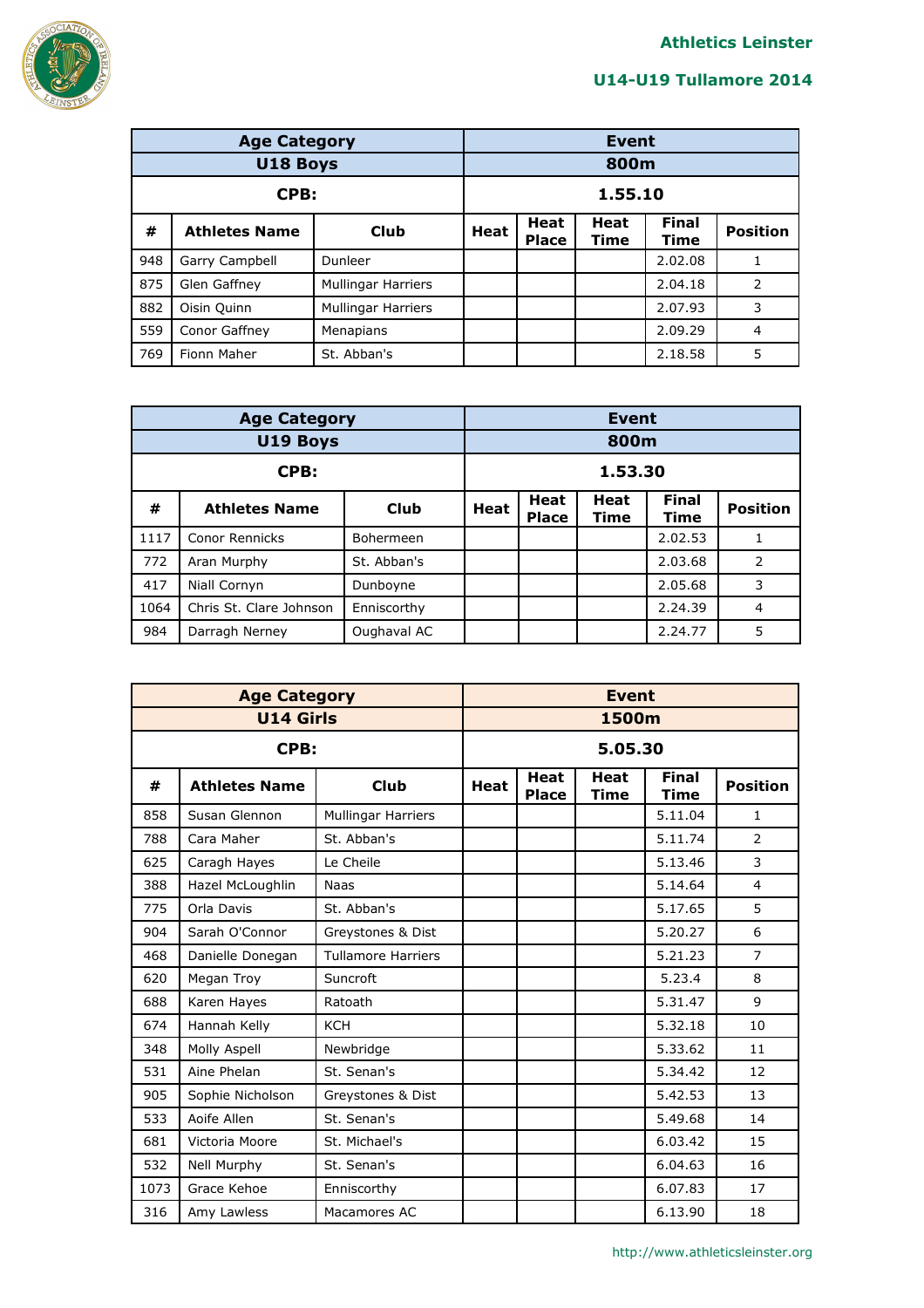



|     | <b>Age Category</b>  |                           | <b>Event</b>                |                     |                      |                 |    |  |  |
|-----|----------------------|---------------------------|-----------------------------|---------------------|----------------------|-----------------|----|--|--|
|     | <b>U15 Girls</b>     |                           | 1500m                       |                     |                      |                 |    |  |  |
|     | CPB:                 |                           |                             | 4.51.88             |                      |                 |    |  |  |
| #   | <b>Athletes Name</b> | <b>Heat</b>               | <b>Heat</b><br><b>Place</b> | Heat<br><b>Time</b> | <b>Final</b><br>Time | <b>Position</b> |    |  |  |
| 475 | Claire Rafter        | <b>Tullamore Harriers</b> |                             |                     |                      | 5.03.93         | 1  |  |  |
| 442 | Sarah Clarke         | Na Fianna                 |                             |                     |                      | 5.05.17         | 2  |  |  |
| 363 | Amy O'Brien          | Inbhear Dee               |                             |                     |                      | 5.06.27         | 3  |  |  |
| 443 | Amy Clarke           | Na Fianna                 |                             |                     |                      | 5.08.18         | 4  |  |  |
| 958 | Eva Cummins          | Boyne                     |                             |                     |                      | 5.11.46         | 5  |  |  |
| 618 | Kate Nurse           | Suncroft                  |                             |                     |                      | 5.20.99         | 6  |  |  |
| 389 | Sarah Stewart        | Naas                      |                             |                     |                      | 5.25.95         | 7  |  |  |
| 952 | Seaghna Campbell     | Dunleer                   |                             |                     |                      | 5.28.87         | 8  |  |  |
| 803 | Caitlin Mulholland   | St. Gerard's              |                             |                     |                      | 5.29.92         | 9  |  |  |
| 737 | Catherine Doyle      | St. L. O'Toole            |                             |                     |                      | 5.31.17         | 10 |  |  |
| 390 | Niamh Whelan         | <b>Naas</b>               |                             |                     |                      | 5.32.90         | 11 |  |  |
| 441 | Emma Neary           | Na Fianna                 |                             |                     |                      | 5.33.19         | 12 |  |  |
| 565 | Julia Dempsey        | Menapians                 |                             |                     |                      | 5.33.84         | 13 |  |  |

|     | <b>Age Category</b>  |                           | <b>Event</b> |                             |                     |                      |                 |  |  |
|-----|----------------------|---------------------------|--------------|-----------------------------|---------------------|----------------------|-----------------|--|--|
|     | <b>U16 Girls</b>     |                           | 1500m        |                             |                     |                      |                 |  |  |
|     | CPB:                 |                           |              | 4.42.20                     |                     |                      |                 |  |  |
| #   | <b>Athletes Name</b> | <b>Club</b>               | <b>Heat</b>  | <b>Heat</b><br><b>Place</b> | Heat<br><b>Time</b> | <b>Final</b><br>Time | <b>Position</b> |  |  |
| 359 | Emma O'Brien         | Inbhear Dee               |              |                             |                     | 4.49.78              | 1               |  |  |
| 361 | Hana Blake           | Inbhear Dee               |              |                             |                     | 4.53.30              | 2               |  |  |
| 897 | Alanna Bate          | <b>Mullingar Harriers</b> |              |                             |                     | 5.02.35              | 3               |  |  |
| 664 | Annie O Connor       | <b>KCH</b>                |              |                             |                     | 5.06.02              | 4               |  |  |
| 934 | Richael Browne       | Greystones & Dist         |              |                             |                     | 5.07.21              | 5               |  |  |
| 360 | Ailbhe Flynn         | <b>Inbhear Dee</b>        |              |                             |                     | 5.08.13              | 6               |  |  |
| 748 | Laura Ward           | St. L. O'Toole            |              |                             |                     | 5.14.51              | 7               |  |  |
| 143 | Annalise Creane      | Adamstown                 |              |                             |                     | 5.17.45              | 8               |  |  |
| 362 | Nicole Devitt        | <b>Inbhear Dee</b>        |              |                             |                     | 5.20.01              | 9               |  |  |
| 335 | Hannah Stewart       | Glenmore                  |              |                             |                     | 5.30.57              | 10              |  |  |
| 574 | Maire Heffernan      | Parnell                   |              |                             |                     | 5.39.86              | 11              |  |  |
| 682 | Caitlin McDarby      | St. Michael's             |              |                             |                     | 5.42.12              | 12              |  |  |
| 586 | Amy Walsh            | Portlaoise                |              |                             |                     | 5.43.29              | 13              |  |  |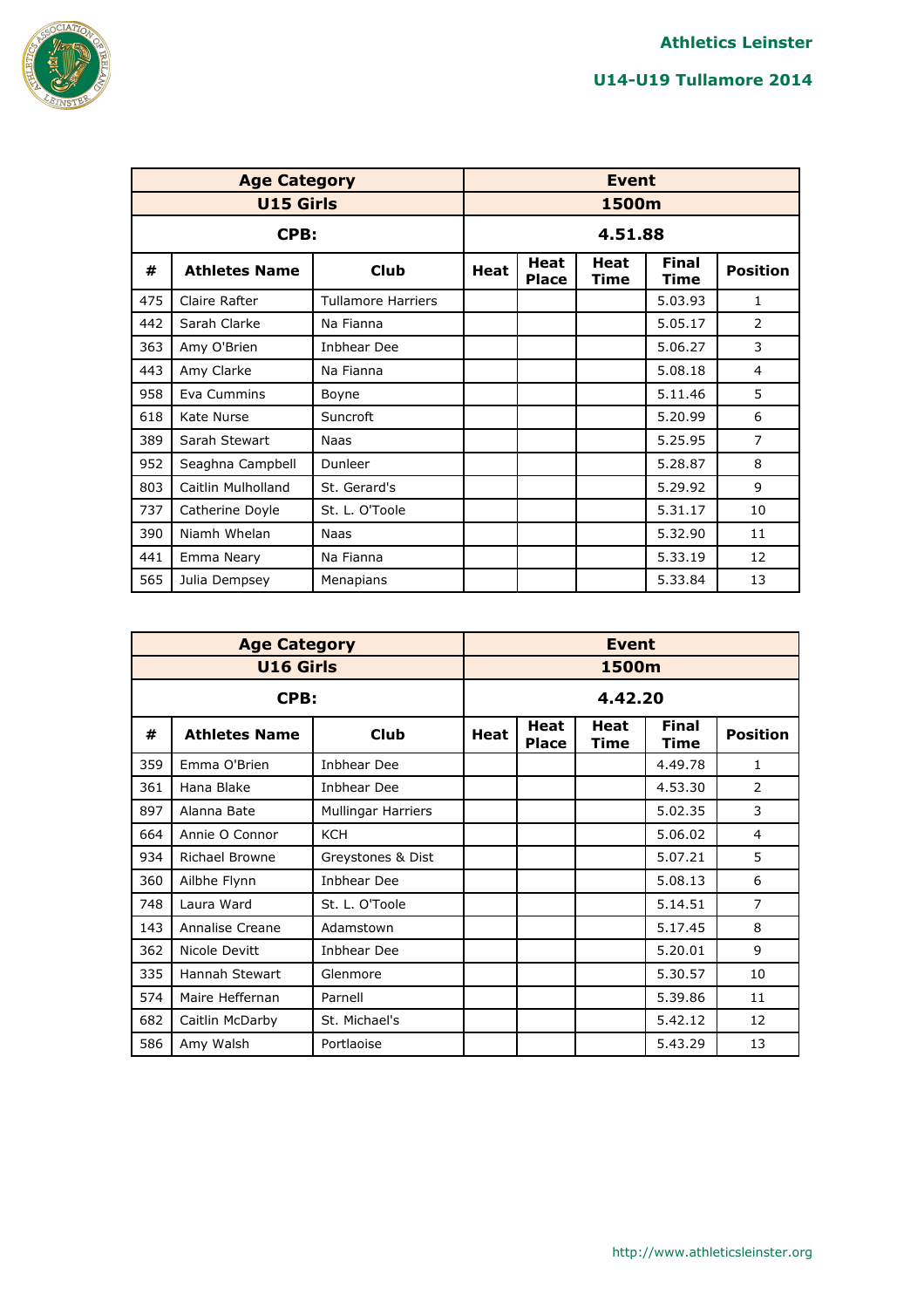

| <b>Age Category</b> |                      |                           |                                                                                                              | <b>Event</b> |       |         |   |  |  |
|---------------------|----------------------|---------------------------|--------------------------------------------------------------------------------------------------------------|--------------|-------|---------|---|--|--|
| <b>U17 Girls</b>    |                      |                           |                                                                                                              |              | 1500m |         |   |  |  |
| CPB:                |                      |                           |                                                                                                              | 4.46.60      |       |         |   |  |  |
| #                   | <b>Athletes Name</b> | Club                      | <b>Final</b><br>Heat<br><b>Heat</b><br><b>Position</b><br><b>Heat</b><br>Time<br><b>Time</b><br><b>Place</b> |              |       |         |   |  |  |
| 955                 | Aoife Fay            | Dunleer                   |                                                                                                              |              |       | 4.48.73 |   |  |  |
| 885                 | Laura Whitelaw       | <b>Mullingar Harriers</b> | 2<br>4.56.43                                                                                                 |              |       |         |   |  |  |
| 701                 | Avril Deegan         | Ballyroan Abbeyleix       | 3<br>4.56.49                                                                                                 |              |       |         |   |  |  |
| 588                 | Louise Stack         | Portlaoise                |                                                                                                              |              |       | 5.28.19 | 4 |  |  |

|                  | <b>Age Category</b>  | <b>Event</b> |                                                                                                              |  |  |         |   |  |
|------------------|----------------------|--------------|--------------------------------------------------------------------------------------------------------------|--|--|---------|---|--|
| <b>U18 Girls</b> |                      |              | 1500m                                                                                                        |  |  |         |   |  |
| CPB:             |                      |              | 4.46.30                                                                                                      |  |  |         |   |  |
| #                | <b>Athletes Name</b> | <b>Club</b>  | <b>Final</b><br>Heat<br><b>Heat</b><br><b>Position</b><br>Heat<br><b>Place</b><br><b>Time</b><br><b>Time</b> |  |  |         |   |  |
| 696              | Deirdre Healy        | Ratoath      | 4.53.27                                                                                                      |  |  |         |   |  |
| 590              | Anna Healy           | Portlaoise   |                                                                                                              |  |  | 5.48.40 | 2 |  |

| <b>Age Category</b>                      |  |  |             | <b>Event</b>         |                            |                      |                 |  |
|------------------------------------------|--|--|-------------|----------------------|----------------------------|----------------------|-----------------|--|
| <b>U19 Girls</b>                         |  |  | 1500m       |                      |                            |                      |                 |  |
| CPB:                                     |  |  |             | 4.44.40              |                            |                      |                 |  |
| #<br><b>Club</b><br><b>Athletes Name</b> |  |  | <b>Heat</b> | Heat<br><b>Place</b> | <b>Heat</b><br><b>Time</b> | <b>Final</b><br>Time | <b>Position</b> |  |
| 591<br>Niamh Quinn<br>Portlaoise         |  |  |             |                      |                            | 5.20.64              |                 |  |

|      | <b>Age Category</b>   |                   | <b>Event</b> |                      |                     |                             |                 |  |  |
|------|-----------------------|-------------------|--------------|----------------------|---------------------|-----------------------------|-----------------|--|--|
|      | U14 Boys              |                   | 1500m        |                      |                     |                             |                 |  |  |
|      | CPB:                  |                   |              | 4.26.98              |                     |                             |                 |  |  |
| #    | <b>Athletes Name</b>  | <b>Club</b>       | He<br>at     | Heat<br><b>Place</b> | <b>Heat</b><br>Time | <b>Final</b><br><b>Time</b> | <b>Position</b> |  |  |
| 921  | Ben Jones             | Greystones & Dist |              |                      |                     | 4.43.79                     | $\mathbf{1}$    |  |  |
| 1021 | George Lowen          | Celbridge         |              |                      |                     | 4.50.12                     | 2               |  |  |
| 750  | David Ward            | St. L. O'Toole    |              |                      |                     | 4.50.67                     | 3               |  |  |
| 410  | Oisin Griffin         | St. Joseph's      |              |                      |                     | 4.52.62                     | $\overline{4}$  |  |  |
| 384  | Josh Derham           | <b>Naas</b>       |              |                      |                     | 4.53.95                     | 5               |  |  |
| 936  | <b>Conor Matthews</b> | Dunleer           |              |                      |                     | 4.54.62                     | 6               |  |  |
| 922  | David Phibbs          | Greystones & Dist |              |                      |                     | 5.04.70                     | $\overline{7}$  |  |  |
| 677  | James Kearney         | K.C.H             |              |                      |                     | 5.06.86                     | 8               |  |  |
| 129  | Oisin Hott            | Crookstown M/V    |              |                      |                     | 5.08.19                     | 9               |  |  |
| 702  | Darragh Cunningham    | Fr. Murphy        |              |                      |                     | 5.17.46                     | 10              |  |  |
| 1108 | Paul O'Brien          | Tara              |              |                      |                     | 5.18.8                      | 11              |  |  |
| 1045 | Eddie Allen           | Emo/Rath          |              |                      |                     | 5.19.62                     | 12              |  |  |
| 575  | Dylan Tarmey          | Parnell           |              |                      |                     | 5.22.61                     | 13              |  |  |
| 358  | Ken O'Grady           | Inbhear Dee       |              |                      |                     | 5.34.24                     | 14              |  |  |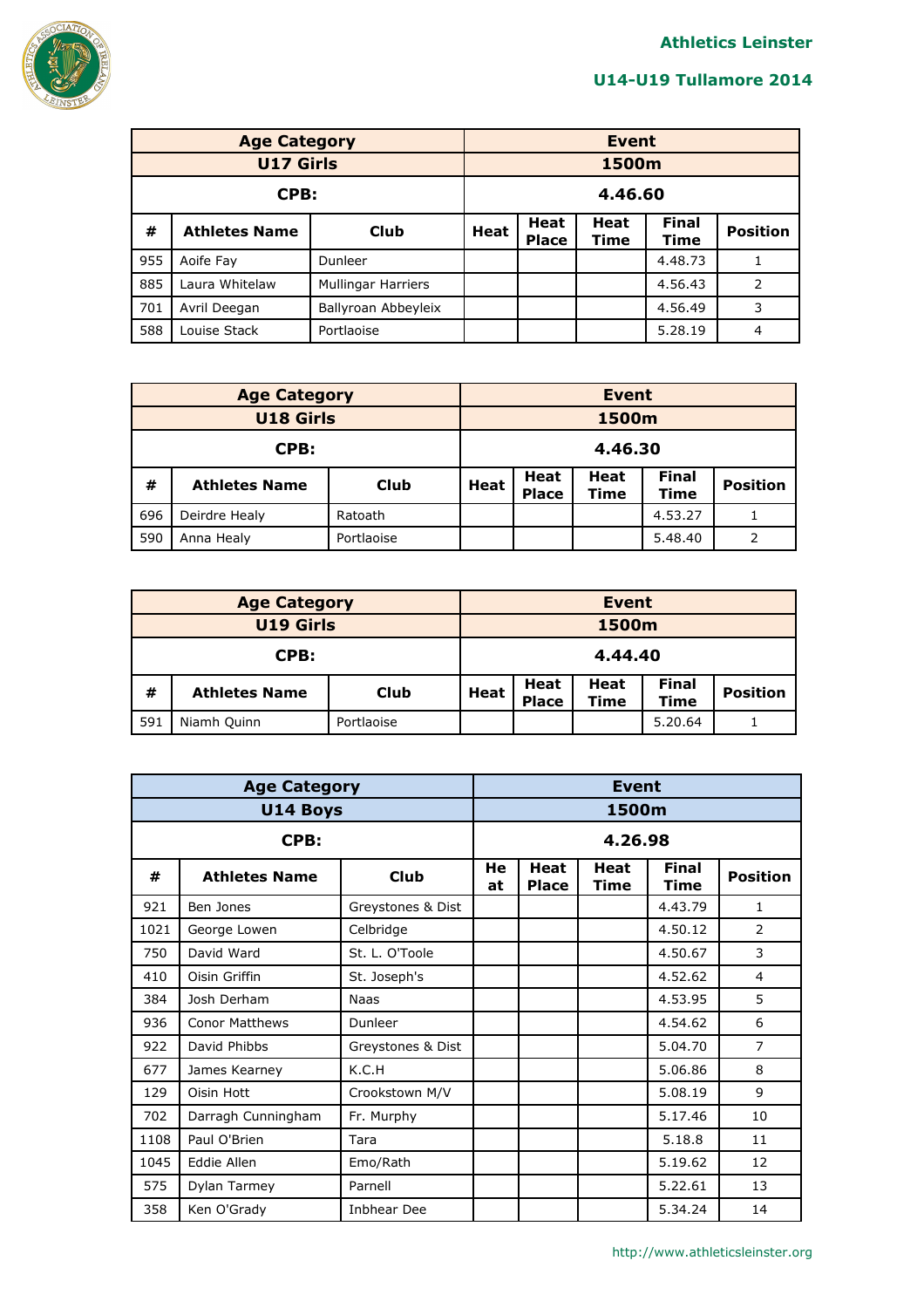



| 1072 | urner<br>$\cdots$<br>raic<br>- | . |  | $\sim$ $-$<br>08. | $\sim$<br>--<br>__ |
|------|--------------------------------|---|--|-------------------|--------------------|

|      | <b>Age Category</b>  |                           | <b>Event</b>                |              |                             |                 |                |  |  |
|------|----------------------|---------------------------|-----------------------------|--------------|-----------------------------|-----------------|----------------|--|--|
|      | U15 Boys             |                           | 1500m                       |              |                             |                 |                |  |  |
| CPB: |                      |                           |                             | 4.13.44      |                             |                 |                |  |  |
| #    | <b>Athletes Name</b> | <b>Heat</b>               | <b>Heat</b><br><b>Place</b> | Heat<br>Time | <b>Final</b><br><b>Time</b> | <b>Position</b> |                |  |  |
| 761  | Cian Kelly           | St. Abban's               |                             |              |                             | 4.28.48         | 1              |  |  |
| 959  | Ruarcan O'Gibne      | Boyne                     |                             |              |                             | 4.30.40         | $\overline{2}$ |  |  |
| 879  | Jack Moran           | Mullingar Harriers        |                             |              |                             | 4.33.39         | 3              |  |  |
| 617  | Jack Doyle           | Suncroft                  |                             |              |                             | 4.36.76         | 4              |  |  |
| 928  | <b>Troy Scully</b>   | Greystones & Dist         |                             |              |                             | 4.43.52         | 5              |  |  |
| 986  | Aedan Rogers         | <b>United Striders</b>    |                             |              |                             | 4.46.18         | 6              |  |  |
| 495  | Christopher Whittle  | <b>Tullamore Harriers</b> |                             |              |                             | 4.50.07         | $\overline{7}$ |  |  |
| 960  | Lorcan Hughes        | Boyne                     |                             |              |                             | 4.58.37         | 8              |  |  |
| 496  | Cormac Izuchukwu     | <b>Tullamore Harriers</b> |                             |              |                             | 5.02.24         | 9              |  |  |
| 1057 | Thomas Breen         | S.B.R                     |                             |              |                             | 5.06.53         | 10             |  |  |
| 333  | Eoghain O'Connor     | Glenmore                  |                             |              |                             | 5.09.96         | 11             |  |  |
| 1158 | Ryan Sheridan        | Na Fianna                 |                             |              |                             | 5.11.85         | 12             |  |  |
| 466  | Tadhg Murtagh        | Kildare A.C               |                             |              |                             | 5.14.20         | 13             |  |  |
| 356  | Lorcan Kelly         | Inbhear Dee               |                             |              |                             | 5.20.77         | 14             |  |  |
| 1081 | Karl Rowsome         | Enniscorthy               |                             |              |                             | 5.28.36         | 15             |  |  |
| 974  | Oisin Hughes         | Blackrock Louth           |                             |              |                             | 5.28.74         | 16             |  |  |

|      | <b>Age Category</b>   | <b>Event</b>   |                             |                     |                      |                 |                |  |
|------|-----------------------|----------------|-----------------------------|---------------------|----------------------|-----------------|----------------|--|
|      | U16 Boys              |                | 1500m                       |                     |                      |                 |                |  |
|      | CPB:                  |                |                             |                     | 4.11.90              |                 |                |  |
| #    | <b>Athletes Name</b>  | Heat           | <b>Heat</b><br><b>Place</b> | <b>Heat</b><br>Time | <b>Final</b><br>Time | <b>Position</b> |                |  |
| 1115 | Kevin McGrath         | Bohermeen      |                             |                     |                      | 4.23.26         | $\mathbf{1}$   |  |
| 722  | <b>Robert Crowley</b> | St. L. O'Toole |                             |                     |                      | 4.25.70         | 2              |  |
| 818  | Paddy Maher           | Dunshaughlin   |                             |                     |                      | 4.27.56         | 3              |  |
| 665  | Luke Fitzpatrick      | <b>KCH</b>     |                             |                     |                      | 4.28.09         | 4              |  |
| 707  | Niall Harvey          | St. L. O'Toole |                             |                     |                      | 4.34.44         | 5              |  |
| 357  | Ferdia Walsh-Peelo    | Inbhear Dee    |                             |                     |                      | 4.44.02         | 6              |  |
| 1079 | Liam Butler           | Enniscorthy    |                             |                     |                      | 4.46.64         | $\overline{7}$ |  |
| 577  | Ben Kinsella          | Parnell        |                             |                     |                      | 4.55.35         | 8              |  |
| 667  | <b>Bill Cody</b>      | <b>KCH</b>     |                             |                     |                      | 4.59.64         | 9              |  |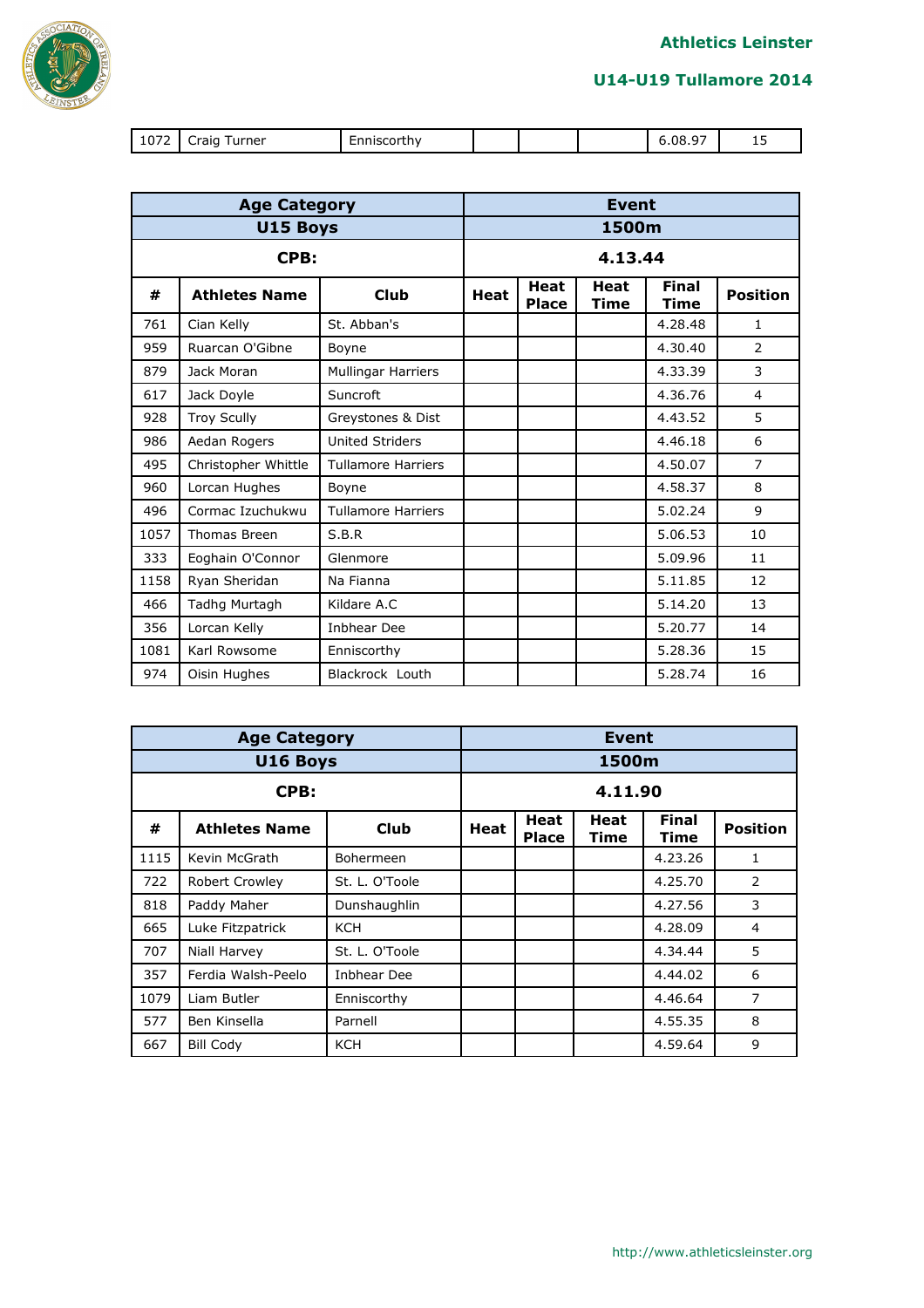

|     | <b>Age Category</b>  |                           |                             | <b>Event</b> |                      |                 |                |  |  |
|-----|----------------------|---------------------------|-----------------------------|--------------|----------------------|-----------------|----------------|--|--|
|     | U17 Boys             |                           |                             | 1500m        |                      |                 |                |  |  |
|     | CPB:                 |                           |                             |              | 4.01                 |                 |                |  |  |
| #   | <b>Athletes Name</b> | <b>Heat</b>               | <b>Heat</b><br><b>Place</b> | Heat<br>Time | <b>Final</b><br>Time | <b>Position</b> |                |  |  |
| 878 | Shane Hughes         | <b>Mullingar Harriers</b> |                             |              |                      | 4.13.80         | 1              |  |  |
| 893 | Patrick Shaw         | <b>Mullingar Harriers</b> |                             |              |                      | 4.15.55         | 2              |  |  |
| 630 | Conal Hayes          | Le Cheile                 |                             |              |                      | 4.16.02         | 3              |  |  |
| 706 | Jamie Wall           | St. L. O'Toole            |                             |              |                      | 4.19.26         | 4              |  |  |
| 946 | Jack Boylan          | Dunleer                   |                             |              |                      | 4.19.55         | 5              |  |  |
| 856 | Cormac Dalton        | <b>Mullingar Harriers</b> |                             |              |                      | 4.21.83         | 6              |  |  |
| 965 | Oisin O'Gibne        | Boyne                     |                             |              |                      | 4.29.07         | $\overline{7}$ |  |  |
| 355 | Rory Kelly           | Inbhear Dee               |                             |              |                      | 4.30.67         | 8              |  |  |
| 338 | Aaron McGuigan       | Glenmore                  |                             |              |                      | 4.39.57         | 9              |  |  |
| 610 | Fionn Roche          | Kilmore AC                |                             |              |                      | 4.42.00         | 10             |  |  |
| 572 | Ciaran Crowther      | St. Andrew's              |                             |              |                      | 4.44.09         | 11             |  |  |
| 455 | Paul Gill            | Na Fianna                 |                             |              |                      | 4.55.01         | 12             |  |  |

|      | <b>Age Category</b>  | <b>Event</b>              |                                                                                         |         |       |         |                |  |
|------|----------------------|---------------------------|-----------------------------------------------------------------------------------------|---------|-------|---------|----------------|--|
|      | U18 Boys             |                           |                                                                                         |         | 1500m |         |                |  |
| CPB: |                      |                           |                                                                                         | 4.01.50 |       |         |                |  |
| #    | <b>Athletes Name</b> | Club                      | <b>Final</b><br>Heat<br>Heat<br><b>Position</b><br>Heat<br><b>Place</b><br>Time<br>Time |         |       |         |                |  |
| 948  | Garry Campbell       | Dunleer                   |                                                                                         |         |       | 4.02.35 | 1              |  |
| 931  | Cillian Browne       | Greystones & Dist         |                                                                                         |         |       | 4.14.10 | 2              |  |
| 875  | Glen Gaffney         | <b>Mullingar Harriers</b> |                                                                                         |         |       | 4.14.73 | 3              |  |
| 882  | Oisin Quinn          | <b>Mullingar Harriers</b> |                                                                                         |         |       | 4.24.63 | $\overline{4}$ |  |
| 568  | Shaun Lloyd          | Eire Og                   | 4.55.34                                                                                 |         |       |         | 5              |  |
| 881  | Jack O'Leary         | <b>Mullingar Harriers</b> |                                                                                         |         |       |         | <b>DNF</b>     |  |

|      | <b>Age Category</b>   |             |                                                                                                       | <b>Event</b> |  |         |                |  |  |
|------|-----------------------|-------------|-------------------------------------------------------------------------------------------------------|--------------|--|---------|----------------|--|--|
|      | U19 Boys              |             | 1500m                                                                                                 |              |  |         |                |  |  |
|      | CPB:                  |             |                                                                                                       | 3.54.80      |  |         |                |  |  |
| #    | <b>Athletes Name</b>  | <b>Club</b> | <b>Final</b><br><b>Heat</b><br><b>Heat</b><br><b>Position</b><br>Heat<br><b>Place</b><br>Time<br>Time |              |  |         |                |  |  |
| 771  | James Moore           | St. Abban's |                                                                                                       |              |  | 4.16.41 |                |  |  |
| 417  | Niall Cornyn          | Dunboyne    |                                                                                                       |              |  | 4.18.51 | 2              |  |  |
| 1117 | <b>Conor Rennicks</b> | Bohermeen   |                                                                                                       |              |  | 4.18.61 | 3              |  |  |
| 527  | Mark Rogers           | St. Peter's |                                                                                                       |              |  | 4.18.75 | $\overline{4}$ |  |  |
| 418  | Abdullahi Abdulle     | Dunboyne    |                                                                                                       |              |  | 4.30.25 | 5              |  |  |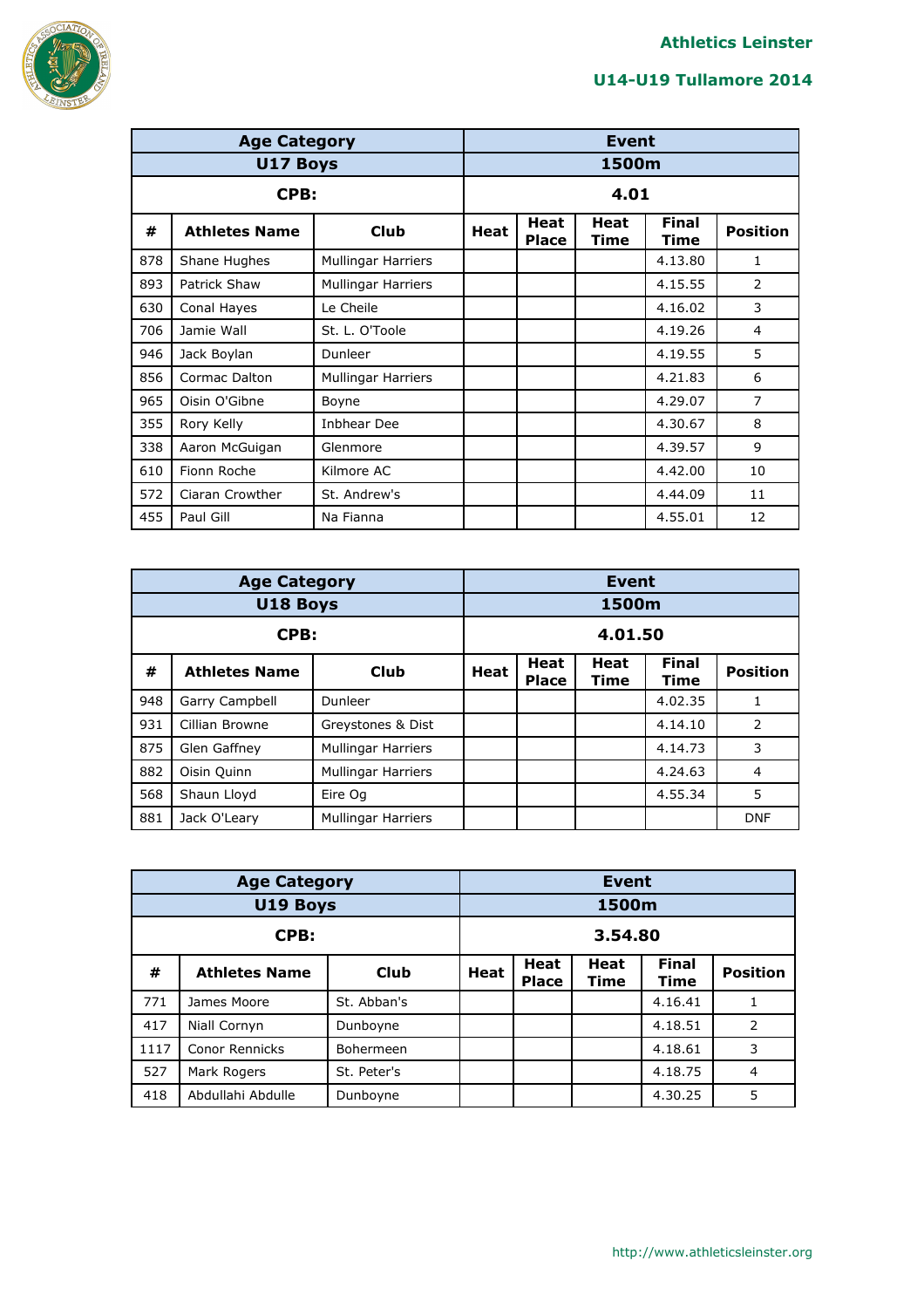

|                  | <b>Age Category</b>  | <b>Event</b>              |                                                                                                         |       |  |          |                 |  |
|------------------|----------------------|---------------------------|---------------------------------------------------------------------------------------------------------|-------|--|----------|-----------------|--|
| <b>U18 Girls</b> |                      |                           |                                                                                                         | 3000m |  |          |                 |  |
| CPB:             |                      |                           | 10.20.30                                                                                                |       |  |          |                 |  |
| #                | <b>Athletes Name</b> | <b>Club</b>               | <b>Final</b><br><b>Heat</b><br><b>Heat</b><br><b>Heat</b><br><b>Place</b><br><b>Time</b><br><b>Time</b> |       |  |          | <b>Position</b> |  |
| 400              | Ruth Murphy          | Naas                      | 11.16.98                                                                                                |       |  |          |                 |  |
| 488              | Nadine Donegan       | <b>Tullamore Harriers</b> |                                                                                                         |       |  | 11.39.31 | 2               |  |

|      | <b>Age Category</b>  | <b>Event</b>              |               |                 |  |          |   |  |  |
|------|----------------------|---------------------------|---------------|-----------------|--|----------|---|--|--|
|      | <b>U19 Girls</b>     |                           |               | 3000m           |  |          |   |  |  |
|      | CPB:                 |                           |               | 10.24.00        |  |          |   |  |  |
| #    | <b>Athletes Name</b> | Club                      | Heat          | <b>Position</b> |  |          |   |  |  |
| 578  | Sile O'Byrne         | Parnell                   |               |                 |  | 11.08.86 |   |  |  |
| 1050 | Rachel Butler        | St. Senan's               | 2<br>11.25.12 |                 |  |          |   |  |  |
| 489  | Eileen Rafter        | <b>Tullamore Harriers</b> |               |                 |  | 11.48.06 | 3 |  |  |

|     | <b>Age Category</b>  | <b>Event</b> |                                                                                                         |         |  |          |                 |  |
|-----|----------------------|--------------|---------------------------------------------------------------------------------------------------------|---------|--|----------|-----------------|--|
|     | U16 Boys             |              |                                                                                                         | 3000m   |  |          |                 |  |
|     | CPB:                 |              |                                                                                                         | 9.15.78 |  |          |                 |  |
| #   | <b>Athletes Name</b> | <b>Club</b>  | <b>Final</b><br><b>Heat</b><br><b>Heat</b><br><b>Heat</b><br><b>Place</b><br><b>Time</b><br><b>Time</b> |         |  |          | <b>Position</b> |  |
| 818 | Paddy Maher          | Dunshaughlin | 9.37.22                                                                                                 |         |  |          |                 |  |
| 810 | Jarlath Jordan       | Tara         |                                                                                                         |         |  | 10.18.04 |                 |  |

|      | <b>Age Category</b>                               | <b>Event</b>              |                                                                      |         |  |          |   |  |  |
|------|---------------------------------------------------|---------------------------|----------------------------------------------------------------------|---------|--|----------|---|--|--|
|      | <b>U17 Boys</b>                                   |                           |                                                                      | 3000m   |  |          |   |  |  |
| CPB: |                                                   |                           |                                                                      | 9.12.71 |  |          |   |  |  |
| #    | <b>Athletes Name</b>                              | <b>Club</b>               | <b>Final</b><br>Heat<br>Heat<br>Heat<br><b>Place</b><br>Time<br>Time |         |  |          |   |  |  |
| 694  | Philip Marron                                     | Ratoath                   |                                                                      |         |  | 9.27.38  | 1 |  |  |
| 893  | Patrick Shaw                                      | <b>Mullingar Harriers</b> |                                                                      |         |  | 9.33.72  | 2 |  |  |
| 856  | Cormac Dalton                                     | <b>Mullingar Harriers</b> |                                                                      |         |  | 9.36.71  | 3 |  |  |
| 946  | Jack Boylan                                       | Dunleer                   |                                                                      |         |  | 9.38.45  | 4 |  |  |
| 749  | Eamonn Murphy                                     | St. L. O'Toole            |                                                                      |         |  | 9.43.37  | 5 |  |  |
| 724  | Oran O' Flaherty                                  | St. L. O'Toole            |                                                                      |         |  | 9.47.94  | 6 |  |  |
| 501  | <b>Mathew Molloy</b><br><b>Tullamore Harriers</b> |                           |                                                                      |         |  | 10.05.11 | 7 |  |  |
| 541  | Jonathan Crowley                                  | St. Senan's               |                                                                      |         |  | 10.49.56 | 8 |  |  |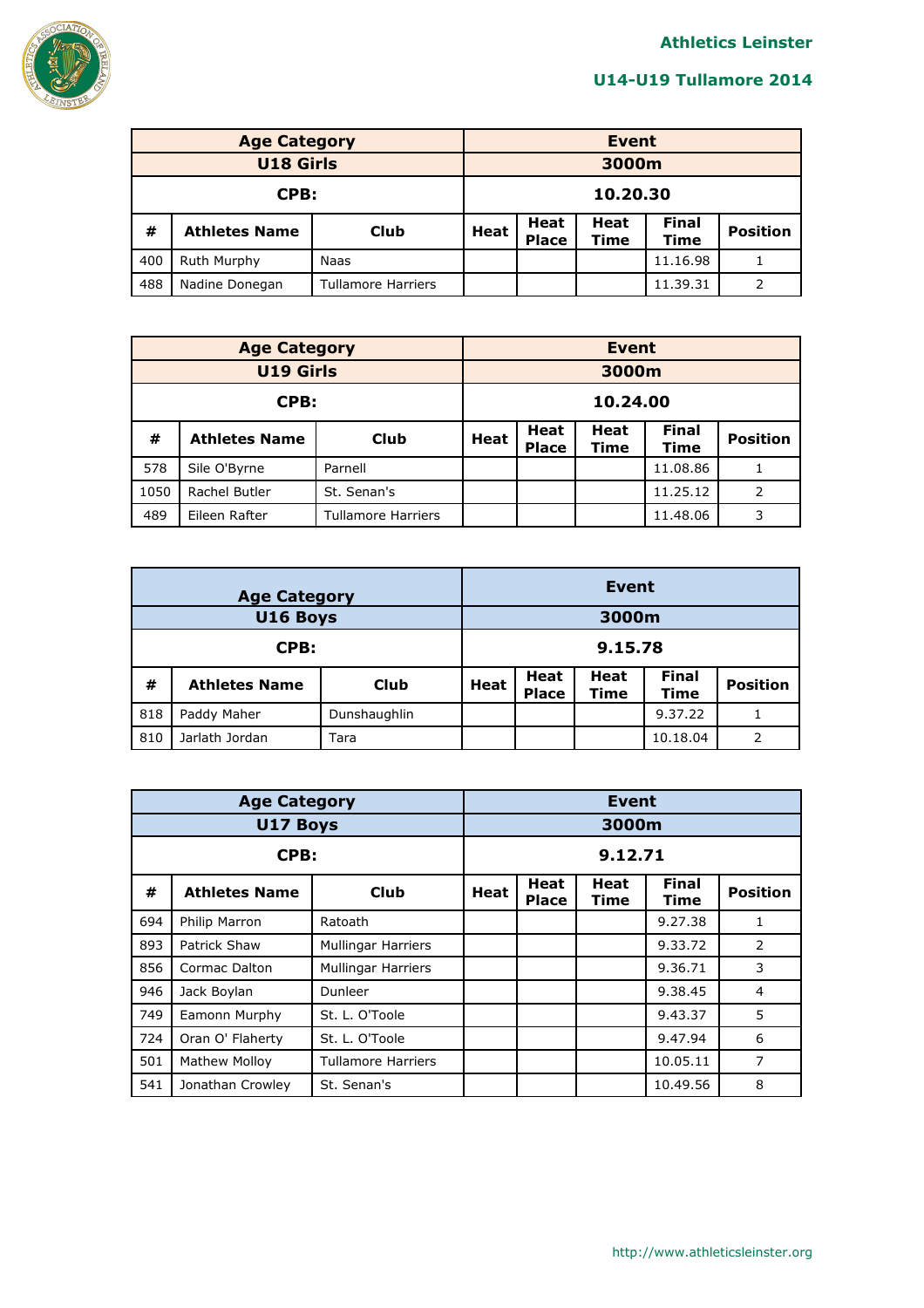

|                 | <b>Age Category</b>  | <b>Event</b>              |         |                      |                 |          |   |  |  |
|-----------------|----------------------|---------------------------|---------|----------------------|-----------------|----------|---|--|--|
| <b>U18 Boys</b> |                      |                           |         | 3000m                |                 |          |   |  |  |
| CPB:            |                      |                           | 8.45.50 |                      |                 |          |   |  |  |
| #               | <b>Athletes Name</b> | Club                      | Heat    | <b>Final</b><br>Time | <b>Position</b> |          |   |  |  |
| 652             | Peter Lynch          | <b>KCH</b>                |         |                      |                 | 9.29.49  |   |  |  |
| 931             | Cillian Browne       | Greystones & Dist         |         |                      |                 | 9.34.73  | 2 |  |  |
| 505             | Chinnie Izchukwu     | <b>Tullamore Harriers</b> | 9.46.50 |                      |                 |          | 3 |  |  |
| 1110            | Robert Hewson        | Kildare A.C               |         |                      |                 | 10.26.43 | 4 |  |  |

|                                              | <b>Age Category</b> | Event |             |                      |                     |                             |                 |
|----------------------------------------------|---------------------|-------|-------------|----------------------|---------------------|-----------------------------|-----------------|
| U19 Boys                                     |                     |       | 3000m       |                      |                     |                             |                 |
|                                              | CPB:                |       |             |                      | 8.51.00             |                             |                 |
| #<br><b>Athletes Name</b><br><b>Club</b>     |                     |       | <b>Heat</b> | Heat<br><b>Place</b> | <b>Heat</b><br>Time | <b>Final</b><br><b>Time</b> | <b>Position</b> |
| 542<br><b>Oliver Mullally</b><br>St. Senan's |                     |       |             |                      |                     | 9.50.04                     |                 |

|                  | <b>Age Category</b>  | <b>Event</b> |                                                                                                         |                 |  |         |                 |  |  |
|------------------|----------------------|--------------|---------------------------------------------------------------------------------------------------------|-----------------|--|---------|-----------------|--|--|
| <b>U17 Girls</b> |                      |              |                                                                                                         | <b>2000m SC</b> |  |         |                 |  |  |
| CPB:             |                      |              | 7.55.06                                                                                                 |                 |  |         |                 |  |  |
| #                | <b>Athletes Name</b> | <b>Club</b>  | <b>Final</b><br><b>Heat</b><br><b>Heat</b><br><b>Heat</b><br><b>Time</b><br><b>Place</b><br><b>Time</b> |                 |  |         | <b>Position</b> |  |  |
| 377              | Anna Cleary          | Naas         |                                                                                                         |                 |  | 8.08.15 |                 |  |  |
| 378              | Ciara Robothom       | Naas         |                                                                                                         |                 |  | 8.44.42 |                 |  |  |

|                                   | <b>Age Category</b> |             | Event       |                      |                     |                             |                 |  |
|-----------------------------------|---------------------|-------------|-------------|----------------------|---------------------|-----------------------------|-----------------|--|
| <b>U18 Girls</b>                  |                     |             |             | <b>2000m SC</b>      |                     |                             |                 |  |
| CPB:                              |                     |             |             |                      | 8.22.29             |                             |                 |  |
| #<br><b>Athletes Name</b><br>Club |                     |             | <b>Heat</b> | Heat<br><b>Place</b> | Heat<br><b>Time</b> | <b>Final</b><br><b>Time</b> | <b>Position</b> |  |
| 437                               | Lauren Dermody      | Castlecomer |             |                      |                     | 8.27.80                     |                 |  |

|                               | <b>Age Category</b>  | <b>Event</b>              |             |                             |                     |                      |                 |  |
|-------------------------------|----------------------|---------------------------|-------------|-----------------------------|---------------------|----------------------|-----------------|--|
| U17 Boys                      |                      |                           |             | <b>2000m SC</b>             |                     |                      |                 |  |
| CPB:                          |                      |                           | 6.53.00     |                             |                     |                      |                 |  |
| #                             | <b>Athletes Name</b> | Club                      | <b>Heat</b> | <b>Heat</b><br><b>Place</b> | <b>Heat</b><br>Time | <b>Final</b><br>Time | <b>Position</b> |  |
| 501                           | <b>Mathew Molloy</b> | <b>Tullamore Harriers</b> |             |                             |                     | 7.05.56              |                 |  |
| 1239<br>Thomas Bric<br>Gowran |                      |                           |             | 7.35.16                     | 2                   |                      |                 |  |
| 141                           | Joe Mooney           | Adamstown                 |             |                             |                     |                      | <b>DNF</b>      |  |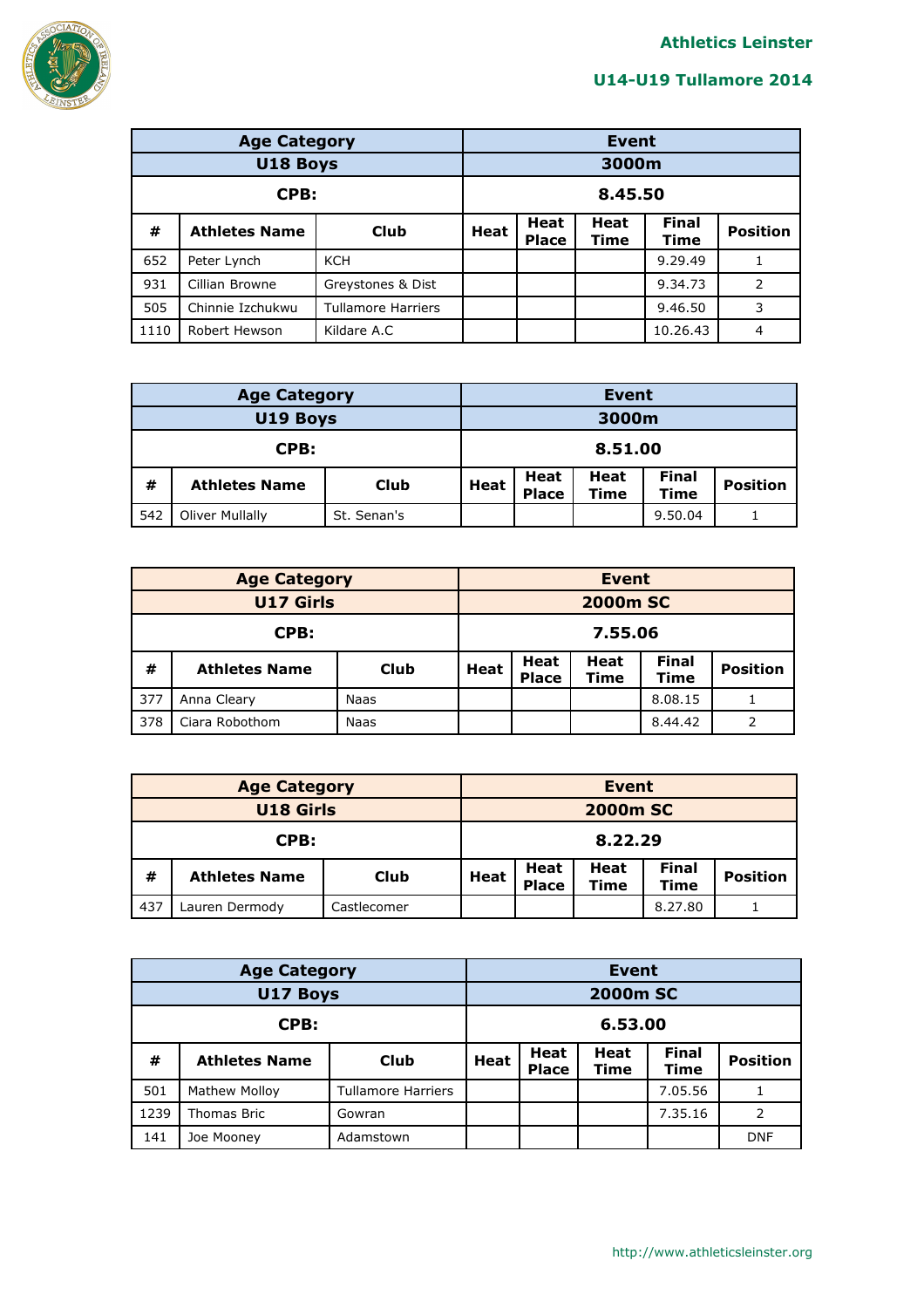

|                                  | <b>Age Category</b>  | <b>Event</b>              |          |                             |                     |                             |                 |  |
|----------------------------------|----------------------|---------------------------|----------|-----------------------------|---------------------|-----------------------------|-----------------|--|
|                                  | U18 Boys             |                           | 3000m SC |                             |                     |                             |                 |  |
| CPB:                             |                      |                           | 10.46.14 |                             |                     |                             |                 |  |
| #                                | <b>Athletes Name</b> | Club                      | Heat     | <b>Heat</b><br><b>Place</b> | <b>Heat</b><br>Time | <b>Final</b><br><b>Time</b> | <b>Position</b> |  |
| 881                              | Jack O'Leary         | <b>Mullingar Harriers</b> |          |                             |                     | 9.51.90                     |                 |  |
| 505                              | Chinnie Izchukwu     | <b>Tullamore Harriers</b> |          |                             |                     | 10.21.19                    | 2               |  |
| 652                              | Peter Lynch          | <b>KCH</b>                |          |                             |                     | 10.23.09                    | 3               |  |
| 654<br><b>KCH</b><br>Craig Byrne |                      |                           |          |                             |                     | 11.50.28                    | $\overline{4}$  |  |
| 339                              | Cormac Barry         | Glenmore                  |          |                             |                     | 12.30.40                    | 5               |  |

|                           | <b>Age Category</b>  | <b>Event</b>              |          |                      |                 |         |                |  |  |
|---------------------------|----------------------|---------------------------|----------|----------------------|-----------------|---------|----------------|--|--|
|                           | <b>U14 Girls</b>     |                           |          | 2000m Walk           |                 |         |                |  |  |
| CPB:                      |                      |                           | 10.28.48 |                      |                 |         |                |  |  |
| #                         | <b>Athletes Name</b> | Club                      | Heat     | <b>Final</b><br>Time | <b>Position</b> |         |                |  |  |
| 857                       | Sarah Glennon        | <b>Mullingar Harriers</b> |          |                      |                 | 10.44.0 |                |  |  |
| 372                       | Maria Flynn          | Naas                      |          |                      |                 | 12.04.0 | 2              |  |  |
| 1015                      | Seodin Kavanagh      | Celbridge                 |          |                      |                 | 12.06.0 | 3              |  |  |
| 433                       | Sinead O'Keeffe      | Thomastown                |          |                      |                 | 12.09.0 | $\overline{4}$ |  |  |
| 371<br>Kate Flynn<br>Naas |                      |                           |          |                      |                 | 12.14.0 | 5              |  |  |
| 150                       | Sonia Mooney         | Adamstown                 |          |                      |                 | 14.25.0 | 6              |  |  |

|      | <b>Age Category</b>  | <b>Event</b>      |          |                             |              |                      |                 |  |  |  |
|------|----------------------|-------------------|----------|-----------------------------|--------------|----------------------|-----------------|--|--|--|
|      | <b>U15 Girls</b>     |                   |          | <b>2000m Walk</b>           |              |                      |                 |  |  |  |
| CPB: |                      |                   | 10.26.00 |                             |              |                      |                 |  |  |  |
| #    | <b>Athletes Name</b> | <b>Club</b>       | Heat     | <b>Heat</b><br><b>Place</b> | Heat<br>Time | <b>Final</b><br>Time | <b>Position</b> |  |  |  |
| 1012 | Niamh O' Connor      | Celbridge         |          |                             |              | 9.52.00              | $\mathbf{1}$    |  |  |  |
| 1013 | Anna Bourke          | Celbridge         |          |                             |              | 11.14.0              | $\overline{2}$  |  |  |  |
| 146  | <b>Triona Mooney</b> | Adamstown         |          |                             |              | 12.02.0              | 3               |  |  |  |
| 908  | Aoife McTague        | Greystones & Dist |          |                             |              | 12.10.0              | $\overline{4}$  |  |  |  |
| 537  | Molly O Shea         | St. Senan's       | 12.59.0  |                             |              |                      | 5               |  |  |  |
| 911  | Rachel Casey         | Greystones & Dist |          |                             |              | 13.13.0              | 6               |  |  |  |

|                  | <b>Age Category</b>  | <b>Event</b> |             |                             |                            |                      |                 |  |
|------------------|----------------------|--------------|-------------|-----------------------------|----------------------------|----------------------|-----------------|--|
| <b>U16 Girls</b> |                      |              | 2000m Walk  |                             |                            |                      |                 |  |
| CPB:             |                      |              | 10.20.00    |                             |                            |                      |                 |  |
| #                | <b>Athletes Name</b> | <b>Club</b>  | <b>Heat</b> | <b>Heat</b><br><b>Place</b> | <b>Heat</b><br><b>Time</b> | <b>Final</b><br>Time | <b>Position</b> |  |
| 539              | Isabel Morgan        | St. Senan's  |             |                             |                            | 10.39.0              |                 |  |
| 629              | Fina Hayes           | Le Cheile    |             |                             |                            | 10.57.0              | $\mathcal{P}$   |  |
| 140              | Lauren McWey         | St. Coca's   |             |                             |                            | 11.46.0              | 3               |  |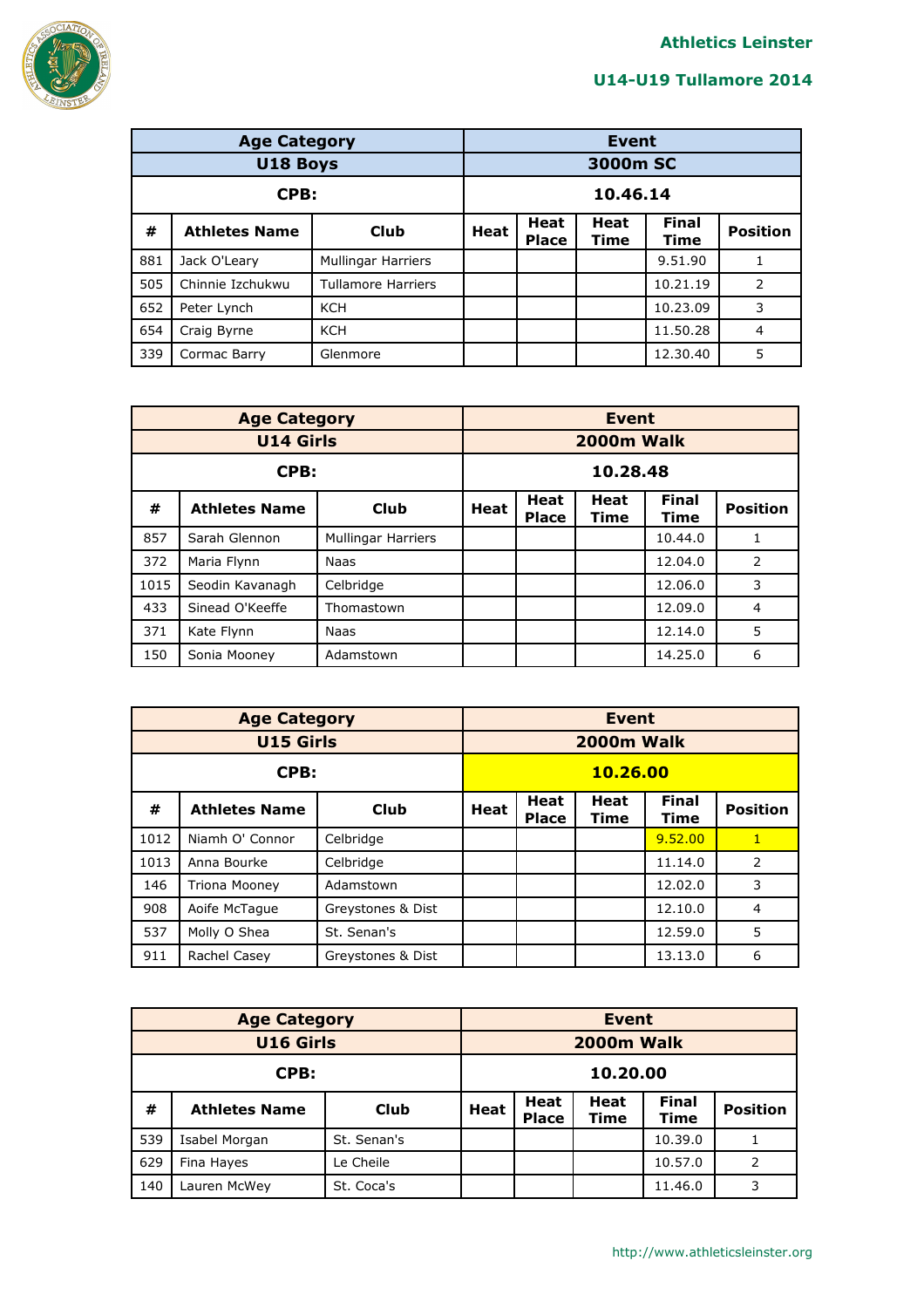

|                                                    | <b>Age Category</b>  | <b>Event</b> |                                                                                                         |  |  |         |                 |
|----------------------------------------------------|----------------------|--------------|---------------------------------------------------------------------------------------------------------|--|--|---------|-----------------|
| <b>U17 Girls</b>                                   |                      |              | <b>3000m Walk</b>                                                                                       |  |  |         |                 |
| CPB:                                               |                      |              | 14.50.25                                                                                                |  |  |         |                 |
| #                                                  | <b>Athletes Name</b> | Club         | <b>Final</b><br><b>Heat</b><br><b>Heat</b><br><b>Heat</b><br><b>Place</b><br><b>Time</b><br><b>Time</b> |  |  |         | <b>Position</b> |
| 859<br>Rachel Glennon<br><b>Mullingar Harriers</b> |                      |              |                                                                                                         |  |  | 16.18.0 |                 |
| 434                                                | Ailis O'Shea         | Thomastown   |                                                                                                         |  |  | 18.29.0 | 2               |

|                  | <b>Age Category</b>  |            | <b>Event</b>      |                             |                     |                      |                 |  |
|------------------|----------------------|------------|-------------------|-----------------------------|---------------------|----------------------|-----------------|--|
| <b>U18 Girls</b> |                      |            | <b>3000m Walk</b> |                             |                     |                      |                 |  |
| CPB:             |                      |            | 14.38.10          |                             |                     |                      |                 |  |
| #                | <b>Athletes Name</b> | Club       | <b>Heat</b>       | <b>Heat</b><br><b>Place</b> | <b>Heat</b><br>Time | <b>Final</b><br>Time | <b>Position</b> |  |
| 139              | Claire Kennedy       | St. Coca's |                   |                             |                     | 15.28.0              |                 |  |
| 1011             | Sinead O' Connor     | Celbridge  |                   |                             |                     | 16.00.0              | 2               |  |
| 1014             | Karen Bourke         | Celbridge  |                   |                             |                     | 16.54.0              | 3               |  |

|                                   | <b>Age Category</b>  | Event |                                                                                           |          |  |         |                 |  |
|-----------------------------------|----------------------|-------|-------------------------------------------------------------------------------------------|----------|--|---------|-----------------|--|
| <b>U19 Girls</b>                  |                      |       | 3000m Walk                                                                                |          |  |         |                 |  |
| CPB:                              |                      |       |                                                                                           | 14.15.60 |  |         |                 |  |
| #                                 | <b>Athletes Name</b> | Club  | <b>Final</b><br>Heat<br>Heat<br><b>Heat</b><br><b>Place</b><br><b>Time</b><br><b>Time</b> |          |  |         | <b>Position</b> |  |
| 138<br>Sinead Burke<br>St. Coca's |                      |       |                                                                                           |          |  | 14.19.0 |                 |  |

|          | <b>Age Category</b>  | <b>Event</b> |      |                             |                     |                      |                 |  |  |  |
|----------|----------------------|--------------|------|-----------------------------|---------------------|----------------------|-----------------|--|--|--|
| U14 Boys |                      |              |      | 2000m Walk                  |                     |                      |                 |  |  |  |
| CPB:     |                      |              |      | 11.00.56                    |                     |                      |                 |  |  |  |
| #        | <b>Athletes Name</b> | <b>Club</b>  | Heat | <b>Heat</b><br><b>Place</b> | <b>Heat</b><br>Time | <b>Final</b><br>Time | <b>Position</b> |  |  |  |
| 435      | Nicky Connolly       | Castlecomer  |      |                             |                     | 12.40.0              |                 |  |  |  |
| 528      | Tagdh Knox           | St. Senan's  |      |                             |                     | 14.18.0              | 2               |  |  |  |
| 529      | William Wallis       | St. Senan's  |      |                             |                     | 14.26.0              | 3               |  |  |  |
| 569      | Aaron Casey          | Eire Og      |      |                             |                     | 14.43.0              | 4               |  |  |  |

|          | <b>Age Category</b>  | <b>Event</b> |                                                                                                       |          |  |         |  |  |
|----------|----------------------|--------------|-------------------------------------------------------------------------------------------------------|----------|--|---------|--|--|
| U15 Boys |                      |              | 2000m Walk                                                                                            |          |  |         |  |  |
| CPB:     |                      |              |                                                                                                       | 10.22.00 |  |         |  |  |
| #        | <b>Athletes Name</b> | Club         | <b>Final</b><br>Heat<br>Heat<br><b>Heat</b><br><b>Position</b><br>Time<br><b>Place</b><br><b>Time</b> |          |  |         |  |  |
| 426      | Joseph Hanlon        | Taghmon      |                                                                                                       |          |  | 13.27.0 |  |  |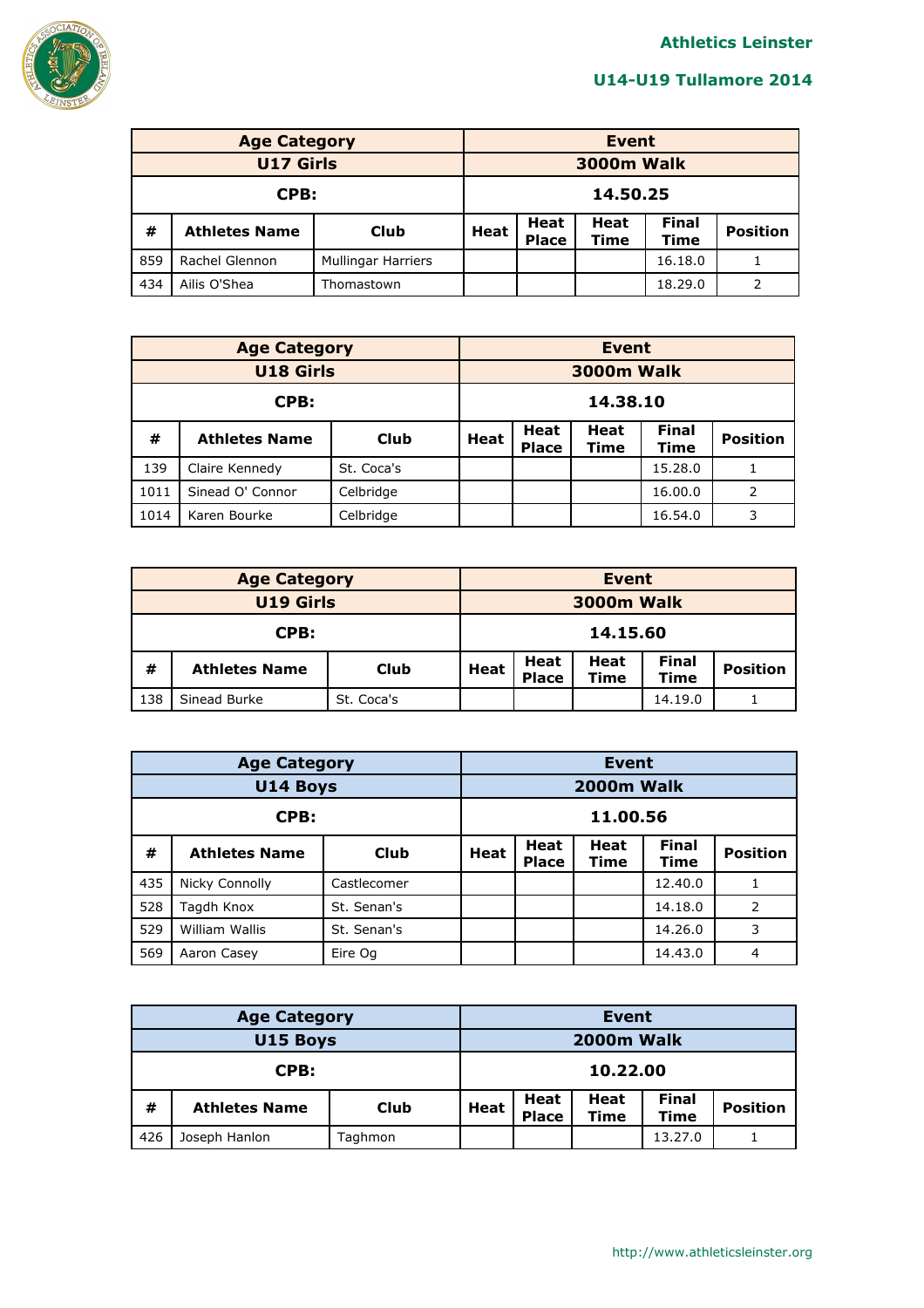

|          | <b>Age Category</b>  | <b>Event</b> |                                                                                                       |          |  |         |  |  |
|----------|----------------------|--------------|-------------------------------------------------------------------------------------------------------|----------|--|---------|--|--|
| U16 Boys |                      |              | <b>3000m Walk</b>                                                                                     |          |  |         |  |  |
| CPB:     |                      |              |                                                                                                       | 12.14.36 |  |         |  |  |
| #        | <b>Athletes Name</b> | Club         | <b>Final</b><br><b>Heat</b><br>Heat<br><b>Position</b><br>Heat<br><b>Place</b><br>Time<br><b>Time</b> |          |  |         |  |  |
| 1010     | Andrew Carroll       | Celbridge    |                                                                                                       |          |  | 16.36.0 |  |  |

|          | <b>Age Category</b>  |           |                                                                                                  | <b>Event</b> |  |         |                 |  |  |
|----------|----------------------|-----------|--------------------------------------------------------------------------------------------------|--------------|--|---------|-----------------|--|--|
| U17 Boys |                      |           | <b>3000m Walk</b>                                                                                |              |  |         |                 |  |  |
| CPB:     |                      |           |                                                                                                  | 15.00.74     |  |         |                 |  |  |
| #        | <b>Athletes Name</b> | Club      | <b>Final</b><br><b>Heat</b><br>Heat<br><b>Heat</b><br><b>Place</b><br><b>Time</b><br><b>Time</b> |              |  |         | <b>Position</b> |  |  |
| 141      | Joe Mooney           | Adamstown |                                                                                                  |              |  | 15.52.0 |                 |  |  |

|          | <b>Age Category</b>  | <b>Event</b> |                                                                                                                     |       |  |         |  |  |
|----------|----------------------|--------------|---------------------------------------------------------------------------------------------------------------------|-------|--|---------|--|--|
| U18 Boys |                      |              | 5000m Walk                                                                                                          |       |  |         |  |  |
| CPB:     |                      |              |                                                                                                                     | 23.31 |  |         |  |  |
| #        | <b>Athletes Name</b> | Club         | <b>Final</b><br><b>Heat</b><br>Heat<br><b>Heat</b><br><b>Position</b><br><b>Place</b><br><b>Time</b><br><b>Time</b> |       |  |         |  |  |
| 137      | Nathan Murphy        | St. Coca's   |                                                                                                                     |       |  | 26.20.0 |  |  |

|                  | <b>Age Category</b> | <b>Event</b>                                                                                                               |              |  |       |   |  |  |
|------------------|---------------------|----------------------------------------------------------------------------------------------------------------------------|--------------|--|-------|---|--|--|
| <b>U15 Girls</b> |                     |                                                                                                                            | 4x100m Relay |  |       |   |  |  |
| #                | County              | <b>Final</b><br><b>Heat</b><br><b>Heat</b><br><b>Position</b><br><b>Heat</b><br><b>Place</b><br><b>Time</b><br><b>Time</b> |              |  |       |   |  |  |
| 1031             | <b>LOUTH</b>        |                                                                                                                            |              |  | 52.57 |   |  |  |
| 1121             | KILDARE             |                                                                                                                            |              |  | 54.00 | 2 |  |  |
| 1129             | LAOIS               |                                                                                                                            |              |  | 54.89 | 3 |  |  |
| 1161             | <b>WEXFORD</b>      |                                                                                                                            |              |  | 55.05 | 4 |  |  |
| 1039             | <b>KILKENNY</b>     |                                                                                                                            |              |  | 57.03 | 5 |  |  |

|                  | <b>Age Category</b> | Event       |                      |                     |                      |                 |  |  |
|------------------|---------------------|-------------|----------------------|---------------------|----------------------|-----------------|--|--|
| <b>U17 Girls</b> |                     |             | 4x100m Relay         |                     |                      |                 |  |  |
| #                | County              | <b>Heat</b> | Heat<br><b>Place</b> | <b>Heat</b><br>Time | <b>Final</b><br>Time | <b>Position</b> |  |  |
| 1123             | KILDARE             |             |                      |                     | 52.04                |                 |  |  |
| 1033             | <b>LOUTH</b>        |             |                      |                     | 52.42                | 2               |  |  |
| 1127             | <b>AOIS</b>         |             |                      |                     | 57.23                | ิว              |  |  |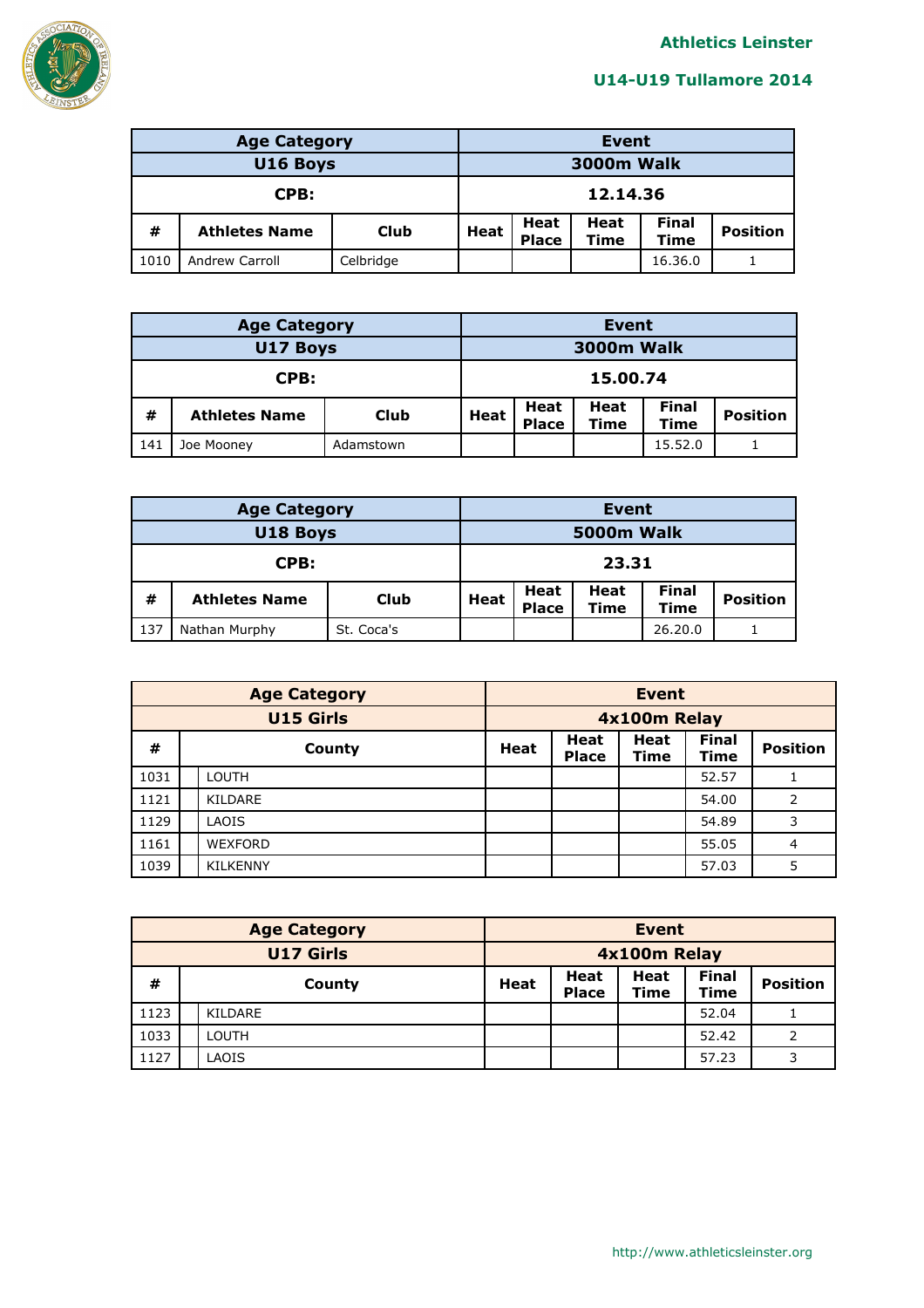

| <b>Age Category</b> |       |  | <b>Event</b> |                      |                     |                             |                 |  |
|---------------------|-------|--|--------------|----------------------|---------------------|-----------------------------|-----------------|--|
| <b>U19 Girls</b>    |       |  | 4x100m Relay |                      |                     |                             |                 |  |
| #                   | Club  |  | Heat         | Heat<br><b>Place</b> | Heat<br><b>Time</b> | <b>Final</b><br><b>Time</b> | <b>Position</b> |  |
| 1126                | LAOIS |  |              |                      |                     | 52.96                       |                 |  |
| 1035                | LOUTH |  |              |                      |                     | DQ                          |                 |  |

|          | <b>Age Category</b> | <b>Event</b> |                             |                            |                      |                 |  |  |
|----------|---------------------|--------------|-----------------------------|----------------------------|----------------------|-----------------|--|--|
| U15 Boys |                     |              | 4x100m Relay                |                            |                      |                 |  |  |
| #        | County              | <b>Heat</b>  | <b>Heat</b><br><b>Place</b> | <b>Heat</b><br><b>Time</b> | <b>Final</b><br>Time | <b>Position</b> |  |  |
| 1032     | LOUTH               |              |                             |                            | 51.47                |                 |  |  |
| 1120     | KILDARE             |              |                             |                            | 53.11                | 2               |  |  |
| 1130     | LAOIS               |              |                             |                            | 53.75                | 3               |  |  |
| 1042     | <b>KILKENNY</b>     |              |                             |                            | 61.70                | 4               |  |  |

|      | <b>Age Category</b> |                 |              | <b>Event</b>                |                            |                      |                 |  |  |
|------|---------------------|-----------------|--------------|-----------------------------|----------------------------|----------------------|-----------------|--|--|
|      |                     | U17 Boys        | 4x100m Relay |                             |                            |                      |                 |  |  |
| #    |                     | County          | <b>Heat</b>  | <b>Heat</b><br><b>Place</b> | <b>Heat</b><br><b>Time</b> | <b>Final</b><br>Time | <b>Position</b> |  |  |
| 1122 |                     | <b>KILDARE</b>  |              |                             |                            | 46.58                |                 |  |  |
| 1034 |                     | <b>LOUTH</b>    |              |                             |                            | 48.02                | 2               |  |  |
| 1128 |                     | LAOIS           |              |                             |                            | 48.78                | 3               |  |  |
| 1043 |                     | <b>KILKENNY</b> |              |                             |                            | 60.70                | $\overline{4}$  |  |  |
| G    |                     | Menapians       |              |                             |                            | 46.77                | Guest           |  |  |

| <b>Age Category</b> |                 |              | Event                |                     |                      |                 |  |  |
|---------------------|-----------------|--------------|----------------------|---------------------|----------------------|-----------------|--|--|
| U19 Boys            |                 | 4x100m Relay |                      |                     |                      |                 |  |  |
| #                   | County          | Heat         | Heat<br><b>Place</b> | Heat<br><b>Time</b> | <b>Final</b><br>Time | <b>Position</b> |  |  |
| 1036                | LOUTH           |              |                      |                     | 49.45                |                 |  |  |
| 1044                | <b>KILKENNY</b> |              |                      |                     | 54.18                | ำ               |  |  |

| <b>Age Category</b> |  |              | <b>Event</b> |                      |                     |                             |                 |
|---------------------|--|--------------|--------------|----------------------|---------------------|-----------------------------|-----------------|
| <b>U17 Girls</b>    |  | 4x100m Relay |              |                      |                     |                             |                 |
| #                   |  | Club         | Heat         | Heat<br><b>Place</b> | Heat<br><b>Time</b> | <b>Final</b><br><b>Time</b> | <b>Position</b> |
| 798                 |  | Bree         |              |                      |                     | 53.61                       |                 |
| 1112                |  | Celbridge    |              |                      |                     | 54.82                       |                 |

| <b>Age Category</b> |  |                  | Event        |                      |                     |                             |                 |
|---------------------|--|------------------|--------------|----------------------|---------------------|-----------------------------|-----------------|
|                     |  | <b>U19 Girls</b> | 4x100m Relay |                      |                     |                             |                 |
| #                   |  | Club             | <b>Heat</b>  | Heat<br><b>Place</b> | Heat<br><b>Time</b> | <b>Final</b><br><b>Time</b> | <b>Position</b> |
| 978                 |  | Blackrock Louth  |              |                      |                     | 53.53                       |                 |